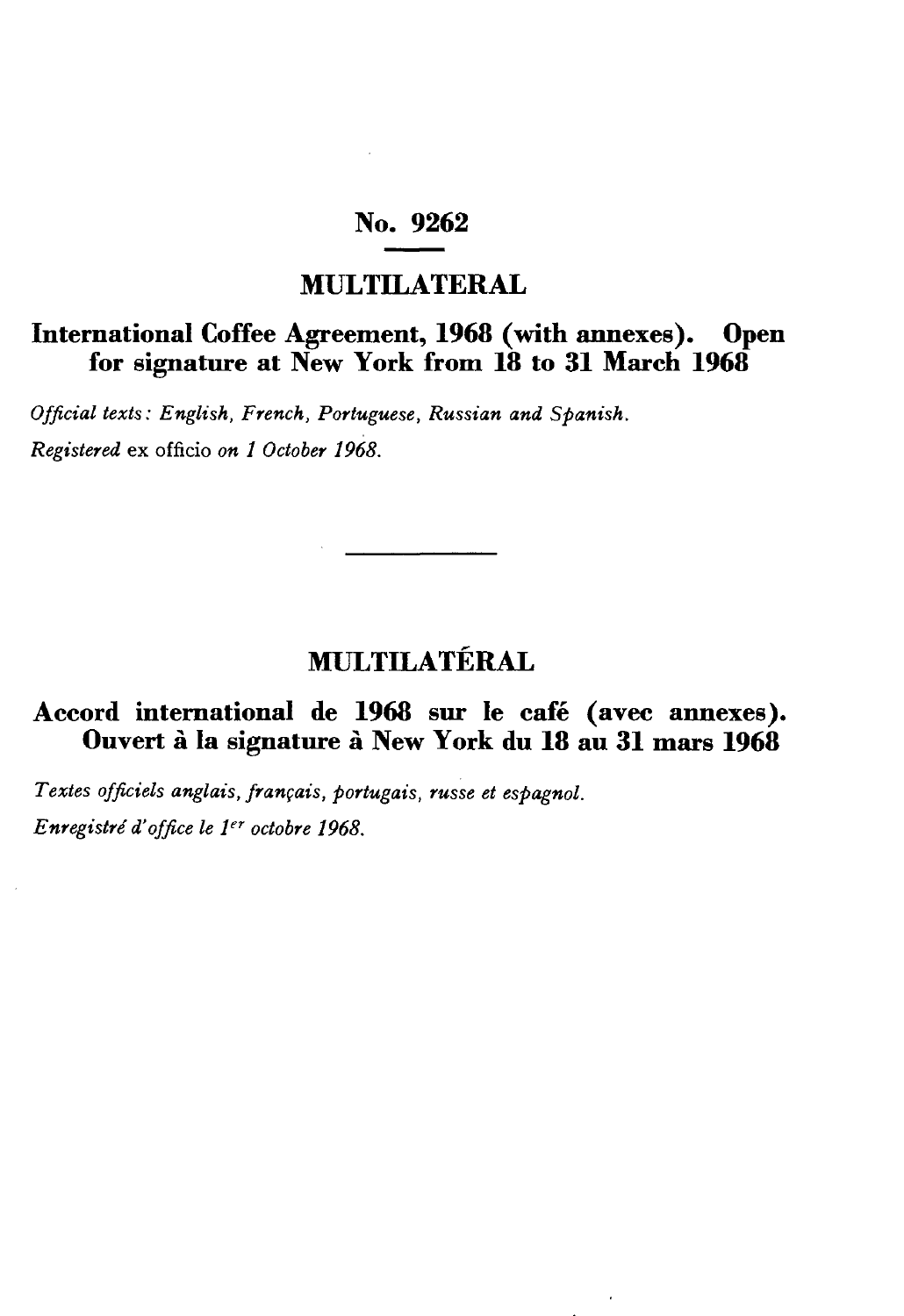# No. 9262. INTERNATIONAL COFFEE AGREEMENT, 1968<sup>1</sup>,<sup>2</sup> OPENED FOR SIGNATURE AT NEW YORK FROM 18 TO 31 MARCH 1968

#### PREAMBLE

The Governments Parties to this Agreement,

Recognizing the exceptional importance of coffee to the economies of many countries which are largely dependent upon this commodity for their export earnings and thus for the continuation of their development programmes in the social and economic fields ;

Considering that close international co-operation on coffee marketing will stimulate the economic diversification and development of coffee-producing countries and thus contribute to a strengthening of the political and economic bonds between producers and consumers;

Finding reason to expect a tendency toward persistent disequilibrium between production and consumption, accumulation of burdensome stocks, and pronounced fluctuations in prices, which can be harmful both to producers and to consumers ;

Believing that, in the absence of international measures, this situation cannot be corrected by normal market forces; and

Noting the renegotiation by the International Coffee Council of the Inter national Coffee Agreement, 1962,3

<sup>&</sup>lt;sup>1</sup> The Agreement was approved by the International Coffee Council in resolution number 164, adopted on 19 February 1968 at the twenty-third plenary meeting of its eleventh session (3rd part), held at London from 15 to 19 International Coffee Agreement, 1962 (see footnote 3 below), was due to expire on 30 September 1968, and that under the provisions of paragraph (2) of article 7 it had been renegotiated to continue on the basis of an agree the definitive text of which shall be authenticated by the Executive Director in consultation with a Drafting Group composed of Brazil, Colombia, OAMCAF and the United States". On 6 March 1968, the Executive Director of the International Coffee Organization transmitted

to the Secretary-General of the United Nations, the authenticated text of the Agreement in the English, French, Portuguese and Spanish languages, requesting him to establish the authentic text in the Russian language. The the list of the States concerned, see p. 250 of this volume.

<sup>3</sup> United Nations, *Treaty Series,* Vol. 469, p. 169; for subsequent actions relating to this Agreement, sec references in Cumulative Indexes Nos. 5 to 7, as well as Annex A in volumes 555, 583, 588, 595. 598, 607, 608, 620 and 635.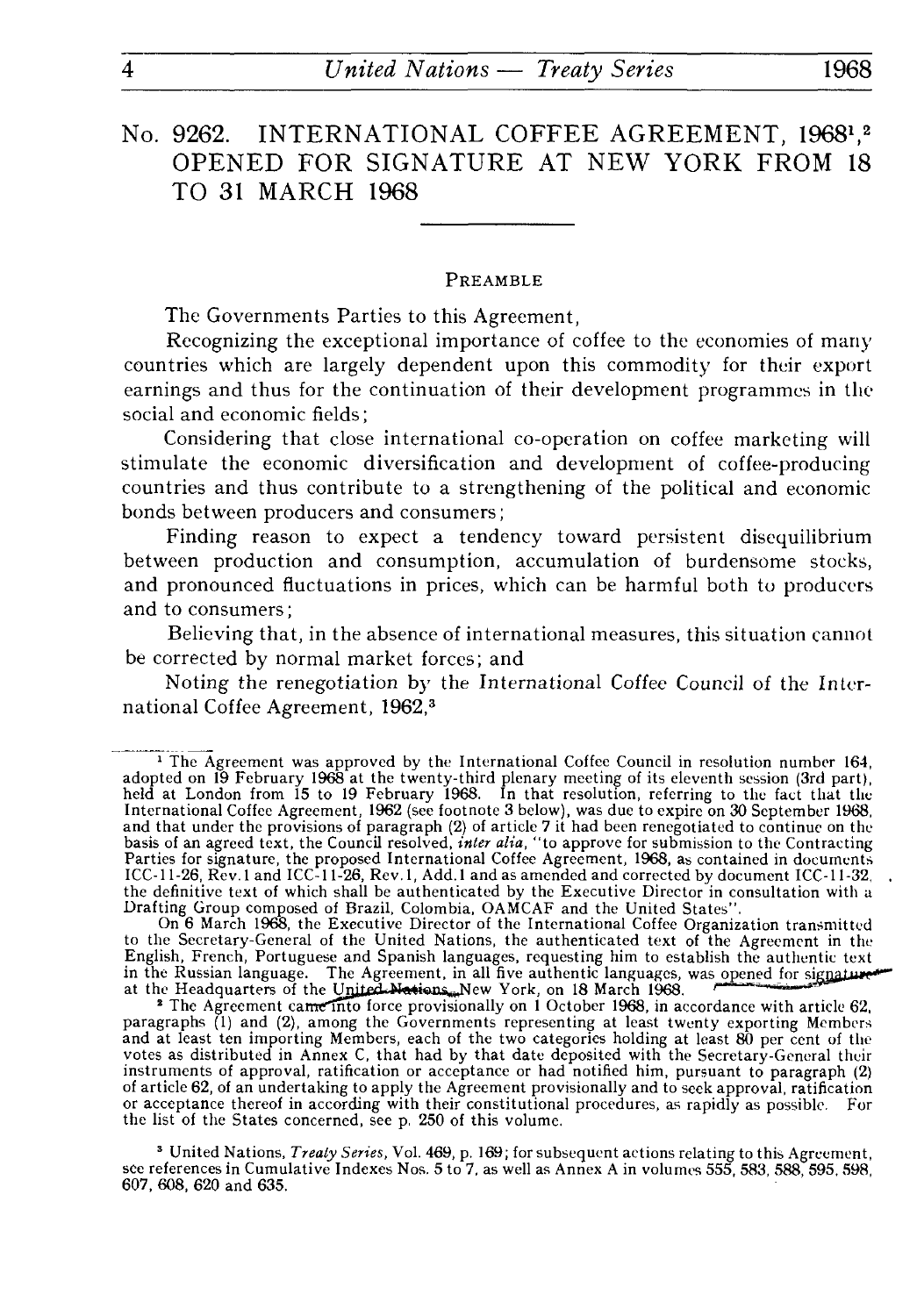Have agreed as follows :

# CHAPTER I OBJECTIVES *Article 1*  **OBJECTIVES**

The objectives of the Agreement are:

(1) to achieve a reasonable balance between supply and demand on a basis which will assure adequate supplies of coffee to consumers and markets for coffee to producers at equitable prices and which will bring about long-term equilibrium between production and consumption ;

(2) to alleviate the serious hardship caused by burdensome surpluses and excessive fluctuations in the prices of coffee which are harmful both to producers and to consumers ;

(3) to contribute to the development of productive resources and to the promotion and maintenance of employment and income in the Member countries, thereby helping to bring about fair wages, higher living standards, and better working conditions ;

(4) to assist in increasing the purchasing power of coffee-exporting countries by keeping prices at equitable levels and by increasing consumption;

(5) to encourage the consumption of coffee by every possible means; and

(6) in general, in recognition of the relationship of the trade in coffee to the economic stability of markets for industrial products, to further international co-operation in connexion with world coffee problems.

#### CHAPTER II

#### DEFINITIONS

#### *Article 2*

#### **DEFINITIONS**

For the purposes of the Agreement :

(1) "Coffee" means the beans and berries of the coffee tree, whether parchment, green or roasted, and includes ground, decaffeinated, liquid and soluble coffee. These terms shall have the following meaning :

(a) "green coffee" means all coffee in the naked bean form before roasting;

»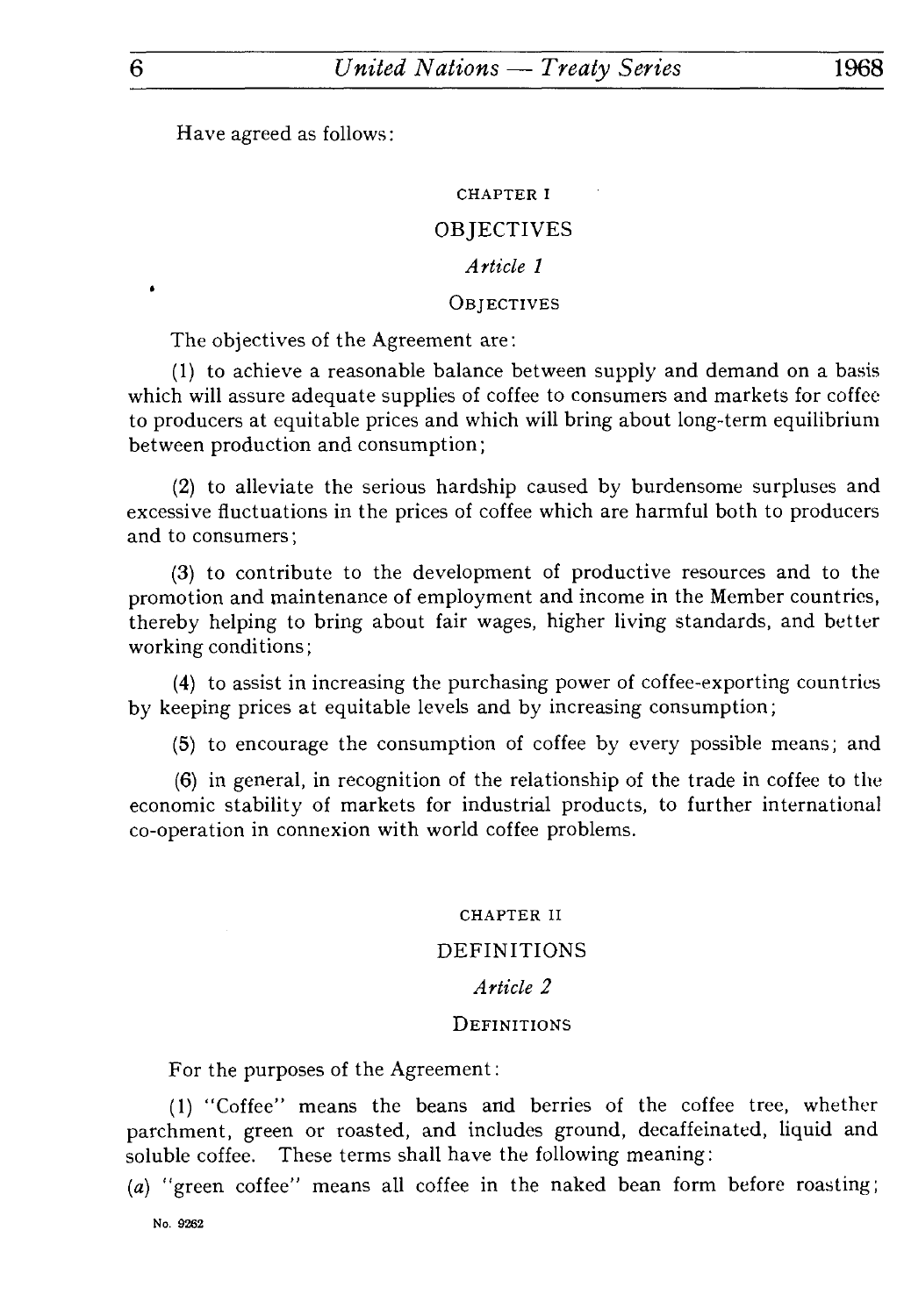- *(b)* "coffee bernes" means the complete fruit of the coffee tree; to find the equivalent of coffee berries to green coffee, multiply the net weight of the dried coffee berries by 0.50;
- *(c)* "parchment coffee" means the green coffee bean contained in the parchment skin; to find the equivalent of parchment coffee to green coffee, multiply the net weight of the parchment coffee by 0.80 ;
- *(d)* "roasted coffee" means green coffee roasted to any degree and includes ground coffee; to find the equivalent of roasted coffee to green coffee, multiply the net weight of roasted coffee by 1.19;
- *(e)* "decaffeinated coffee" means green, roasted or soluble coffee from which caffein has been extracted; to find the equivalent of decaffeinated coffee tu green coffee, multiply the net weight of the decaffeinated coffee in green, roasted or soluble form by 1.00, 1.19 or 3.00 respectively;
- $(f)$  "liquid coffee" means the water-soluble solids derived from roasted coffee and put into liquid form; to find the equivalent of liquid to green coffee, multiply the net weight of the dried coffee solids contained in the liquid coffee by 3.00;
- *(g)* "soluble coffee" means the dried water-soluble solids derived from roasted coffee; to find the equivalent of soluble coffee to green coffee, multiply the net weight of the soluble coffee by 3.00.

(2) "Bag" means 60 kilogrammes or 132.276 pounds of green coffee; "ton" means a metric ton of 1,000 kilogrammes or 2,204.6 pounds; and "pound" means 453.597 grammes.

(3) "Coffee year" means the period of one year, from 1 October through 30 September.

(4) "Export of Coffee" means, except as otherwise provided in Article 39, any shipment of coffee which leaves the territory of the country where the coffee was grown.

(5) "Organization", "Council" and "Board" mean, respectively, the Inter national Coffee Organization, the International Coffee Council, and the Executive Board referred to in Article 7 of the Agreement.

(6) "Member" meansa Contracting Party; a dependent territory or territories in respect of which separate Membership has been declared under Article 4; or two or more Contracting Parties or dependent territories, or both, which partici pate in the Organization as a Member group under Article 5 or 6.

(7) "Exporting Member" or "exporting country" means a Member or country, respectively, which is a net exporter of coffee; that is, whose exports exceed its imports.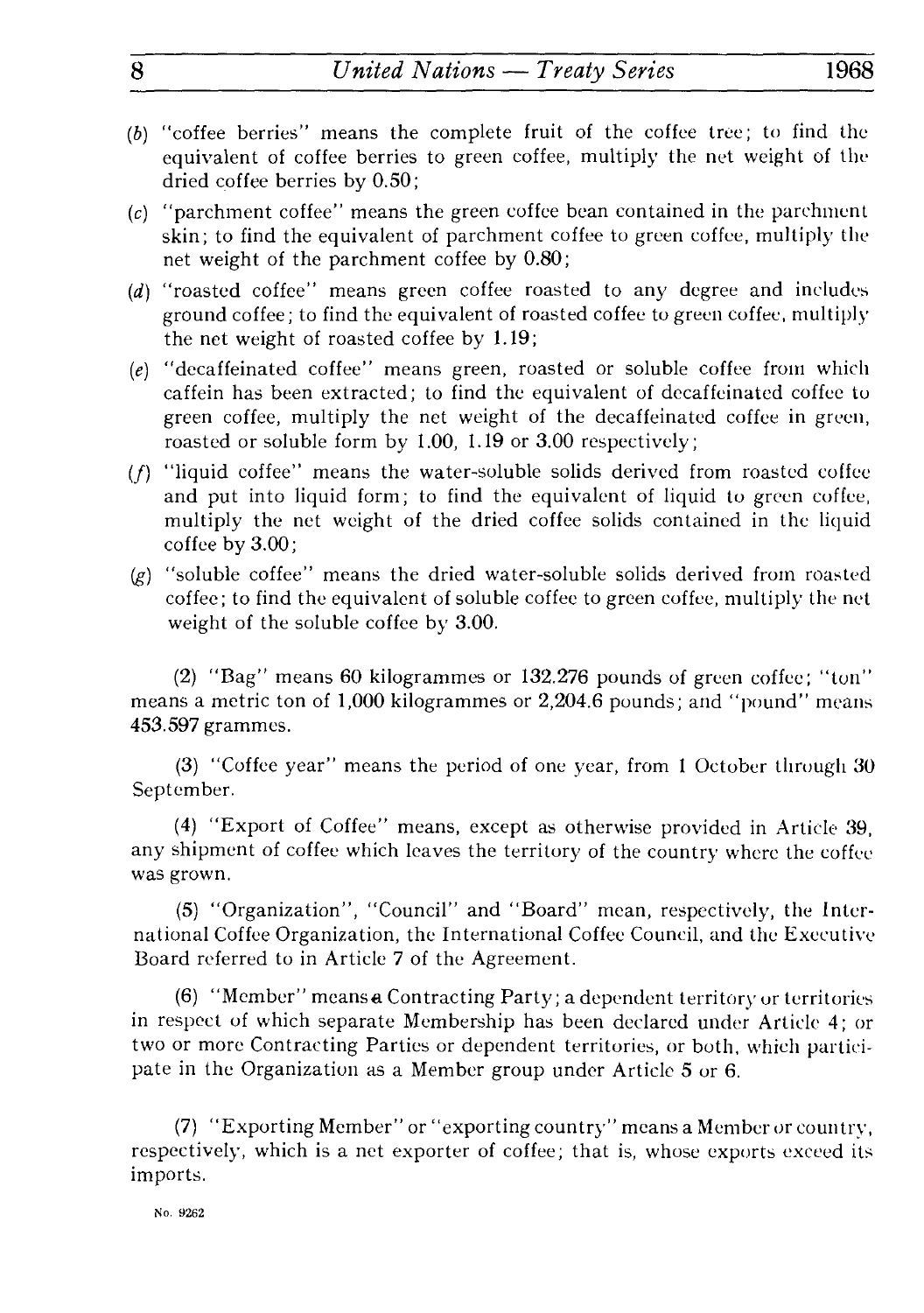(8) "Importing Member" or "importing country" means a Member or country, respectively, which is a net importer of coffee; that is, whose imports exceed its exports.

(9) "Producing Member" or "producing country" means a Member or country, respectively, which grows coffee in commercially significant quantities.

(10) "Distributed simple majority vote" means a majority of the votes cast by exporting Members present and voting, and a majority of the votes cast by importing Members present and voting, counted separately.

(11) "Distributed two-thirds majority vote" means a two-thirds majority of the votes cast by exporting Members present and voting and a two-thirds majority of the votes cast by importing Members present and voting, counted separately.

(12) "Entry into force" means, except as otherwise provided, the date on which the Agreement enters into force, whether provisionally or definitively.

(13) "Exportable production" means the total production of coffee of an exporting country in a given coffee year less the amount destined for domestic consumption in the same year.

(14) "Availability for export" means the exportable production of an exporting country in a given coffee year plus accumulated stocks from previous years.

(15) "Export entitlement" means the total quantity of coffee which a Member is authorized to export under the various provisions of the Agreement, but excluding exports which under the provisions of Article 40 are not charged to quotas.

(16) "Authorized exports" means actual exports covered by the export entitlement.

(17) "Permitted exports" means the sum of authorized exports and exports which under the provisions of Article 40 are not charged to quotas.

#### **CHAPTER III**

#### MEMBERSHIP

## *Article 3*

#### MEMBERSHIP IN THE ORGANIZATION

(1) Each Contracting Party, together with those of its dependent territories to wich the Agreement is extended under paragraph (1) of Article 65, shall consti tute a single Member of the Organization, except as otherwise provided under Articles 4, 5 and 6.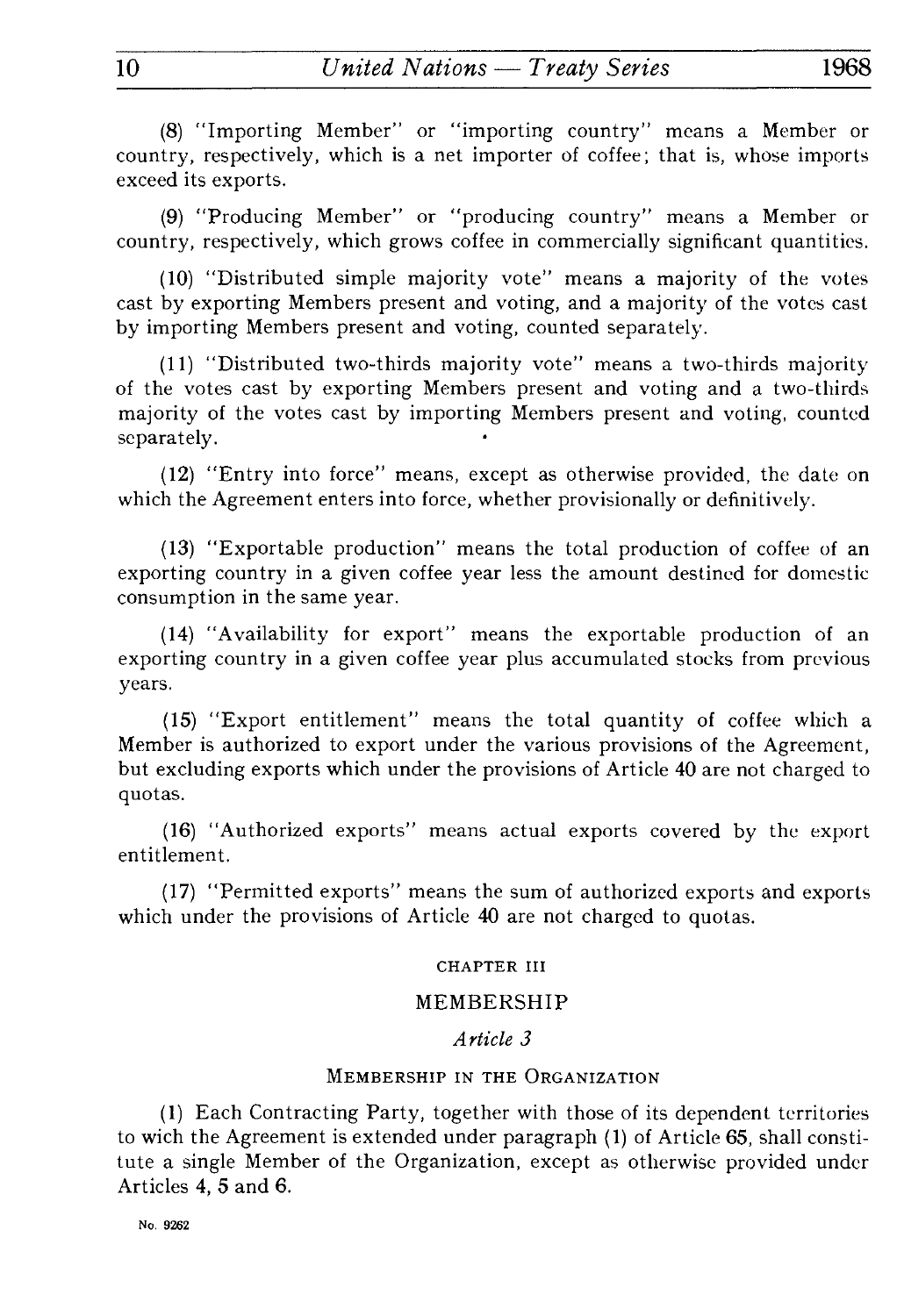(2) A Member may change its category of Membership, previously declared on approval, ratification, acceptance or accession to the Agreement, on such conditions as the Council may agree.

(3) On application by two or more importing Members for a change in the form of their participation in the Agreement and/or their representation in the Organization, and notwithstanding other provisions of the Agreement, the Council may, after consultation with the Members concerned, determine the conditions which shall be applicable to such changed participation and/or representation.

## *Article 4*

#### SEPARATE MEMBERSHIP IN RESPECT OF DEPENDENT TERRITORIES

Any Contracting Party which is a net importer of coffee may, at any time, by appropriate notification in accordance with paragraph (2) of Article 65, declare that it is participating in the Organization separately with respect to any of its dependent territories which are net exporters of coffee and which it designates. In such case, the metropolitan territory and its non-designated dependent territories will have a single Membership, and its designated dependent territories, either individually or collectively as the notification indicates, will have separate Membership.

#### *Article 5*

## GROUP MEMBERSHIP UPON JOINING THE ORGANIZATION

(1) Two or more Contracting Parties which are net exporters of coffee may, by appropriate notification to the Secretary-General of the United Nations at the time of deposit of their respective instruments of approval, ratification, acceptance or accession and to the Council, declare that they are joining the Organization as a Member group. A dependent territory to which the Agreement has been extended under paragraph (1) of Article 65 may constitute part of such a Member group if the Government of the State responsible for its international relations has given appropriate notification thereof under paragraph (2) of Article 65. Such Contracting Parties and dependent territories must satisfy the following conditions :

- *(a)* they shall declare their willingness to accept responsibility for group obligations in an individual as well as a group capacity;
- *(b)* they shall subsequently provide sufficient evidence to the Council that the group has the organization necessary to implement a common coffee policy, and that they have the means of complying, together with the other parties to the group, with their obligations under the Agreement ; and
- *(c)* they shall subsequently provide evidence to the Council either :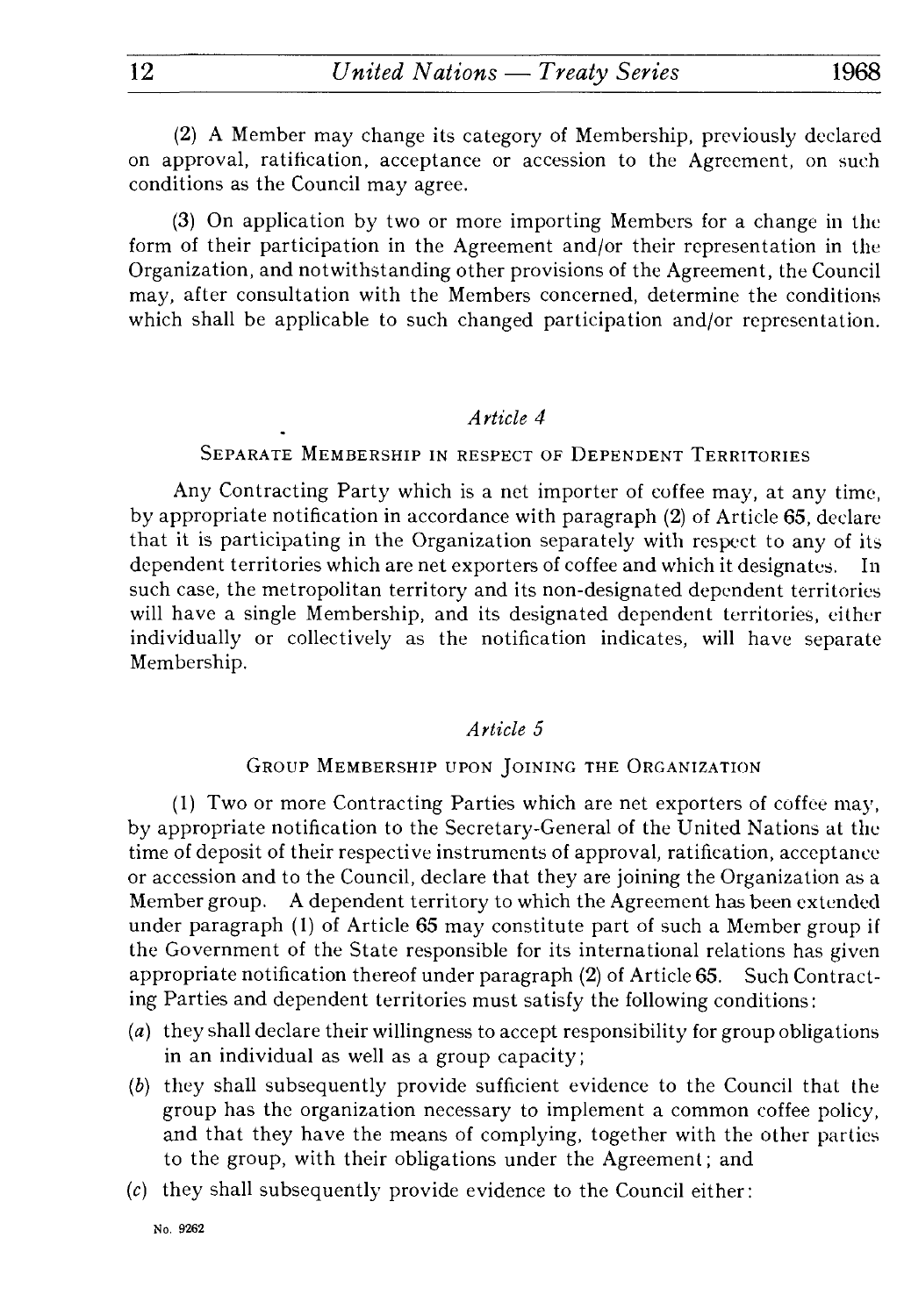- (i) that they have been recognized as a group in a previous international coffee agreement ; or
- (ii) that they have :
	- *(a)* a common or co-ordinated commercial and economic policy in relation to coffee ; and
	- *(b)* a co-ordinated monetary and financial policy, as well as the organs necessary for implementing such a policy, so that the Council is satisfied that the Member group can comply with the spirit of group membership and the group obligations involved.

(2) The Member group shall constitute a single Member of the Organization, except that each party to the group shall be treated as if it were a single Member as regards all matters arising under the following provisions:

- *(a)* Chapters XII, XIII and XVI;
- *(b)* Articles 10, 11 and 19 of Chapter IV; and
- *(c)* Article 68 of Chapter XX.

(3) The Contracting Parties and dependent territories joining as a Member group shall specify the Government or organization which will represent them in the Council as regards all matters arising under the Agreement other than those specified in paragraph (2) of this Article.

(4) The Member group's voting rights shall be as follows:

- *(a)* the Member group shall have the same number of basic votes as a single Member country joining the Organization in an individual capacity. These basic votes shall be attributed to and exercised by the Government or organization representing the group;
	- *(b)* in the event of a vote on any matters arising under provisions specified in paragraph (2) of this Article, the parties to the Member group may exercise separately the votes attributed to them by the provisions of paragraph (3) of Article 12 as if each were an individual Member of the Organization, except for the basic votes, which shall remain attributable only to the Government or organization representing the group.

(5) Any Contracting Party or dependent territory which is a party to a Member group may, by notification to the Council, withdraw from that group and become a separate Member. Such withdrawal shall take effect upon receipt of the notification by the Council. In case of such withdrawal from a group, or in case a party to a group ceases, by withdrawal from the Organization or otherwise, to be such a party, the remaining parties to the group may apply to the Council to maintain the group, and the group shall continue to exist unless the Council disapproves the application. If the Member group is dissolved, each former party to the group will become a separate Member. A Member which has ceased to be a party to a group may not, as long as the Agreement remains in force, again become a party to a group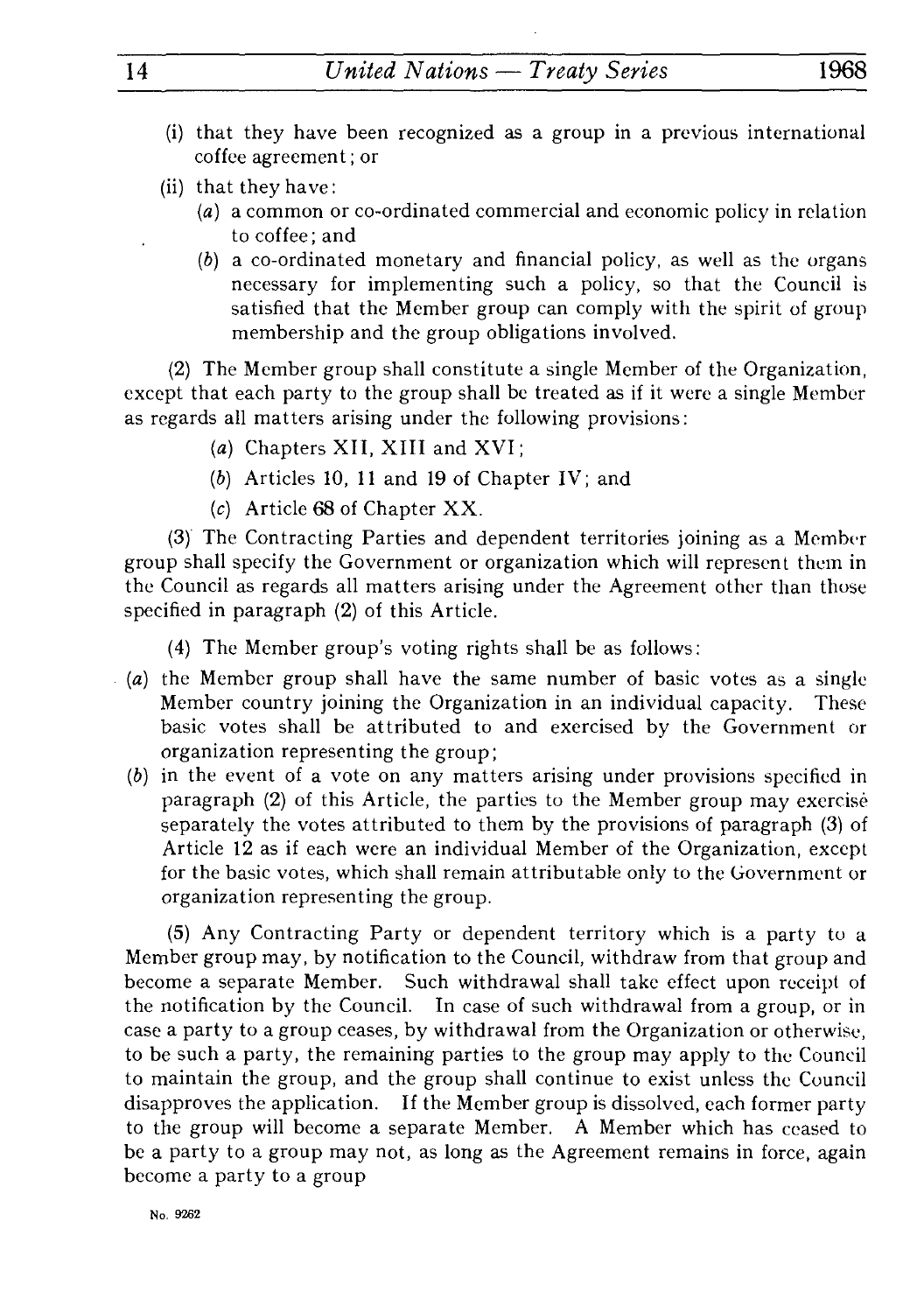## *Article 6*

## SUBSEQUENT GROUP MEMBERSHIP

Two or more exporting Members may, at any time after the Agreement has entered into force with respect to them, apply to the Council to form a Member group. The Council shall approve the application if it finds that the Members havemade a declaration, and have provided evidence, satisfying the requirements of paragraph (1) of Article 5. Upon such approval, the Member group shall be subject to the provisions of paragraphs  $(2)$ ,  $(3)$ ,  $(4)$  and  $(5)$  of that Article.

#### **CHAPTER IV**

## ORGANIZATION AND ADMINISTRATION

## *Article 7*

#### SEAT AND STRUCTURE OF THE INTERNATIONAL COFFEE ORGANIZATION

(1) The International Coffee Organization established under the 1962 Agreement shall continue in being to administer the provisions and supervise the operation of the Agreement.

(2) The seat of the Organization shall be in London unless the Council by a distributed two-thirds majority vote decides otherwise.

(3) The Organization shall function through the International Coffee Council, its Executive Board, its Executive Director and its staff.

### *Article 8*

COMPOSITION OF THE INTERNATIONAL COFFEE COUNCIL

(1) The highest authority of the Organization shall be the International Coffee Council, which shall consist of all the Members of the Organization.

(2) Each Member shall be represented on the Council by a representative and one or more alternates. A Member may also designate one or more advisers to accompany its representative or alternates.

## *Article 9*

## POWERS AND FUNCTIONS OF THE COUNCIL

(1) All powers specifically conferred by the Agreement shall be vested in the Council, which shall have the powers and perform the functions necessary to carry out the provisions of the Agreement.

(2) The Council shall, by a distributed two-thirds majority vote, establish such rules and regulations, including its own rules of procedure and the financial

No. 9262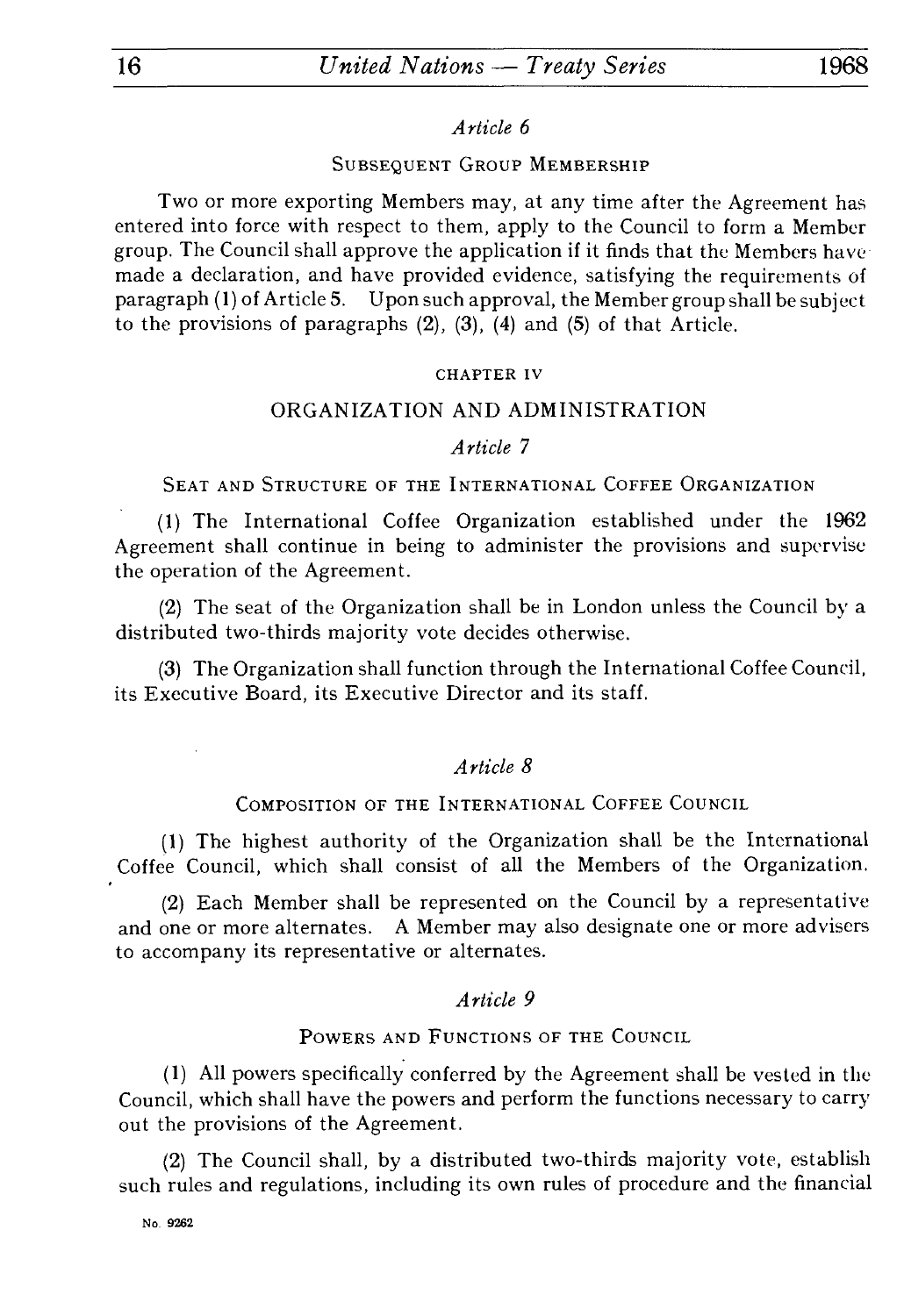and staff regulations of the Organization, as are necessary to carry out the provisions of the Agreement and are consistent therewith. The Council may, in its rules of procedure, provide a procedure whereby it may, without meeting, decide specific questions.

(3) The Council shall also keep such records as are required to perform its functions under the Agreement and such other records as it considers desirable. The Council shall publish an annual report.

## *Article 10*

ELECTION OF THE CHAIRMAN AND VICE-CHAIRMEN OF THE COUNCIL

(1) The Council shall elect, for each coffee year, a Chairman and a first, a second and a third Vice-Chairman.

(2) As a general rule, the Chairman and the first Vice-Chairman shall both be elected either from among the representatives of exporting Members, or from among the representatives of importing Members, and the second and the third Vice-Chairmen, shall be elected from representatives of the other category of Members. These offices shall alternate each coffee year between the two categories of Members.

(3) Neither the Chairman nor any Vice-Chairman acting as Chairman shall have the right to vote. His alternate will in such case exercise the Member's voting rights.

#### *Article 11*

#### SESSIONS OF THE COUNCIL

As a general rule, the Council shall hold regular sessions twice a year. It may hold special sessions if it so decides. Special sessions shall also be held when either the Executive Board, or any five Members, or a Member or Members having at least 200 votes so request. Notice of sessions shall be given at least thirty days in advance, except in cases of emergency. Sessions shall be held at the seat of the Organization, unless the Council decides otherwise.

#### *Article 12*

#### **VOTES**

(1) The exporting Members shall together hold 1,000 votes and the importing Members shall together hold 1,000 votes, distributed within each category of Members—that is, exporting and importing Members, respectively—as provided in the following paragraphs of this Article.

(2) Each Member shall have five basic votes, provided that the total number of basic votes within each category of Members does not exceed 150. Should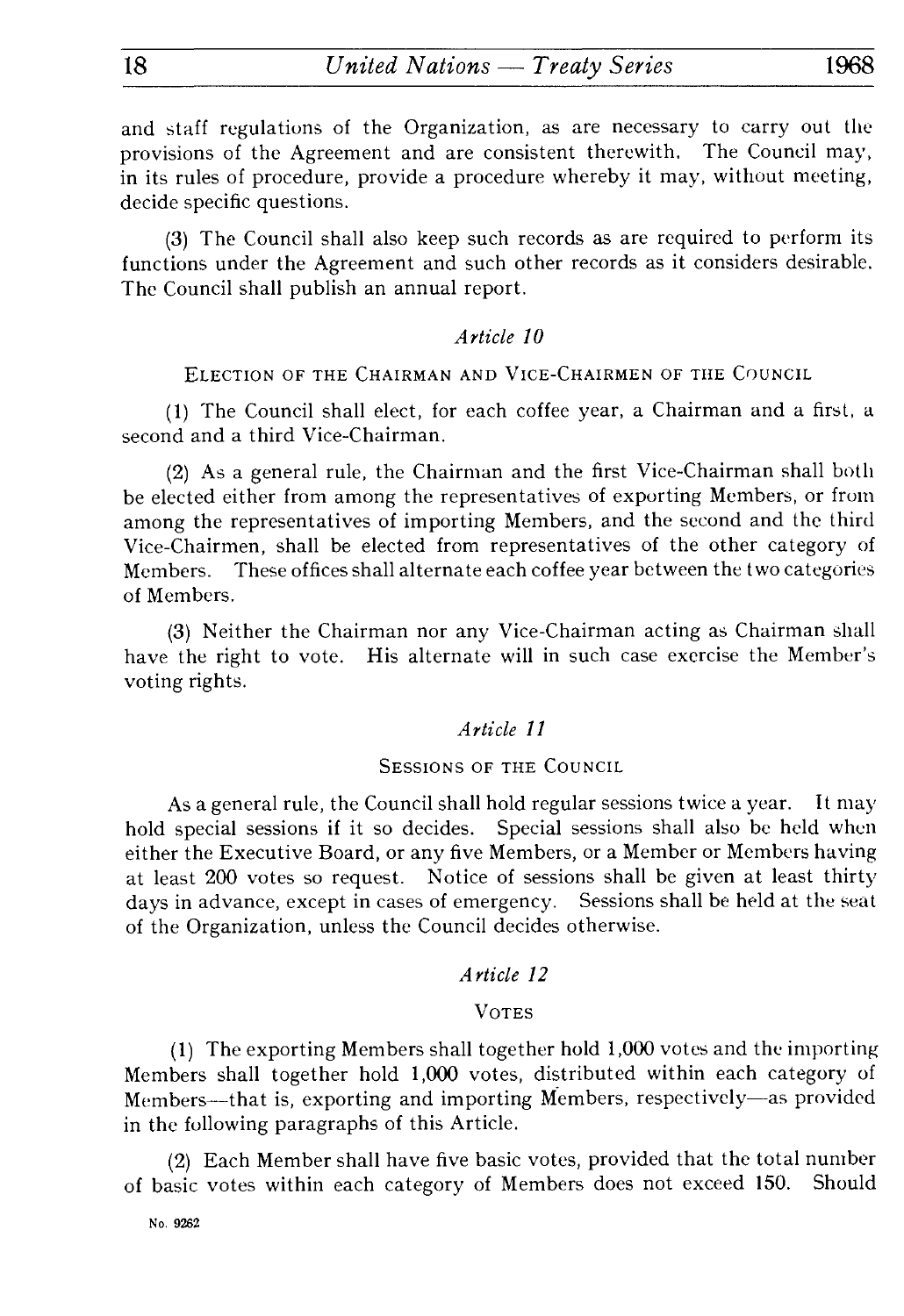there be more than thirty exporting Members or more than thirty importing Members, the number of basic votes for each Member within that category of Members shall be adjusted so as to keep the number of basic votes for each category of Members within the maximum of 150.

(3) The remaining votes of exporting Members shall be divided among those Members in proportion to their respective basic export quotas, except that in the event of a vote on any matter arising under the provisions specified in paragraph (2) of Article 5, the remaining votes of a Member group shall be divided among the parties to that group in proportion to their respective participation in the basic export quota of the Member group. Any exporting Member to which a basic quota has not been allotted shall receive no share of these remaining votes.

(4) The remaining votes of importing Members shall be divided among those Members in proportion to the average volume of their respective coffee imports in the preceding three-year period.

(5) The distribution of votes shall be determined by the Council at the beginning of each coffee year and shall remain in effect during that year, except as provided in paragraph (6) of this Article.

(6) The Council shall provide for the redistribution of votes in accordance with this Article whenever there is a change in the Membership of the Organization, or if the voting rights of a Member are suspended or regained under the provisions of Articles 25, 38, 45, 48, 54 or 59. .

(7) No Member shall hold more than 400 votes.

(8) There shall be no fractional votes.

## *Article 13*

#### VOTING PROCEDURE OF THE COUNCIL

(1) Each representative shall be entitled to cast the number of votes held by the Member represented by him, and cannot divide its votes. He may, however, cast differently any votes which he exercises pursuant to paragraph (2) of this Article.

(2) Any exporting Member may authorize any other exporting Member, and any importing Member may authorize any other importing Member, to represent its interests and to exercise its right to vote at any meeting or meetings of the Council. The limitation provided for in paragraph (7) of Article 12 shall not apply in this case.

**No. 9262 .**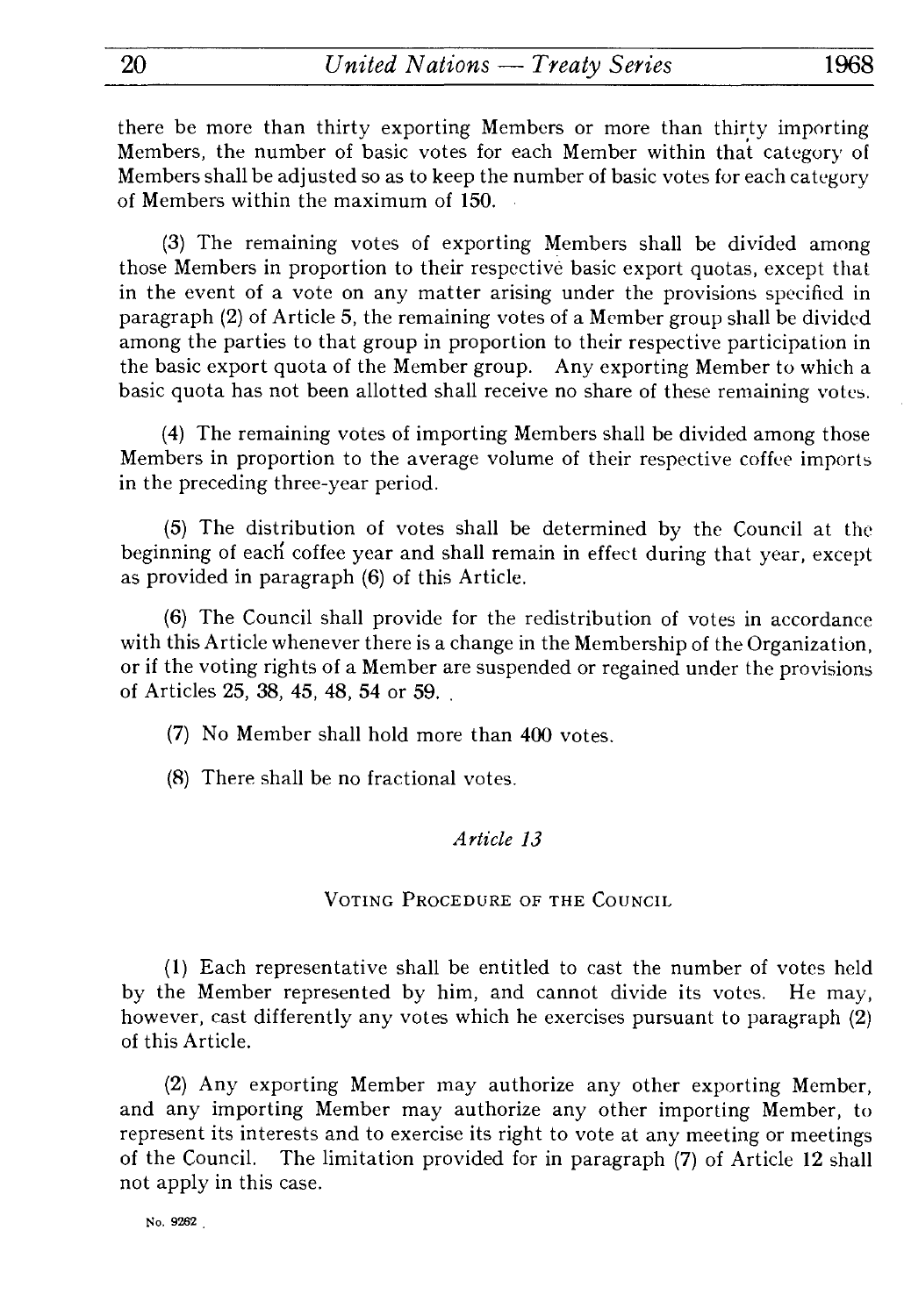## *Article 14*

## DECISIONS OF THE COUNCIL

(1) All decisions of the Council shall be taken, and all recommendations shall be made, by a distributed simple majority vote unless otherwise provided in the Agreement.

(2) The following procedure shall apply with respect to any action by the Council which under the Agreement requires a distributed two-thirds majority vote:

- *(a)* if a distributed two-thirds majority vote is not obtained because of the negative vote of three or less exporting or three or less importing Members, the proposal shall, if the Council so decides by a majority of the Members present and by a distributed simple majority vote, be put to a vote again within 48 hours;
- *(b)* if a distributed two-thirds majority vote is again not obtained because of the negative vote of two or less importing or two or less exporting Members, the proposal shall, if the Council so decides by a majority of the Members present and by a distributed simple majority vote, be put to a vote again within 24 hours ;
- *(c)* if a distributed two-thirds majority vote is not obtained in the third vote because of the negative vote of one exporting Member or one importing Member, the proposal shall be considered adopted ;
- *(d)* if the Council fails to put a proposal to a further vote, it shall be considered rejected.

(3) The Members undertake to accept as binding all decisions of the Council under the provisions of the Agreement.

## *Article 15*

#### COMPOSITION OF THE BOARD

(1) The Executive Board shall consist of eight exporting Members and eight importing Members, elected for each coffee year in accordance with Article 16. Members may be re-elected.

(2) Each member of the Board shall appoint one representative and one or more alternates.

(3) The Chairman of the Board shall be appointed by the Council for each coffee year and may be re-appointed. He shall not have the right to vote. If a representative is appointed Chairman, his alternate will have the right to vote in his place.

(4) The Board shall normally meet at the seat of the Organization, but may meet elsewhere.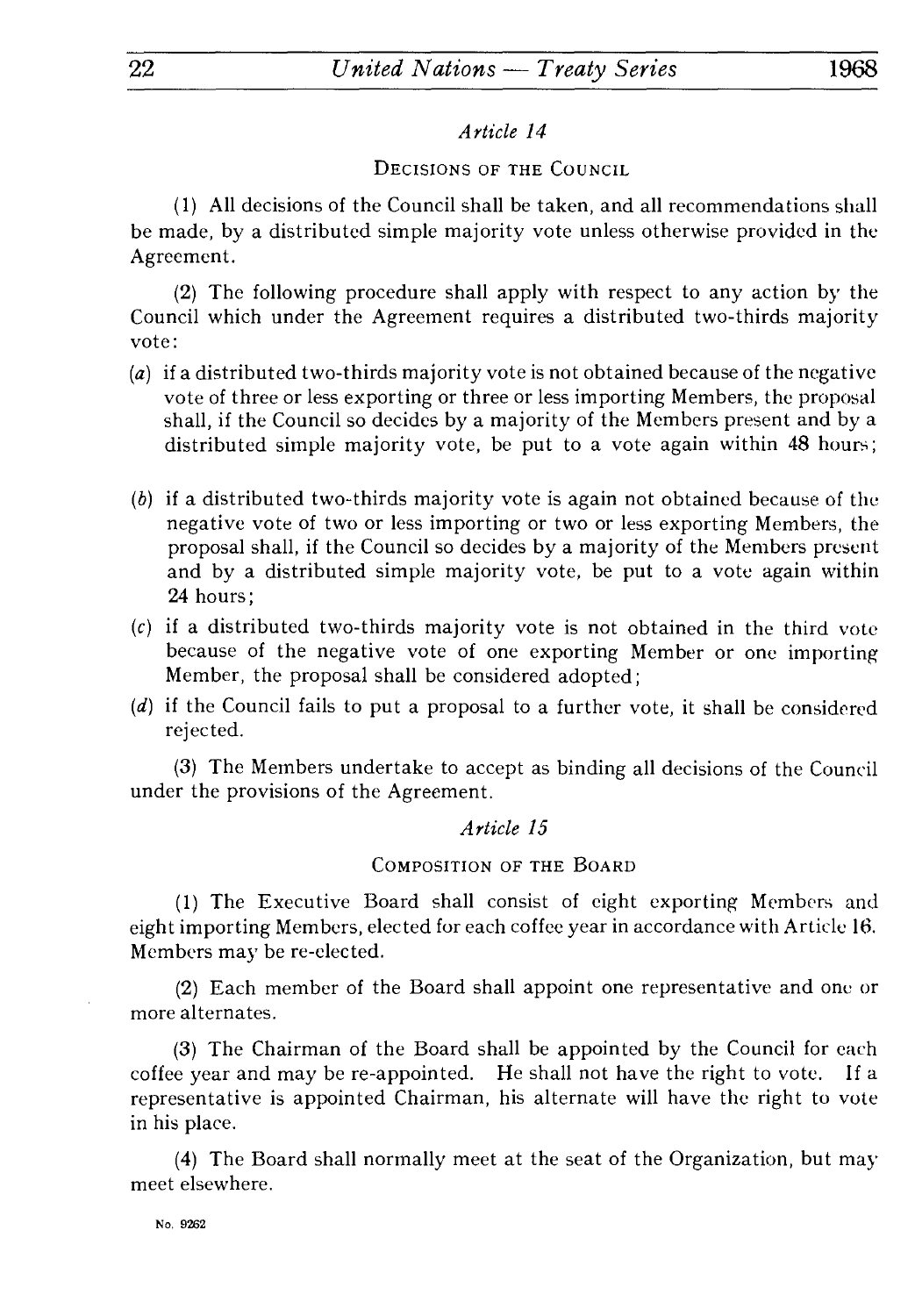## *Article 16*

## ELECTION OF THE BOARD

(1) The exporting and the importing Members on the Board shall be elected in the Council by the exporting and the importing Members of the Organization respectively. The election within each category shall be held in accordance with the following paragraphs of this Article.

(2) Each Member shall cast all the votes to which it is entitled under Article 12 for a single candidate. A Member cast for another candidate any votes which it exercices pursuant to paragraph (2) of Article 13.

(3) The eight candidates receiving the largest number of votes shall be elected ; however, no candidate shall be elected on the first ballot unless it receives at least 75 votes.

(4) If under the provisions of paragraph (3) of this Article less than eight candidates are elected on the first ballot, further ballots shall be held in which only Members which did not vote for any of the candidates elected shall have the right to vote. In each further ballot, the minimum number of votes required for election shall be successively diminished by five until eight candidates are elected.

(5) Any Member who did not vote for any of the Members elected shall assign its votes to one of them, subject to paragraphs (6) and (7) of this Article.

(6) A Member shall be deemed to have received the number of votes originally cast for it when it was elected and, in addition, the number of votes assigned to it, provided that the total number of votes shall not exceed 499 for any Member elected.

(7) If the votes deemed received by an elected Member would otherwise exceed 499, Members which voted for or assigned their votes to such elected Member shall arrange among themselves for one or more of them to withdraw their votes from that Member and assign or reassign them to another elected Member so that the votes received by each elected Member shall not exceed tne limit of 499.

## *Article 17*

#### COMPETENCE OF THE BOARD

(1) The Board shall be responsible to and work under the general direction of the Council.

(2) The Council by a distributed simple majority vote may delegate to the Board the exercise of any or all of its powers, other than the following:

*(a)* approval of the administrative budget and assessment of contributions under Article 24 ;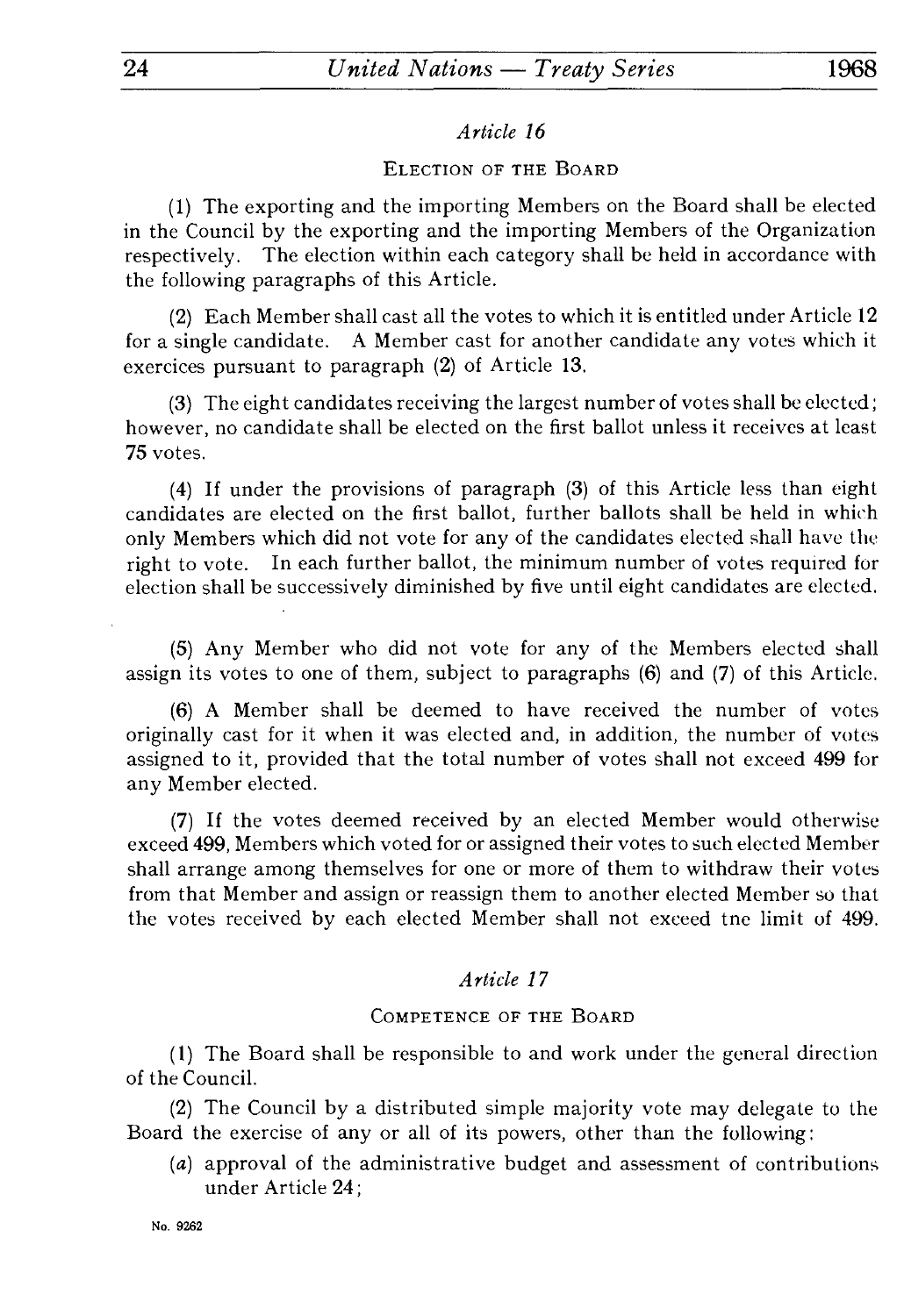- *(b)* determination of quotas under the Agreement with the exception of adjustments made under the provisions of Article 35 paragraph (3) and of Article 37;
- *(c)* suspension of the voting rights of a Member under Articles 45 or 59;
- *(d)* establishment or revision of individual country and world production goals under Article 48;
- *(e)* establishment of a policy relative to stocks under Article 49;
- ( $f$ ) waiver of the obligations of a Member under Article 57;
- *(g)* decision of disputes under Article 59 ;
- *(h)* establishment of conditions for accession under Article 63;
- *(i)* a decision to require the withdrawal of a Member under Article 67;
- $(j)$  extension or termination of the Agreement under Article 69; and
- *(k)* recommendation of amendments to Members under Article 70.

(3) The Council by a distributed simple majority vote may at any time revoke any delegation of powers to the Board.

## *Article 18*

## VOTING PROCEDURE OF THE BOARD

(1) Each member of the Board shall be entitled to cast the number of votes received by it under the provisions of paragraphs (6) and (7) of Article 16. Voting by proxy shall not be allowed. A member may not split its votes.

(2) Any action taken by the Board shall require the same majority as such action would require if taken by the Council.

#### *Article 19*

#### QUORUM FOR THE COUNCIL AND THE BOARD

(1) The quorum for any meeting of the Council shall be the presence of a majority of the Members representing a distributed two-thirds majority of the total votes. If there is no quorum on the day appointed for the opening of any Council session, or if in the course of any Council session there is no quorum at three successive meetings, the Council shall be convened seven days later ; at that time and throughout the remainder of that session the quorum shall be the presence of a majority of the Members representing a distributed simple majority of the votes. Representation in accordance with paragraph (2) of Article 13 shall be considered as presence.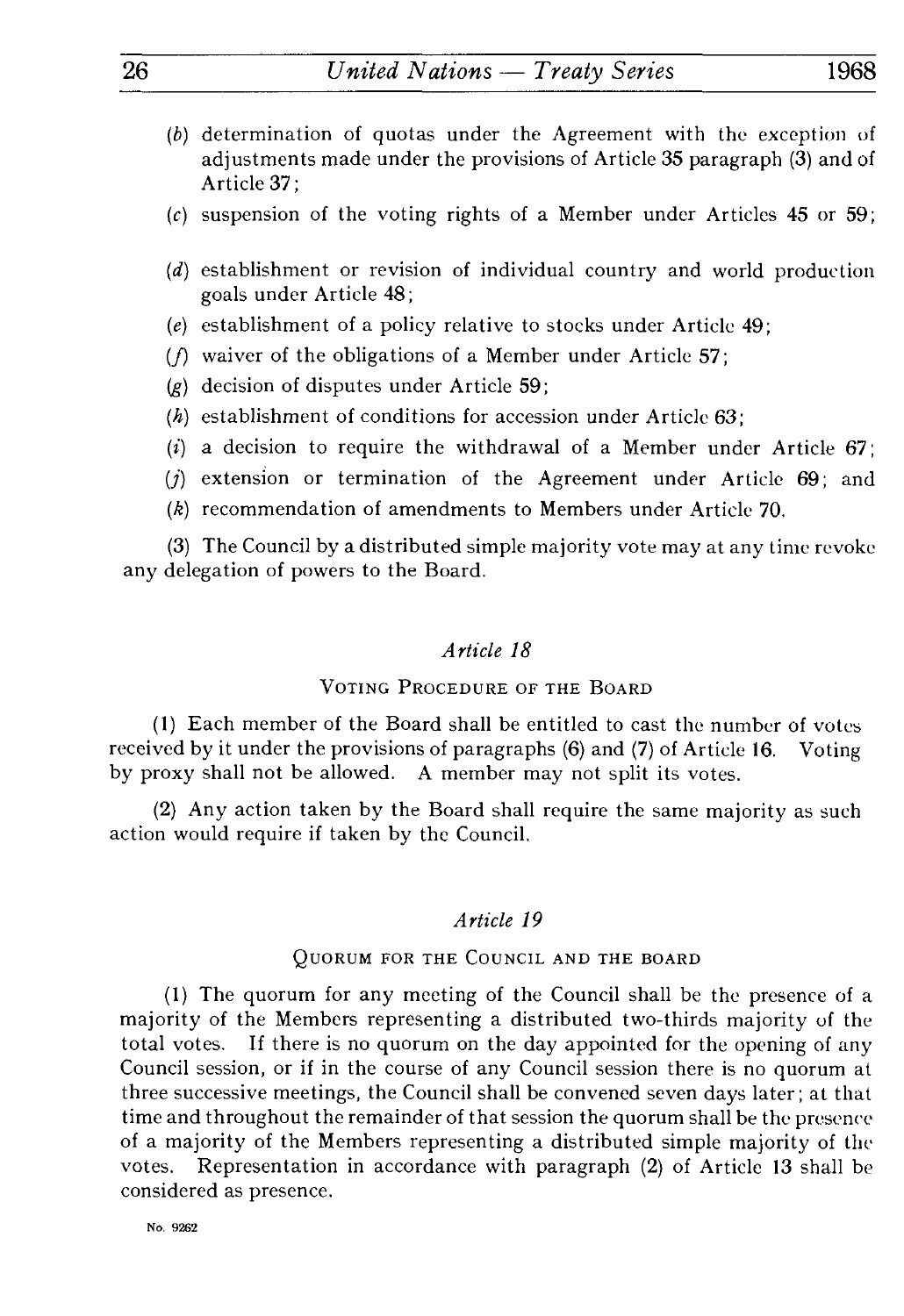(2) The quorum for any meeting of the Board shall be the presence of a majority of the members representing a distributed two-thirds majority of the total votes.

#### *Article 20*

### THE EXECUTIVE DIRECTOR AND THE STAFF

(1) The Council shall appoint the Executive Director on the recommendation of the Board. The terms of appointment of the Executive Director shall be established by the Council and shall be comparable to those applying to corre sponding officials of similar inter-governmental organizations.

(2) The Executive Director shall be the chief administrative officer of the Organization and shall be responsible for the performance of any duties devolving upon him in the administration of the Agreement.

(3) The Executive Director shall appoint the staff in accordance with regulations established by the Council.

(4) Neither the Executive Director nor any member of the staff shall have any

financial interest in the coffee industry, coffee trade, or coffee transportation.

(5) In the performance of their duties, the Executive Director and thestaff shall not seek or receive instructions from any Member or from any other authority external to the Organization. They shall refrain from any action which might reflect on their position as international officials responsible only to the Organization. Each Member undertakes to respect the exclusively inter national character of the responsiblities of the Executive Director and the staff and not to seek to influence them in the discharge of their responsibilities.

## *Article 21*

## CO-OPERATION WITH OTHER ORGANIZATIONS

The Council may make whatever arrangements are desirable for consultation and co-operation with the United Nations and its specialized agencies and with other appropriate inter-governmental organizations. The Council may invite these organizations and any organizations concerned with coffee to send observers to its meetings.

#### CHAPTER v

# PRIVILEGES AND IMMUNITIES

## *Article 22*

## PRIVILEGES AND IMMUNITIES

(1) The Organization shall have legal personality. It shall in particular have the capacity to contract, acquire and dispose of movable and immovable property and to institute legal proceedings.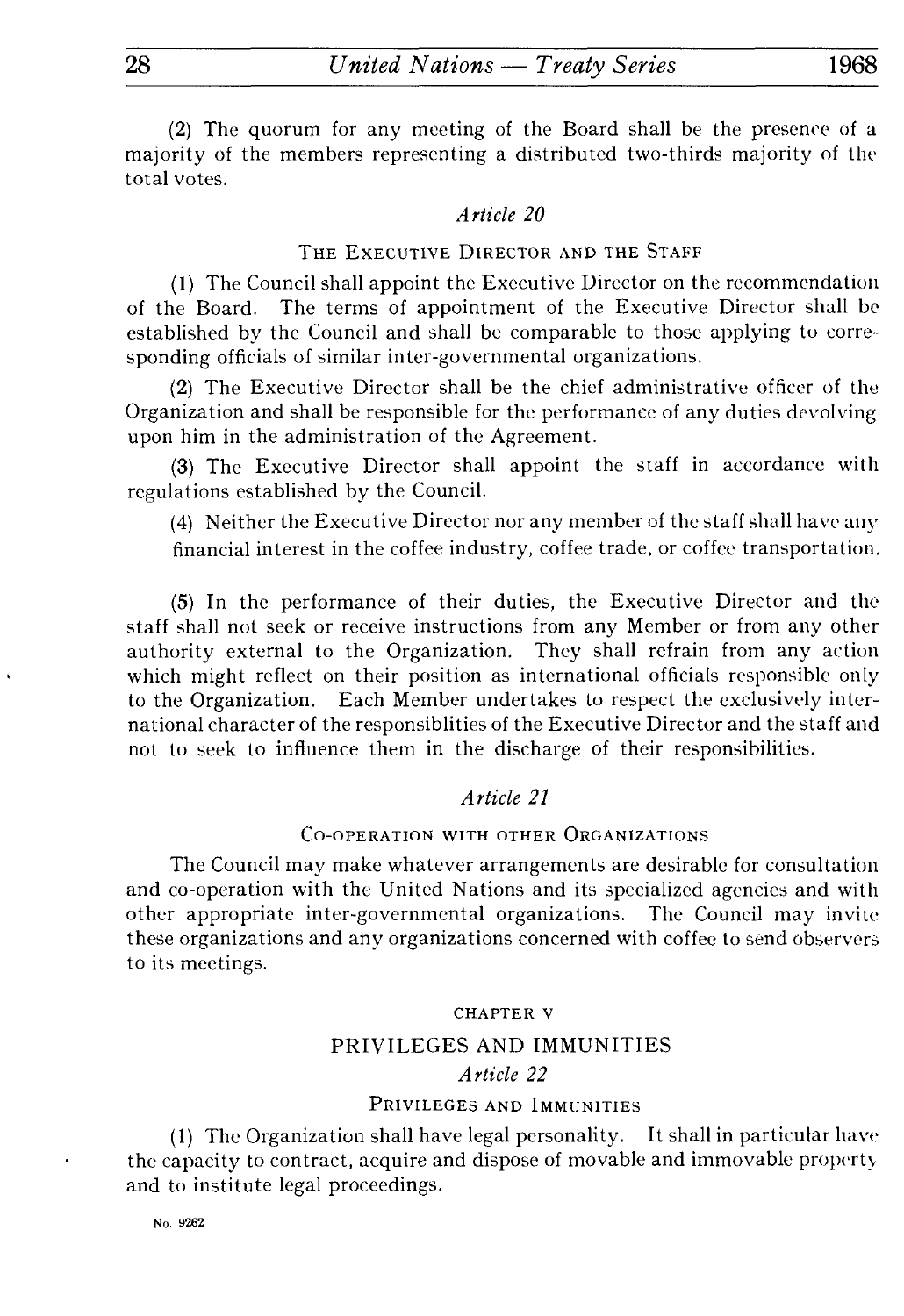(2) The Government of the country in which the headquarters of the Organization is situated (hereinafter referred to as "the host Government") shall conclude with the Organization as soon as possible an agreement to be approved by the Council relating to the status, privileges and immunities of the Organization, of its Executive Director and its staff and of representatives of Members while in the territory of the host Government for the purpose of exercising their fonctions.

(3) The agreement envisaged in paragraph (2) of this Article shall be independ ent of the present Agreement and shall prescribe the conditions for its termination.

(4) Unless any other taxation arrangements are implemented under the agreement envisaged in paragraph (2) of this Article the host Government :

- (a) shall grant exemption from taxation on the remuneration paid by the Organization to its employees, except that such exemption need not apply to nationals of that country; and
- *(b)* shall grant exemption from taxation on the assets, income and other property of the Organization.

(5) Following the approval of the agreement envisaged in paragraph (2) of this Article, the Organization may conclude with one or more other Members agreements to be approved by the Council relating to such privileges and immu nities as may be necessary for the proper functioning of the International Coffee Agreement.

#### CHAPTER VI

## FINANCE

#### *Article 23*

## FINANCE

(1) The expenses of delegations to the Council, representatives on the Board, and representatives on any of the committees of the Council or the Board shall be met by their respective Governments.

(2) The other expenses necessary for the administration of the Agreement shall be met by annual contributions from the Members assessed in' accordance with Article 24. However, the Council may levy fees for specific services.

(3) The financial year of the Organization shall be the same as the coffee year.

No. 9262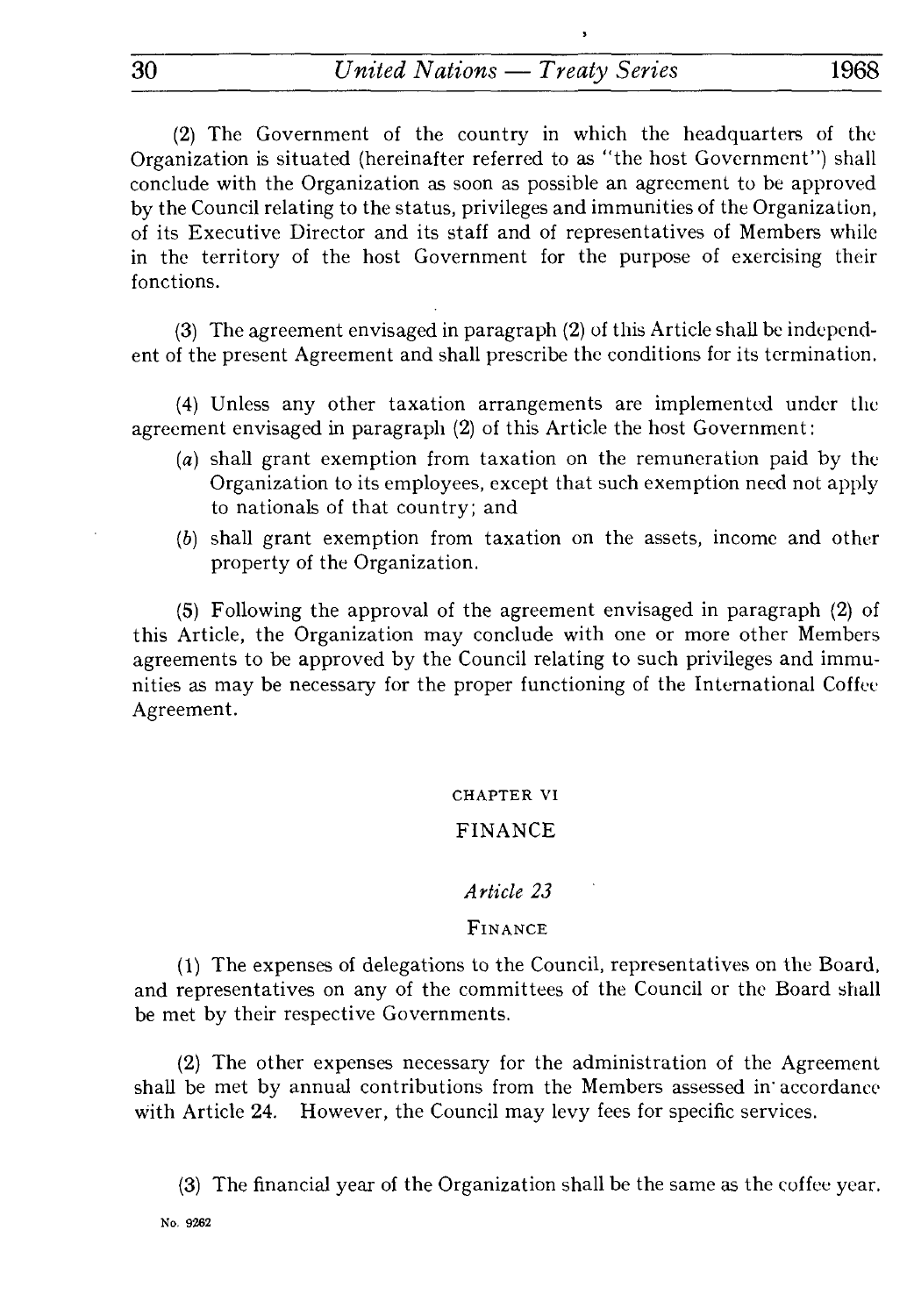## *Article 24*

#### DETERMINATION OF THE BUDGET AND ASSESSMENT OF CONTRIBUTIONS

(1) During the second half of each financial year the Council shall approve the administrative budget of the Organization for the following financial year and shall assess the contribution of each Member to that budget.

(2) The contribution of each Member to the budget for each financial year shall be in the proportion which the number of its votes at the time the budget for that financial year is approved bears to the total votes of all the Members. However, if there is any change in the distribution of votes among Members in accordance with the provisions of paragraph (5) of Article 12 at the beginning of the financial year for which contributions are assessed, such contributions shall be correspondingly adjusted for that year. In determining contributions, the votes of each Member shall be calculated without regard to the suspension of any Member's voting rights or any redistribution of votes resulting therefrom.

(3) The initial contribution of any Member joining the Organization after the entry into force of the Agreement shall be assessed by the Council on the basis of the number of votes to be held by it and the period remaining in the current financial year, but the assessments made upon other Members for the current financial year shall not be altered.

## *Article 25*

## PAYMENT OF CONTRIBUTIONS

(1) Contributions to the administrative budget for each financial year shall be payable in freely convertible currency, and shall become due on the first day of that financial year.

(2) If any Member fails to pay its full contribution to the administrative budget within six months of the date on which the contribution is due, both its voting rights in the Council and its right to have its votes cast in the Board shall be suspended until such contribution has been paid. However, unless the Council by a distributed two-thirds majority vote so decides, such Member shall not be deprived of any of its other rights nor relieved of any of its obligations under the Agreement.

(3) Any Member whose voting rights have been suspended, either under paragraph (2) of this Article or under Articles 38, 45, 48, 54, or 59 shall nevertheless remain responsible for the payment of its contribution.

#### *Article 26*

## AUDIT AND PUBLICATION OF ACCOUNTS

As soon as possible after the close of each financial year an independently audited statement of the Organization's receipts and expenditures during that financial year shall be presented to the Council for approval and publication.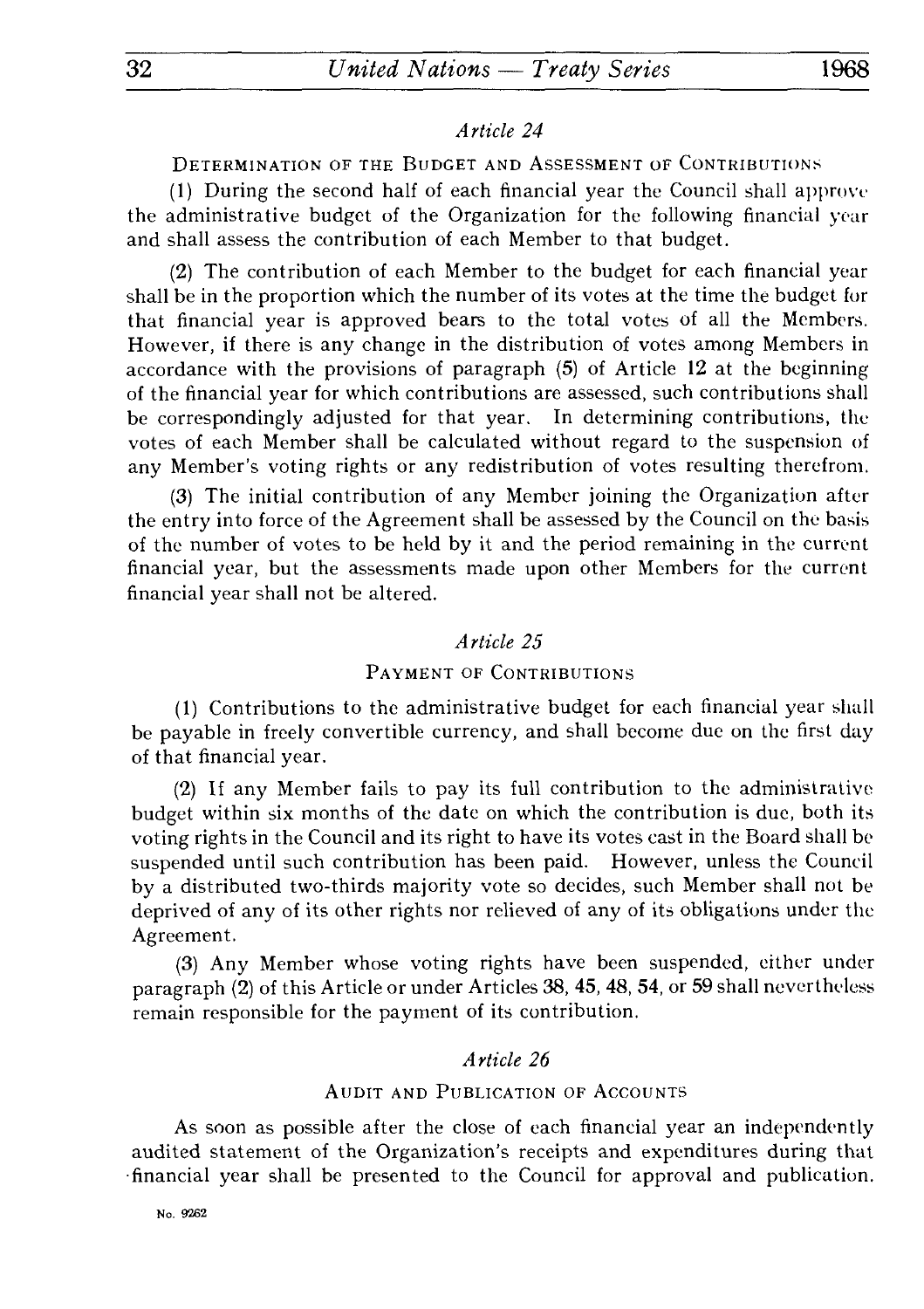#### CHAPTER VII

## REGULATION OF EXPORTS

#### *Article 27*

#### GENERAL UNDERTAKINGS BY MEMBERS

(1) The Members undertake to conduct their trade policy so that the objectives set forth in Article 1, and in particular paragraph (4) of that Article, may be achieved. They agree on the desirability of operating the Agreement in a manner such that the real income derived from the export of coffee could be progressively increased so as to make it consonant with their needs for foreign exchange to support their programmes for social and economic progress.

(2) To attain these purposes through the fixing of quotas as provided for in this Chapter and in other ways carrying out the provisions of the Agreement, the Members agree on the necessity of assuring that the general level of coffee prices does not decline below the general level of such prices in 1962.

(3) The Members further agree on the desirability of assuring to consumers prices which are equitable and which will not hamper a desirable increase in consumption.

#### *Article 28*

#### BASIC EXPORT QUOTAS

Beginning on 1 October 1968 the exporting countries shall have the basic export quotas specified in Annex A.<sup>1</sup>

## *Article 29*

#### BASIC EXPORT QUOTA OF A MEMBER GROUP

Where two or more countries listed in Annex A form a Member group in accordance with Article 5, the basic export quotas specified for those countries in Annex A shall be added together and the combined total treated as a single basic quota for the purposes of this Chapter.

## *Article 30*

#### FIXING OF ANNUAL EXPORT QUOTAS

(1) At least 30 days before the beginning of each coffee year the Council by a two-thirds majority vote shall adopt an estimate of total world imports and exports for the following coffee year and an estimate of probable exports from non-member countries.

<sup>1</sup> See p. 90 of this volume.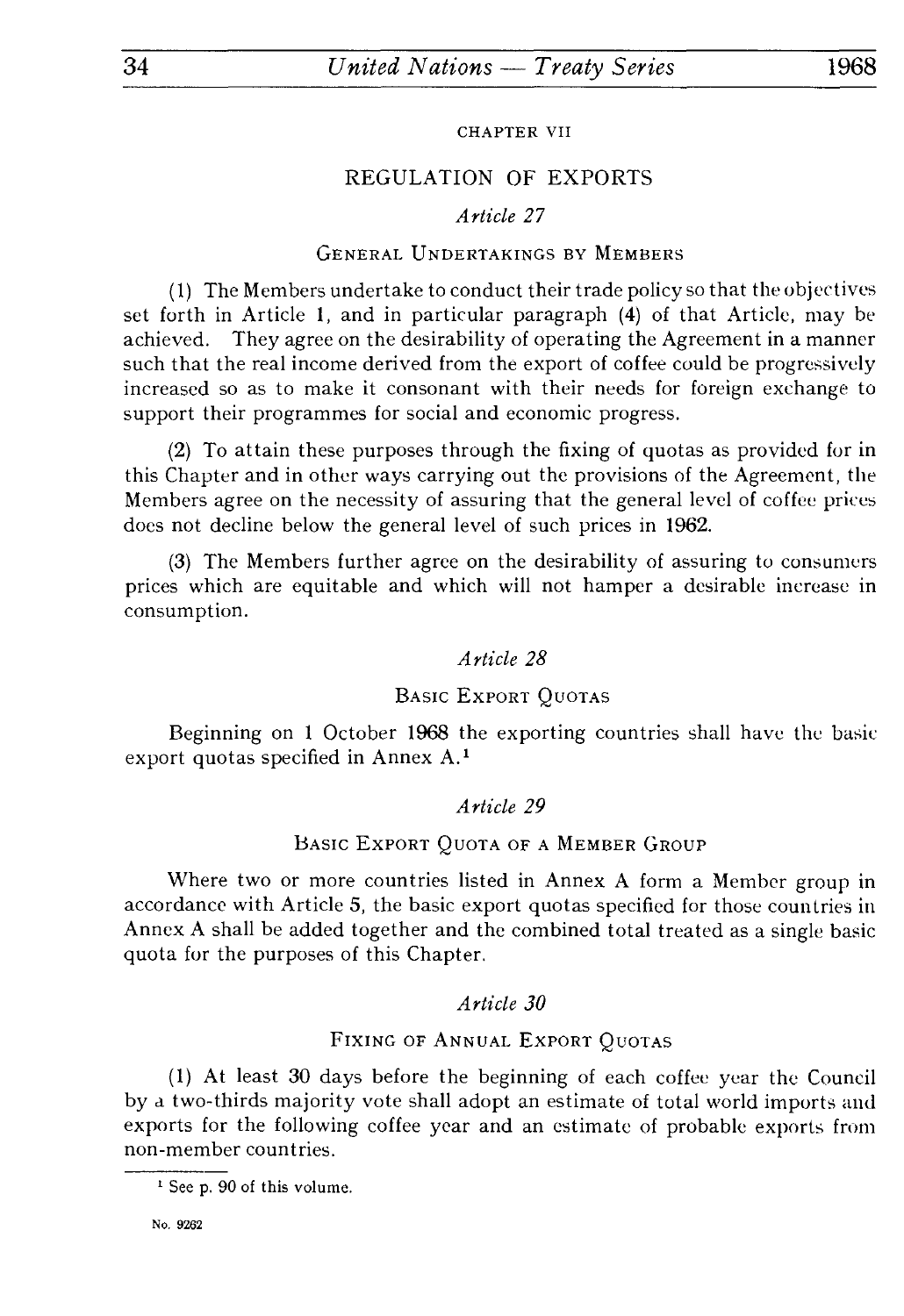(2) In the light of these estimates the Council shall forthwith fix annual export quotas for all exporting Members. Such annual export quotas shall be the same percentage of the basic export quotas specified in Annex A, save for those exporting Members whose annual quotas are subject to the provisions of paragraph (2) of Article 31.

## *Article 31*

ADDITIONAL PROVISIONS CONCERNING BASIC AND ANNUAL EXPORT QUOTAS

(1) A basic quota shall not be allotted to an exporting Member whose average annual authorized exports of coffee for the preceding three year period were less than 100,000 bags and its annual export quota shall be calculated in accordance with paragraph (2) of this Article. When the annual export quota of any such Member reaches 100,000 bags the Council shall establish a basic quota for the exporting Member concerned.

(2) Without prejudice to the provisions of footnote 2 of Annex A to the Agreement each exporting Member to which a basic quota has not been allotted shall have in the coffee year 1968-69 the quota indicated in footnote 1 of Annex A to the Agreement. In each of the subsequent years the quota, subject to the provisions of paragraph (3) of this Article, shall be increased by 10 percent of that initial quota until the maximum of 100,000 bags mentioned in paragraph (1) of this Article is reached.

(3) Not later than 31 July of each year, each Member concerned shall notify the Executive Director, for the information of the Council, of the amount of coffee likely to be available for export under quota during the next coffee year. The quota for the next coffee year shall be the amount thus indicated by the exporting Member provided that such amount is within the permissible limit defined in paragraph (2) of this Article.

(4) Exporting Members to which basic quotas have not been allotted shall be subject to the provisions of Articles 27,29, 32, 34, 35, 38 and 40.

(5) Any Trust Territory, administered under a trusteeship agreement with the United Nations, whose annual exports to countries other than the Adminis tering Authority do not exceed 100,000 bags shall not be subject to the quota provisions of the Agreement so long as its exports do not exceed that quantity.

## *Article 32*

## FIXING OF QUARTERLY EXPORT QUOTAS

(1) Immediately following the fixing of the annual export quotas the Council shall fix quarterly export quotas for each exporting Member for the purpose of keeping supply in reasonable balance with estimated demand throughout the coffee year.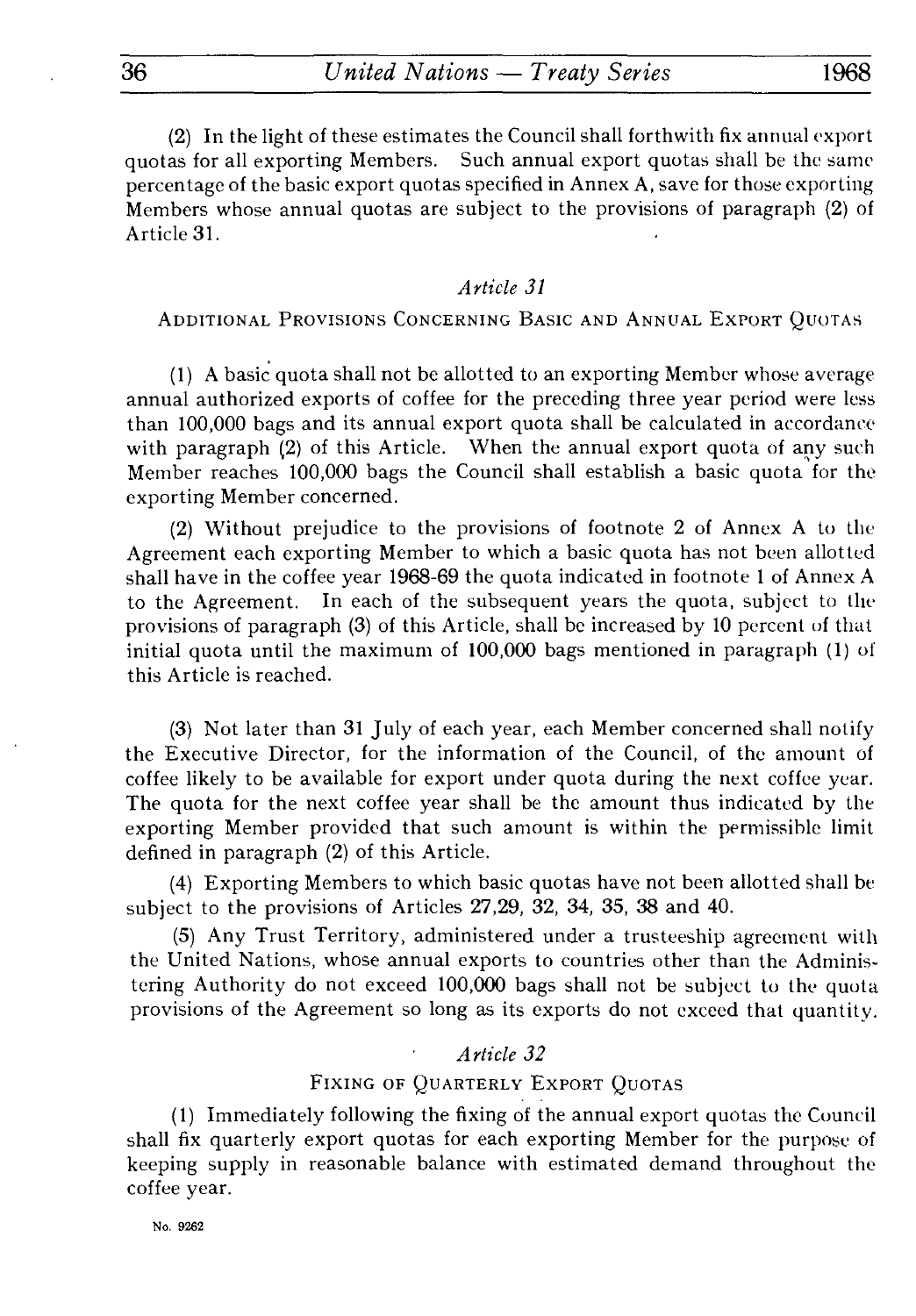(2) These quotas shall be, as nearly as possible,  $25$  percent of the annual export a of each Member during the coffee year. No Member shall be allowed to quota of each Member during the coffee year. export more than 30 percent in the first quarter, 60 percent in the first two quarters, and 80 percent in the first three quarters of the coffee year. If exports by any Member in one quarter are less than its quota for that quarter, the outstanding balance shall be added to its quota for the following quarter of that coffee year.

## *Article 33*

#### ADJUSTMENT OF ANNUAL EXPORT QUOTAS

If market conditions so require, the Council may review the quota situation and may vary the percentage of basic export quotas fixed under paragraph (2) of Article 30. In so doing, the Council shall have regard to any likely shortfalls by Members.

## *Article 34*

## NOTIFICATION OF SHORTFALLS

(1) Exporting Members undertake to notify the Council as early in the coffee year as possible but not later than the end of the eighth month thereof, as well as at such later dates as the Council may require, whether they have suffi cient coffee available to export the full amount of their quota for that year.

(2) The Council shall take into account these notifications in determining whether or not to adjust the level of export quotas in accordance with Article 33.

## *Article 35*

#### ADJUSTMENT OF QUARTERLY EXPORT QUOTAS

(1) The Council shall in the circumstances set out in this Article vary the quarterly export quotas fixed for each Member under paragraph (1) of Article 32.

(2) If the Council varies the annual export quotas as provided in Article 33, then that change shall be reflected in the quotas for the current quarter, current and remaining quarters, or the remaining quarters of the coffee year.

(3) Apart from the adjustment provided for in the preceding paragraph, the Council may, if it finds the market situation so requires, make adjustments among the current and remaining quarterly export quotas for the same coffee year, without, however, altering the annual export quotas.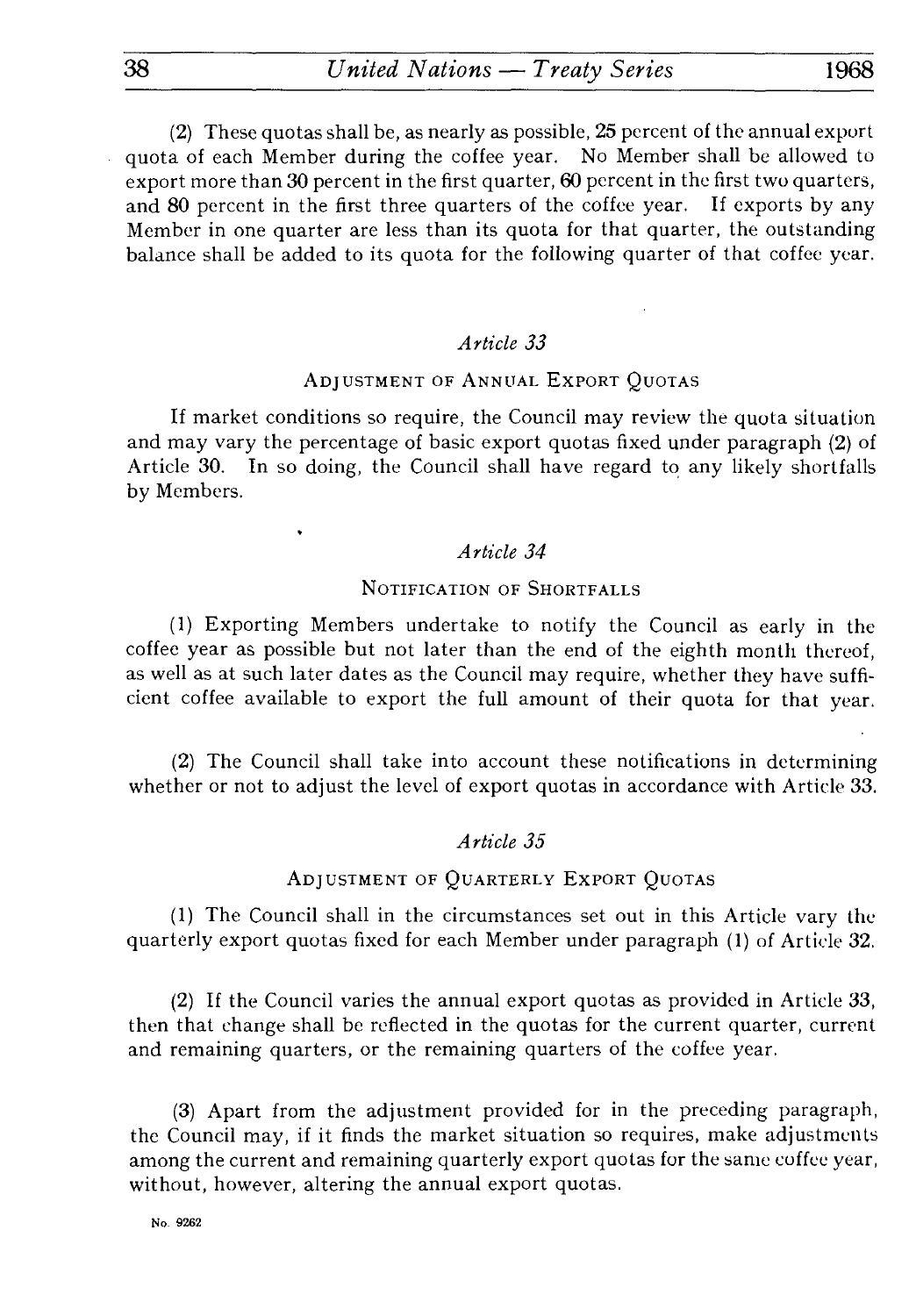(4) If on account of exceptional circumstances an exporting Member considers that the limitations provided in paragraph (2) of Article 32 would be likely to cause serious harm to its economy, the Council may, at the request of that Member, take appropriate action under Article 57. The Member concerned must furnish evidence of harm and provide adequate guarantees concerning the maintenance of price stability. The Council shall not, however, in any event, authorize a Member to export more than 35 percent of its annual export quota in the first quarter, 65 percent in the first two quarters, and 85 percent in the first three quarters of the coffee year.

(5) All Members recognize that marked price rises or falls occurring within brief periods may unduly distort underlying trends in price, cause grave concern to both producers and consumers, and jeopardize the attainment of the objectives of the Agreement. Accordingly, if such movements in general price levels occur within brief periods, Members may request a meeting of the Council which, by a distributed simple majority vote, may revise the total level of the quarterly export quotas in effect.

(6) If the Council finds that a sharp and unusual increase or decrease in the general level of prices is due to artificial manipulation of the coffee market through agreements among importers or exporters or both, it shall then by a simple majority vote decide on what corrective measures should be applied to readjust the total level of the quarterly export quotas in effect.

## *Article 36*

## PROCEDURE FOR ADJUSTING EXPORT QUOTAS

(1) Except as provided for in Article 31 and 37 annual export quotas shall be fixed and adjusted by altering the basic export quota of each Member by the same percentage.

(2) General changes in all quarterly export quotas, made pursuant to paragraphs (2), (3), (5) and (6) of Article 35, shall be applied *pro rata* to individual quarterly export quotas in accordance with appropriate rules established by the Council. Such rules shall take account of the different percentages of annual export quotas which the different Members have exported or are entitled to export in each quarter of the coffee year.

(3) All decisions by the Council on the fixing and adjustment of annual and quarterly export quotas under Articles 30, 32, 33 and 35 shall be taken, unless otherwise provided, by a distributed two-thirds majority vote.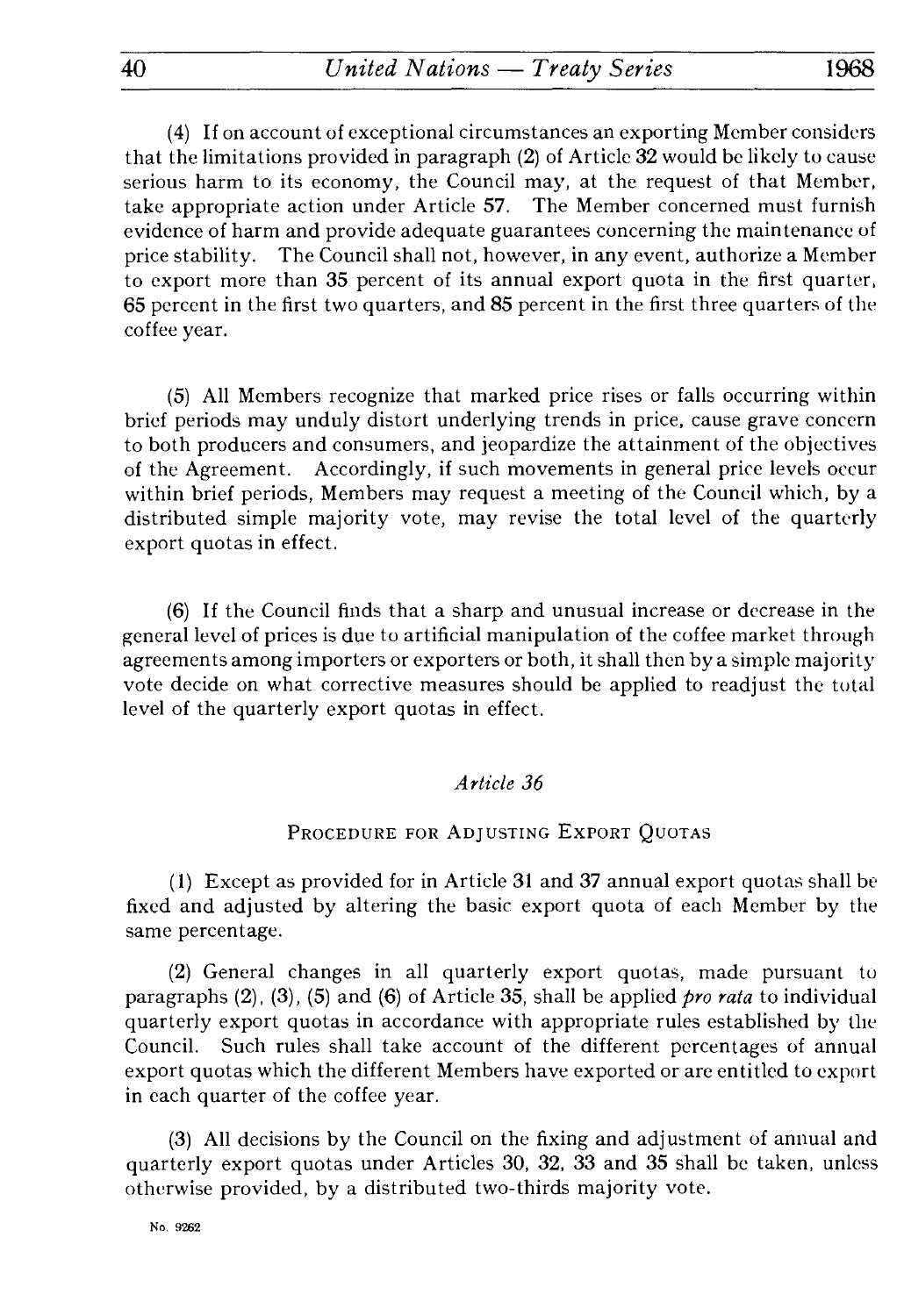## *Article 37*

## ADDITIONAL PROVISIONS FOR ADJUSTING EXPORT QUOTAS

(1) In addition to fixing annual export quotas in accordance with estimated total world imports and exports as required by Article 30, the Council shall seek to ensure that :

(a) supplies of the types of coffee that consumers require are available to them ;

*(b)* the prices for the different types of coffee are equitable ; and

*(c)* sharp price fluctuations within brief periods do not occur.

(2) To achieve these objectives the Council may, notwithstanding the provisions of Article 36, adopt a system for the adjustment of annual and quarterly quotas in relation to the movement of the prices of the principal types of coffee. The Council shall annually set a limit not exceeding five percent by which annual quotas may be reduced under any system so established. For the purposes of such a system the Council may establish price differentials and price brackets for the various types of coffee. In so doing the Council shall take into consideration, among other things, price trends.

(3) Decisions of the Council under the provisions of paragraph  $(2)$  of this Article shall be taken by a distributed two-thirds majority vote.

## *Article 38*

## COMPLIANCE WITH EXPORT QUOTAS

(1) Exporting Members subject to quotas shall adopt the measures required to ensure full compliance with all provisions of the Agreement relating to quotas, In addition to any measures it may itself take, the Council by a distributed two-thirds majority vote may require such Members to adopt additional measures for the effective implementation of the quota system provided for in the Agreement.

(2) Exporting Members shall not exceed the annual and quarterly export quotas allocated to them.

(3) If an exporting Member exceeds its quota for any quarter, the Council shall deduct from one or more of its subsequent quotas a quantity equal to 110 percent of that excess.

(4) If an exporting Member for the second time while the Agreement remains in force exceeds its quarterly quota, the Council shall deduct from one or more of its subsequent quotas a total amount equal to twice that excess.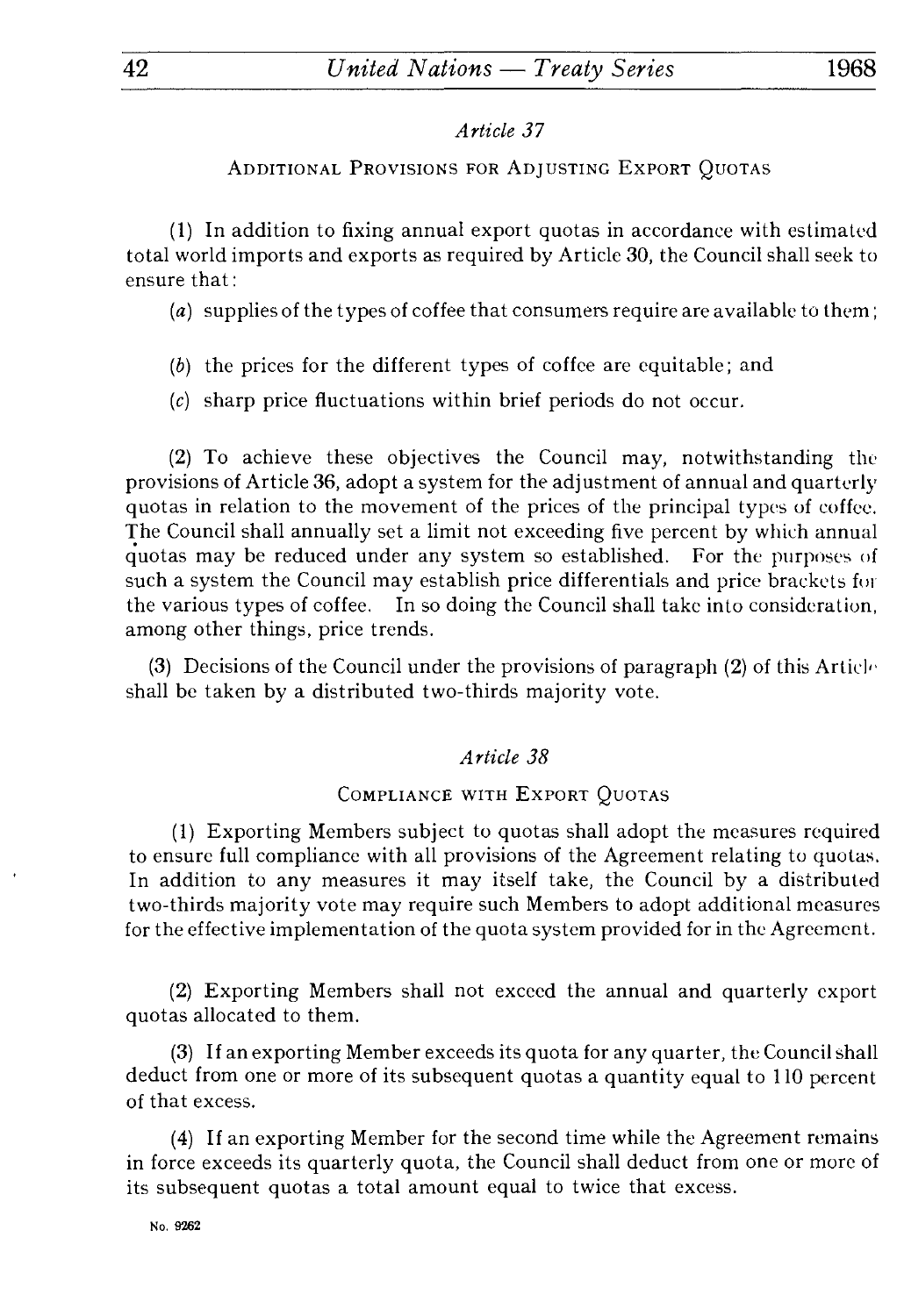(5) If an exporting Member for a third or subsequent time while the Agreement remains in force exceeds its quarterly quota, the Council shall make the same deduction as provided in paragraph (4) of this Article and the voting rights of the Member shall be suspended until such time as the Council decides whether to take action in accordance with Article 67 to require the withdrawal of such a Member from the Organization.

(6) In accordance with rules established by the Council the deductions in quotas provided for in paragraphs  $(3)$ ,  $(4)$  and  $(5)$  of this Article and the additional action required by paragraph (5) shall be effected by the Council as soon as the necessary information is received.

## *Article 39*

#### SHIPMENTS OF COFFEE FROM DEPENDENT TERRITORIES

(1) Subject to paragraph (2) of this Article, the shipment of coffee from any of the dependent territories of a Member to its metropolitan territory or to another of its dependent territories for domestic consumption therein or in any other of its dependent territories shall not be considered as the export of coffee, and shall not be subject to any export quota limitations, provided that the Member concerned enters into arrangements satisfactory to the Council with respect to the control of re-exports and such other matters as the Council may determine to be related to the operation of the Agreement and which arise out of the special relationship between the metropolitan territory of the Member and its dependent territories.

(2) The trade in coffee between a Member and any of its dependent territories which, in accordance with Article 4 or 5, is a separate Member of the Organization or a party to a Member group, shall however be treated, for the purposes of the Agreement, as the export of coffee.

#### *Article 40*

## EXPORTS NOT CHARGED TO QUOTAS

(1) To facilitate the increase of coffee consumption in certain areas of the world having a low *per capita* consumption and considerable potential for expansion, exports to countries listed in Annex B shall not, subject to the provisions of sub-paragraph 2  $(f)$  of this Article, be charged to quotas. The Council shall review Annex B annually to determine whether any country or countries should be deleted or added, and may, if it so decides, take action accord ingly.

(2) The provisions of the following sub-paragraphs shall be applicable to exports to the countries listed in Annex  $B$ :<sup>1</sup>

<sup>1</sup> See p. 92 of this volume.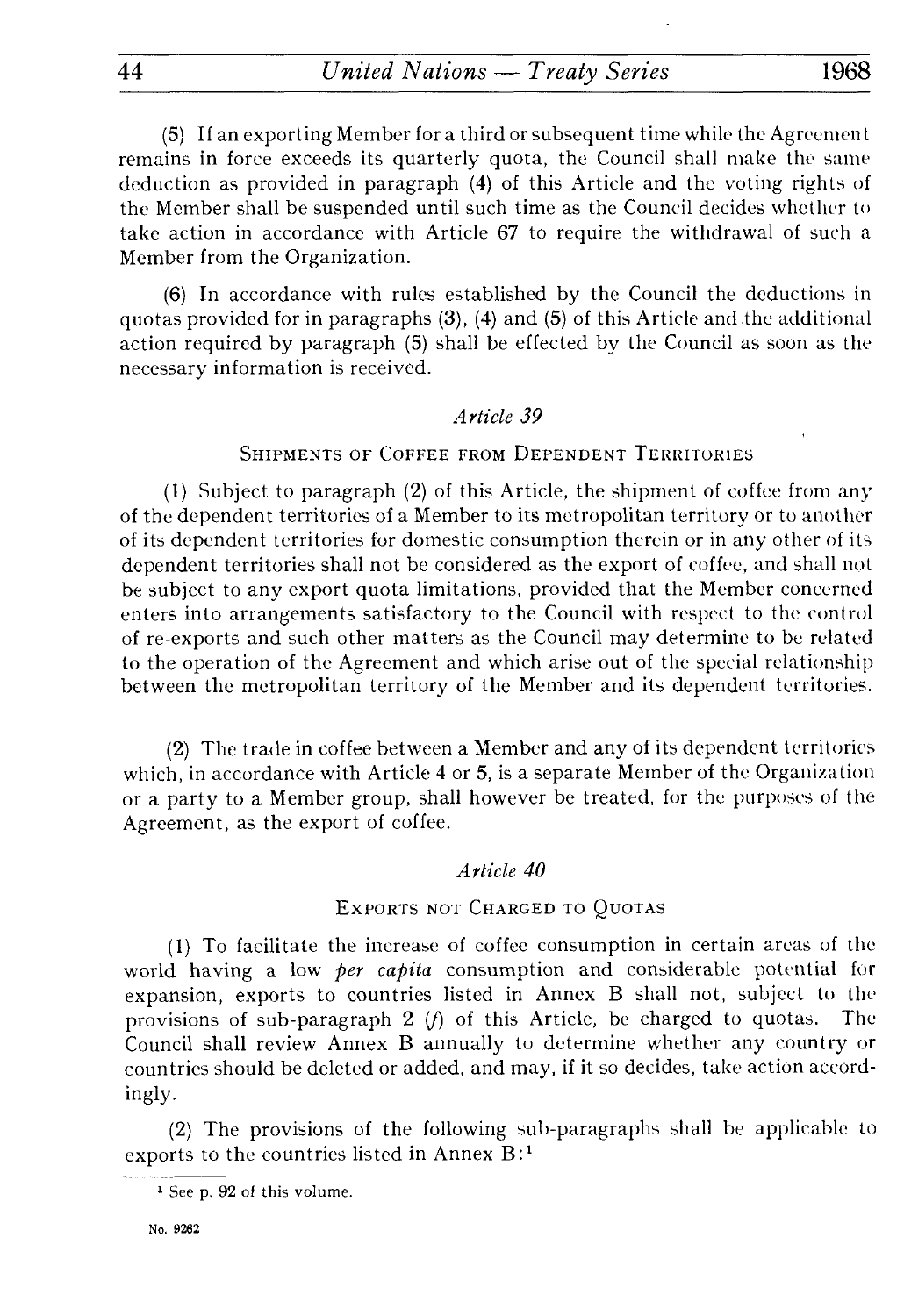- *(a)* The Council shall prepare annually an estimate of imports for internal consumption by the countries listed in Annex B after reviewing the results obtained in the previous year with regard to the increase of coffee consumption in those countries and taking into account the probable effect of promotion campaigns and trade arrangements. The Council may revise this estimate in the course of the year. Exporting Members shall not in the aggregate export to the countries listed in Annex B more than the quantity set by the Council and for that purpose the Organization shall keep Members informed of current exports to such countries. Exporting Members shall inform the Organization not later than thirty days after the end of each month of all exports made to each of the countries listed in Annex B during that month.
- *(b)* Members shall supply such statistics and other information as the Organization may require to assist it in controlling the flow of coffee to countries listed in Annex B and to ensure that it is consumed in such countries.
- *(c)* Exporting Members shall endeavour to renegotiate existing trade agreements as soon as possible in order to include in them provisions designed to prevent re-exports of coffee from the countries listed in Annex B to traditional markets. Exporting Members shall also include such provisions in all new trade agreements and in all new sales contracts not covered by trade agreements, whether such contracts are negotiated with private traders or with government organizations.
- *(d)* To maintain control at all times of exports to countries listed in Annex B, exporting Members shall clearly mark all coffee bags destined to those countries with the words "New Market" and shall require adequate guarantees to prevent re-exportation or diversion to countries not listed in Annex B. The Council may establish appropriate rules for this purpose. All Members other than those listed in Annex B, shall prohibit, without exception, the entry of all shipments of coffee consigned directly from, or diverted from, any country listed in Annex B, or which bear evidence on the bags or the export documents of having been originally destined to a country listed in Annex B, or which are accompanied by a Certificate showing a destination in a country listed in Annex B or marked "New Market".
- *(e)* The Council shall annually prepare a comprehensive report on the results obtained in the development of coffee markets in the countries listed in Annex B.

No. 9262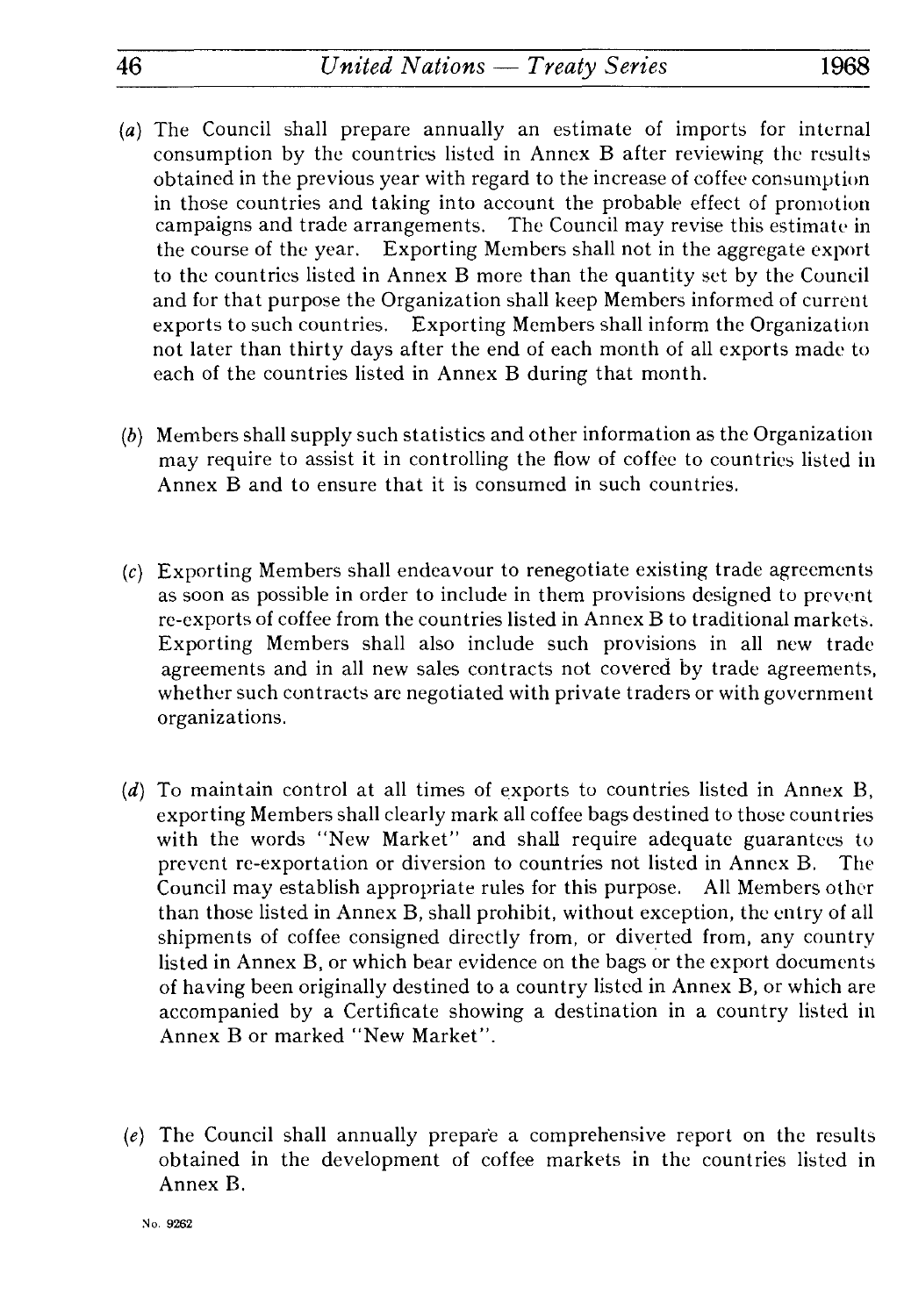$(f)$  If coffee exported by a Member to a country listed in Annex B is re-exported, or diverted to any country not listed in Annex B, the Council shall charge the corresponding amount to the quota of that exporting Member and in addition may, in accordance with rules established by the Council, apply the provisions of paragraph (4) of Article 38. Should there again be a re exportation from the same country listed in Annex B, the Council shall inves tigate the case and, if it deems necessary, may at any time delete that country from Annex B.

(3) Exports of coffee beans as raw material for industrial processing for any purposes other than human consumption as a beverage or foodstuff shall not be charged to quotas, provided that the Council is satisfied from information supplied by the exporting Member that the coffee beans are in fact used for such other purposes.

(4) The Council may, upon application by an exporting Member, decide that coffee exports made by that Member for humanitarian or other non-commercial purposes shall not be charged to its quota.

## *Article 41*

## REGIONAL AND INTER-REGIONAL PRICE ARRANGEMENTS

(1) Regional and inter-regional price arrangements among exporting Members shall be consistent with the general objectives of the Agreement and shall be registered with the Council. Such arrangements shall take into account theinterests of both producers and consumers and the objectives of the Agreement. Any Member of the Organization which considers that any of these arrangements are likely to lead to results not in accordance with the objectives of the Agreement may request that the Council discuss them with the Members concerned at its next session.

(2) In consultation with Members and with any regional organization to which they belong, the Council may recommend a scale of price differentials for various grades and qualities of coffee which Members should strive to achieve through their pricing policies.

(3) Should sharp price fluctations occur within brief periods in respect of those grades and qualities of coffee for which a scale of price differentials has been adopted as the result of recommendations made under paragraph (2) of this Article, the Council may recommend appropriate measures to correct the situation.

## *Article 42*

## SURVEY OF MARKET TRENDS

The Council shall keep under constant survey the trends of the coffee market with a view to recommending price policies, taking into consideration the results achieved through the quota mechanism of the Agreement.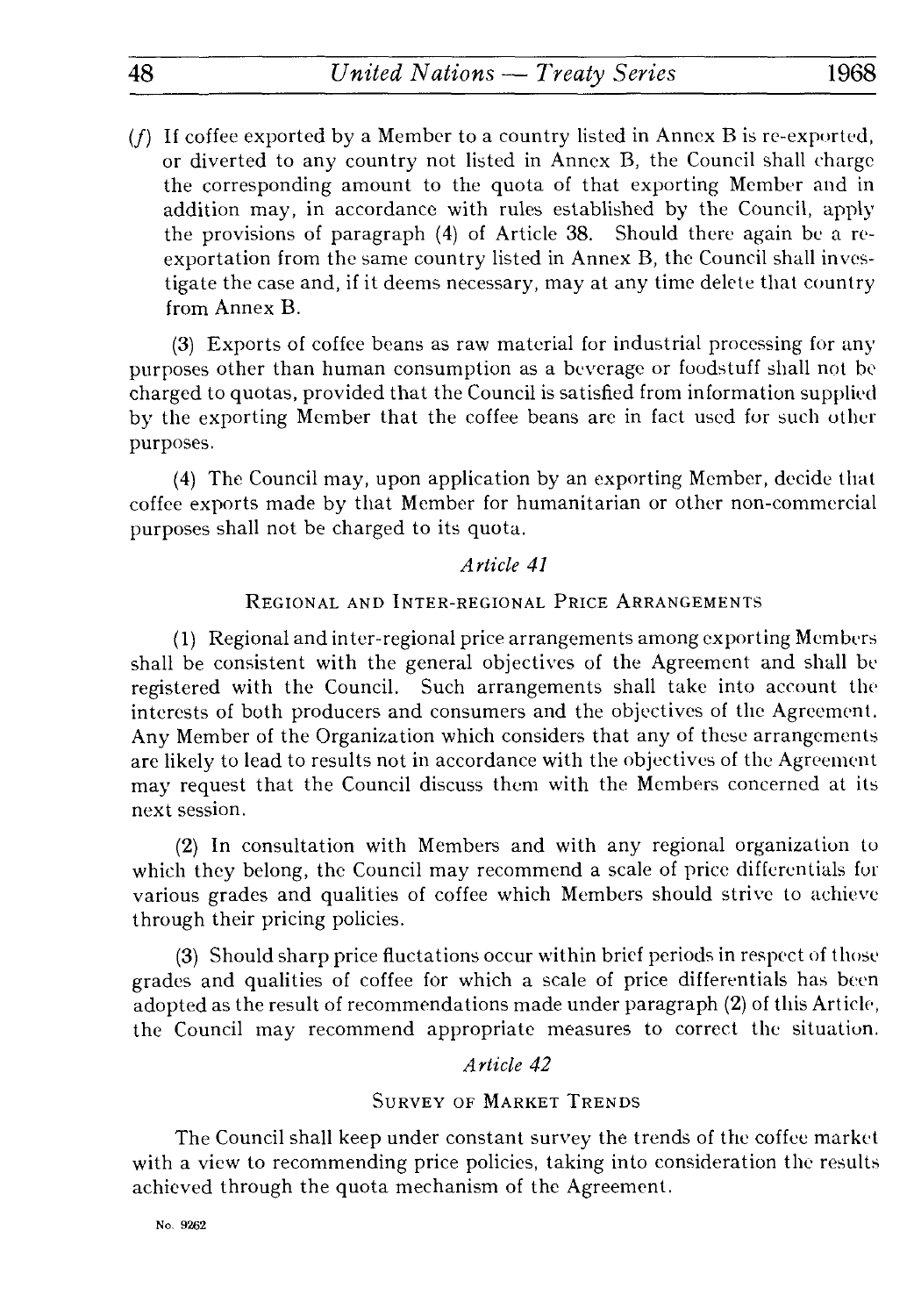#### CHAPTER VIII

## CERTIFICATES OF ORIGIN AND RE-EXPORT

#### *Article 43*

## CERTIFICATES OF ORIGIN AND RE-EXPORT

(1) Every export of coffee from any Member in whose territory that coffee has been grown shall be accompanied by a valid Certificate of Origin in accordance with rules established by the Council and issued by a qualified agency chosen by that Member and approved by the Organization. Each Member shall determine the number of copies of the Certificate it will require and each original Certificate and all copies thereof shall bear a serial number. Unless the Council decides other wise the original of the Certificate shall accompany the documents of export and a copy shall be furnished immediately to the Organization by that Member, except that original Certificates issued to cover exports of coffee to non-member countries shall be despatched directly to the Organization by that Member.

(2) Every re-export of coffee from a Member shall be accompanied by a valid Certificate of Re-export, in accordance with the rules established by the Council, issued by a qualified agency chosen by that Member and approved by the Organization, certifying that the coffee in question was imported in accordance with the provisions of the Agreement. Each Member shall determine the number of copies of the Certificate it will require and each original Certificate and all copies thereof shall bear a serial number. Unless the Council decides otherwise, the original of the Certificate of Re-export shall accompany the documents of re-export and a copy shall be furnished immediately to the Organization by the re-exporting Member, except that original Certificates of Re-export issued to cover re-exports of coffee to a non-member country shall be despatched directly to the Organization.

(3) Each Member shall notify the Organization of the government or non government agency which is to administer and perform the functions specified in paragraphs (1) and (2) of this Article. The Organization shall specifically approve any such non-government agency upon submission of satisfactory evidence by the Member country of the agency's ability and willingness to fulfil the Member's responsibilities in accordance with the rules and regulations established under the provisions of this Agreement. The Council may at any time, for cause, declare a particular non-government agency to be no longer acceptable to it. The Council shall, either directly or through an internationally recognized worldwide organi sation, take all necessary steps so that at any time it will be able to satisfy itself that Certificates of Origin and Certificates of Re-export are being issued and used correctly and to ascertain the quantities of coffee which have been exported by each Member.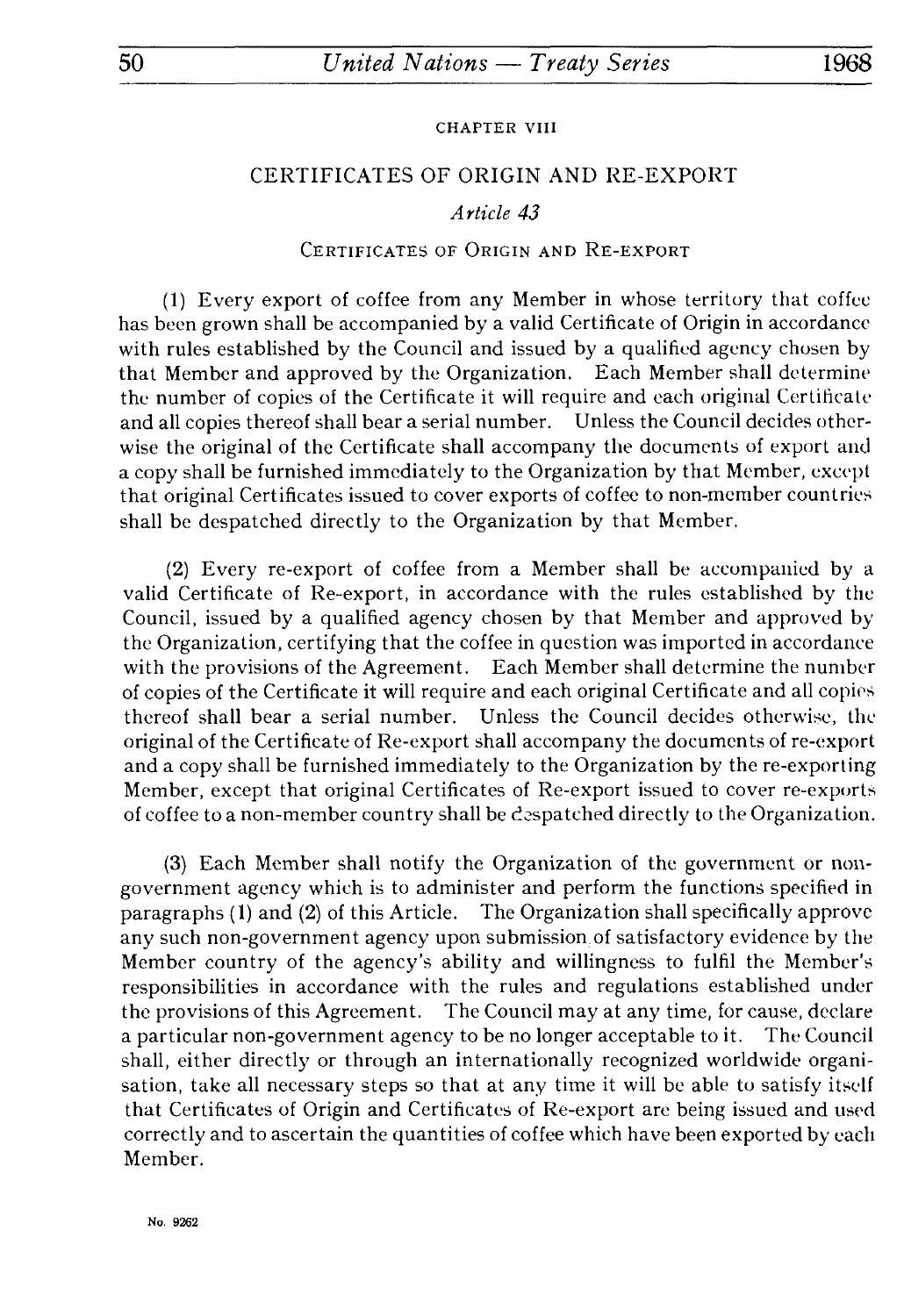(4) A non-government agency approved as a certifying agency under the provisions of paragraph (3) of this Article shall keep records of the Certificates issued and the basis for their issue, for a period of not less than two years. In order to obtain approval as a certifying agency under the provisions of paragraph (3) of this Article a non-government agency must previously agree to make the above records available for examination by the Organization.

(5) Members shall prohibit the entry of any shipment of coffee from any other Member, whether imported direct or via a non-member, which is not accompanied by a valid Certificate of Origin or of Re-export issued in accordance with the rules established by the Council.

(6) Small quantities of coffee in such forms as the Council may determine, or coffee for direct consumption on ships, aircraft and other international carriers, shall be exempt from the provisions of paragraphs (1) and (2) of this Article.

#### **CHAPTER IX**

#### PROCESSED COFFEE

## *Article 44*

## MEASURES RELATING TO PROCESSED COFFEE

(1) No Member shall apply governmental measures affecting its exports and re-exports of coffee to another Member which, when taken as a whole in relation to that other Member, amount to discriminatory treatment in favour of processed coffee as compared with green coffee. In the application of this provision, Members may have due regard to :

- *(a)* the special situation of markets listed in Annex B of the Agreement ;
- *(b)* differential treatment in an importing Member as far as imports or re-exports of the various forms of coffee are concerned ;

(2) *(a)* If a Member considers that the provisions of paragraph (1) of this Article are not being complied with, it may notify the Executive Director in writing of its complaint with a detailed report of the reasons for its opinion together with a description of the measures it considers should be taken. The Executive Director shall forthwith inform the Member against which the complaint has been made and seek its views. He shall encourage the Members to reach a mutually satisfactory solution and as soon as possible make a full report to the Council including the measures the complaining Member considers should be taken and the views of the other party.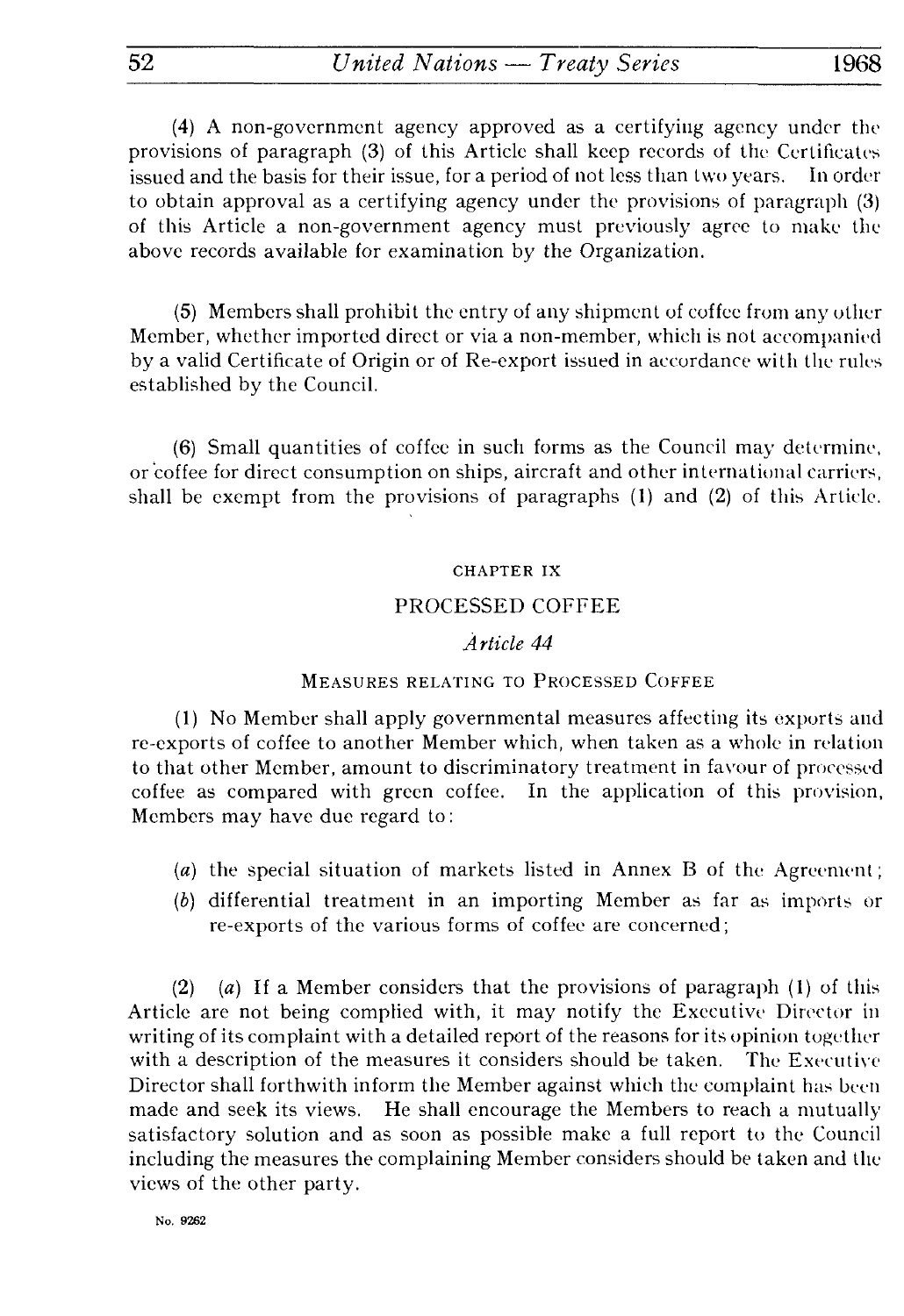*(b)* If a solution has not been found within 30 days after receipt of the notification by the Executive Director, he shall not later than 40 days after the receipt of the notification establish an arbitration panel. The panel shall consist of:

- (i) one person designated by the complaining Member;
- (ii) one person designated by the Member against which the complaint has been made ; and
- (iii) a chairman mutually agreed upon by the Members involved or, failing such agreement, by the two persons designated under (i) and (ii).

*(c)* If the panel is not fully constituted within 45 days after the receipt of the notification by the Executive Director, the remaining arbitrators shall be appointed within 10 further days by the Chairman of the Council after consultation with the Members involved.

*(d)* None of the arbitrators shall be officials of any Government involved in the case or have any interest in its outcome.

*(e)* The Members concerned shall facilitate the work of the panel and make available all relevant information.

 $(f)$  The arbitration panel shall, on the basis of all the information at its disposal, determine, within three weeks after its establishment whether, and if so to what extent, there exists discriminatory treatment.

*(g)* Decisions of the panel on all questions, whether of substance or procedure, shall if necessary be by majority vote.

(A) The Executive Director shall forthwith notify the Members concerned and inform the Council of the panel's conclusions.

*(i)* The costs of the arbitration panel shall be charged to the administrative budget of the Organization.

(3) *(a)* If discriminatory treatment is found to exist the Member concerned will be given a period of 30 days after it has been notified of the conclusions of the arbitration panel, to correct the situation in accordance with the panel's con clusions. The Member shall inform the Council of the measures it intends to take.

*(b)* If after this period, the complaining Member considers that the situation has not been corrected it may, after informing the Council, take counter measures which shall not go beyond what is necessary to counteract the discriminatory treatment determined by the arbitration panel and shall last no longer than the discriminatory treatment exists.

*(c)* The Members concerned shall keep the Council informed of the measures being taken by them.

**No. 9262**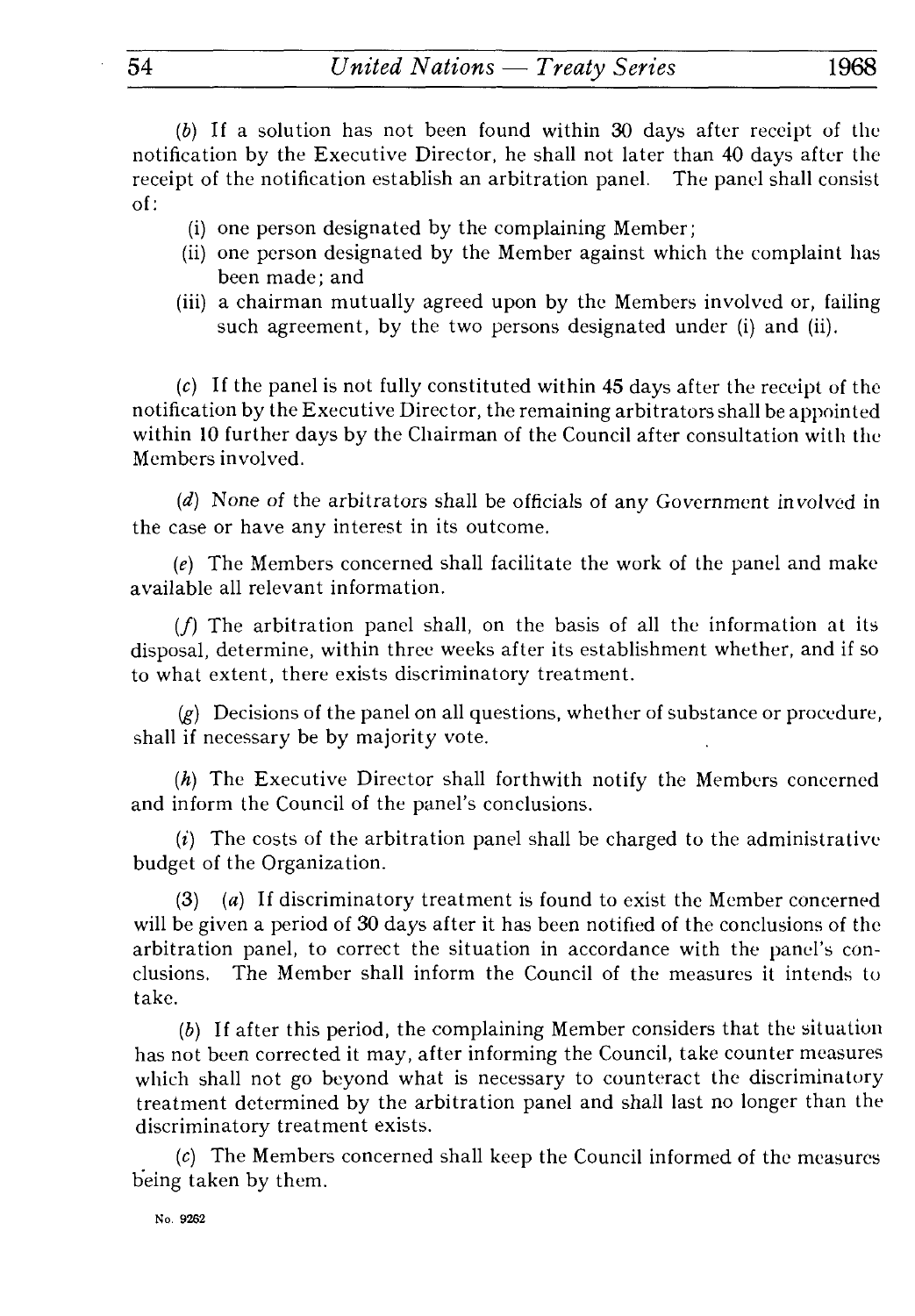(4) In applying the counter measures Members undertake to have due regard to the need of developing countries to practice policies designed to broaden the base of their economies through, *inter alia,* industrialization and the export of manu factured products and to do what is necessary to ensure that the provisions of this Article are applied equitable to all Members in a like situation.

(5) None of the provisions of this Article shall be deemed to prevent a Member from raising in the Council an issue under this Article or having recourse to Article 58 or 59, provided that any such action shall not interrupt any procedure that has been started under this Article without the consent of the Members concerned, nor prevent such procedure from being initiated unless a procedure under Article 59 in regard to the same issue has been completed.

(6) Any time limit in this Article may be varied by agreement of the Members concerned.

#### CHAPTER x

#### REGULATION OF IMPORTS

#### *Article 45*

#### REGULATION OF IMPORTS

(1) To prevent non-member exporting countries from increasing their exports at the expense of Members, each Member shall limit its annual imports of coffee produced in non-member exporting countries to a quantity not in excess of its average annual imports of coffee from those countries during the calendar years 1960, 1961 and 1962.

(2) The Council by a distributed two-thirds majority may suspend or vary these quantitative limitations if it finds such action necessary to further the purposes of the Agreement.

(3) The Council shall prepare annual reports of the quantity of permissible imports of coffee of non-member origin and quarterly reports of imports by each importing Member under the provisions of paragraph (1) of this Article.

(4) The obligations of the preceding paragraphs of this Article shall not derogate from any conflicting bilateral or multilateral obligations which importing Members entered into with non-member countries before 1 August 1962 provided that any importing Member which has such conflicting obligations shall carry them out in such a way as to minimize the conflict with the obligations of the preceding paragraphs, take steps as soon as possible to bring its obligations into harmony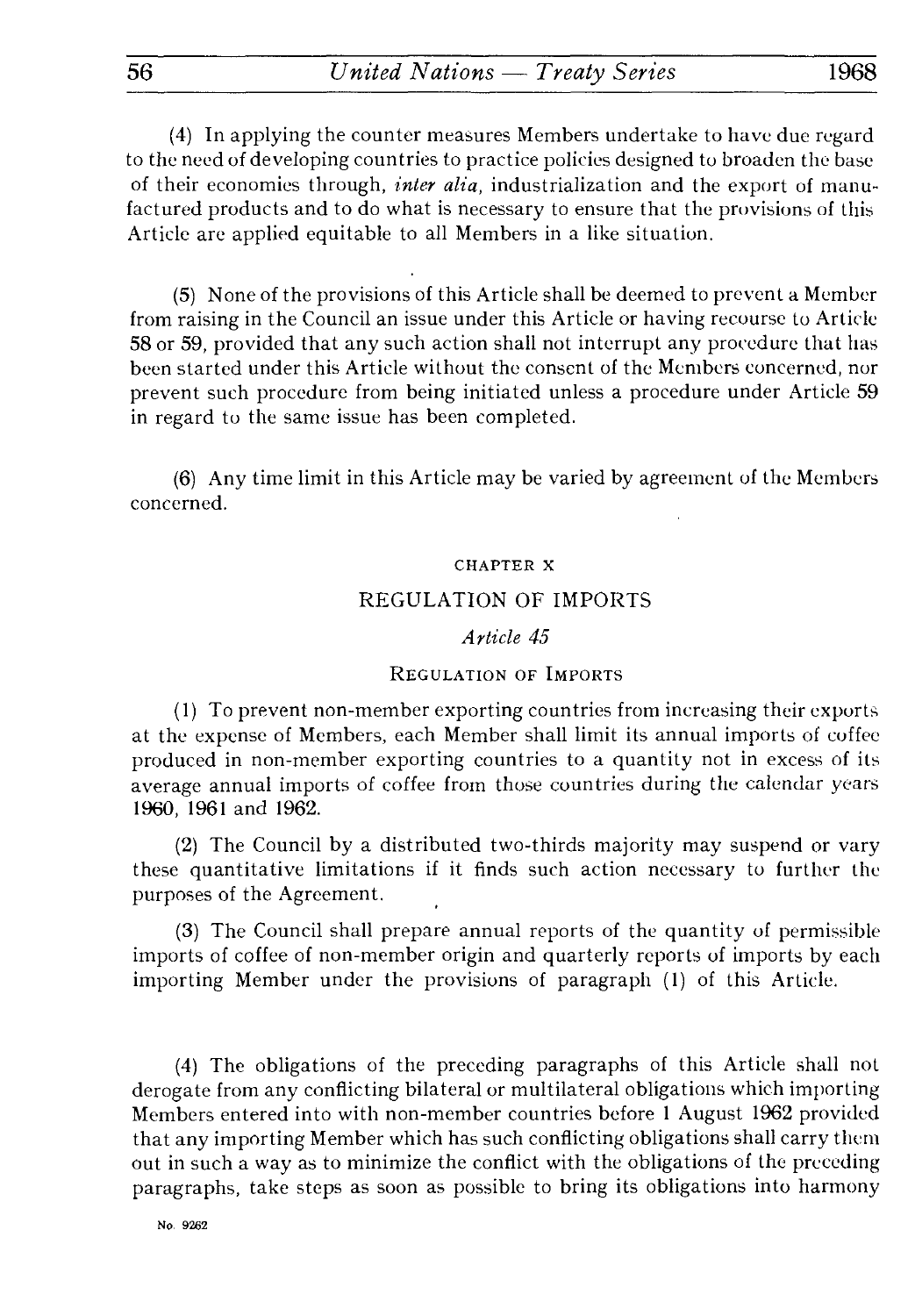with those paragraphs, and inform the Council of the details of the conflicting obligations and of the steps taken to minimize or eliminate the conflict.

(5) If an importing Member fails to comply with the provisions of this Article the Council by a distributed two-thirds majority may suspend both its voting rights in the Council and its right to have its votes cast in the Board.

#### CHAPTER XI

## INCREASE OF CONSUMPTION

## *Article 46*

#### PROMOTION

(1) The Council shall sponsor the promotion of coffee consumption. To achieve this purpose it may maintain a separate committee with the objective of promoting consumption in importing countries by all appropriate means without regard to origin, type or brand of coffee and of striving to achieve and maintain the highest quality and purity of the beverage.

(2) The following provisions shall apply to such committee :

- *(a)* The cost of the promotion programme shall be met by contributions from exporting Members.
- *(b)* Importing Members may also contribute financially to the promotion programme.
- *(c)* Membership in the committee shall be limited to Members contributing to the promotion programme.
- *(d)* The size and cost of the promotion programme shall be reviewed by the Council.
- *(e)* The bye-laws of the committee shall be approved by the Council.
- $(f)$  The committee shall obtain the approval of a Member before conducting a rampnign in that Member's country.
- *(g)* The committee shall control all resources of promotion and approve all accounts related thereto.

(3) The ordinary administrative expenses relating to the permanent staff of the Organization employed directly on promotion activities, other than the costs of their travel for promotion purposes, shall be charged to the administrative budget of the Organization.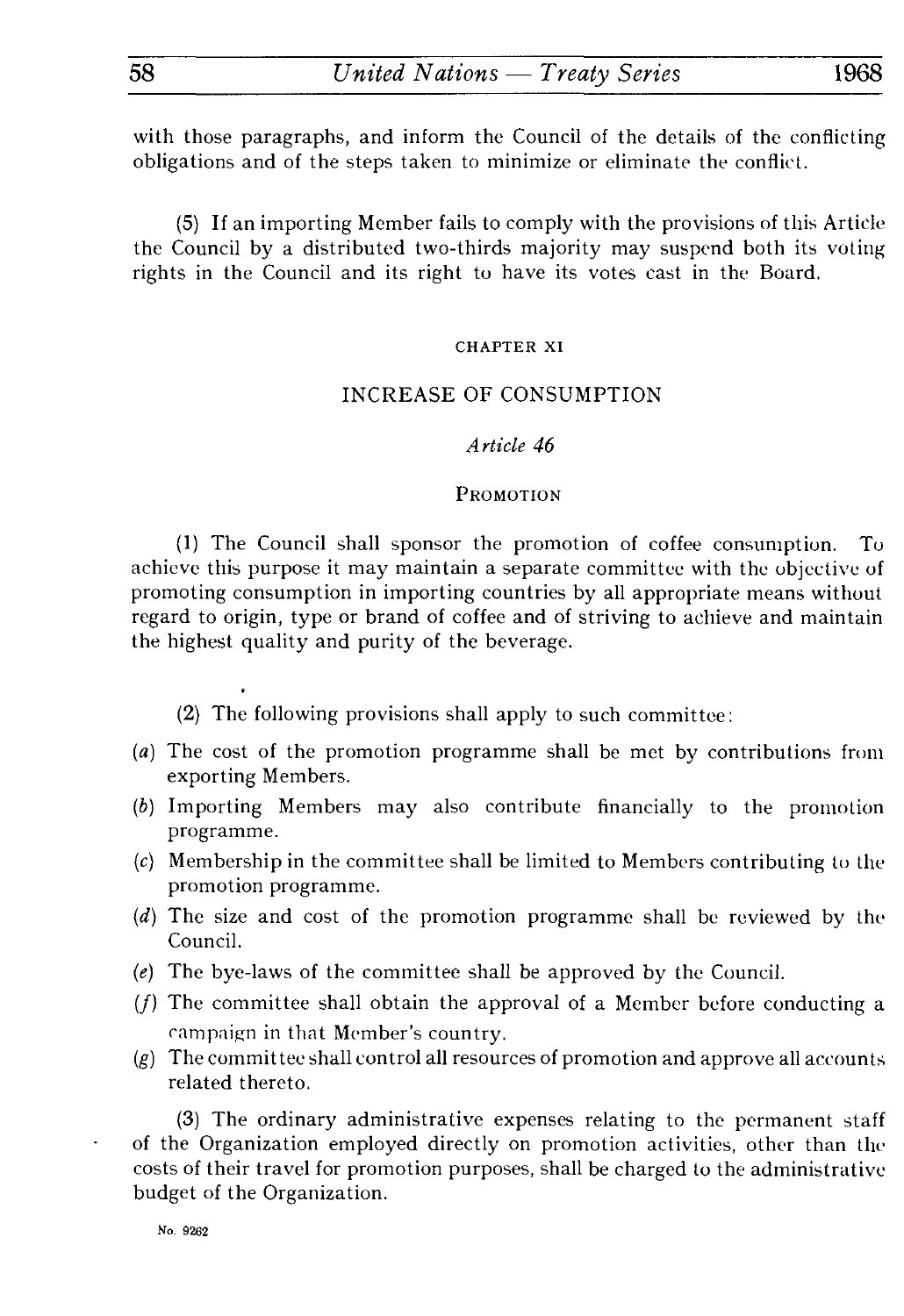## *Article 47*

## REMOVAL OF OBSTACLES TO CONSUMPTION

(1) The Members recognize the utmost importance of achieving the greatest possible increase of coffee consumption as rapidly as possible, in particular through the progressive removal of any obstacles which may hinder such increase.

(2) The Members recognize that there are presently in effect measures which may to a greater or lesser extent hinder the increase in consumption of coffee, in particular :

- *(a)* import arrangements applicable to coffee, including preferential and other tariffs, quotas, operations of Government import monopolies and official purchasing agencies, and other administrative rules and commer cial practices;
- *(b)* export arrangements as regards direct or indirect subsidies and other administrative rules and commercial practices; and
- *(c)* internal trade conditions and domestic legal and administrative provisions which may affect consumption.

(3) Having regard to the objectives stated above and to the provisions of paragraph (4) of this Article, the Members shall endeavour to pursue tariff reductions on coffee or to take other action to remove obstacles to increased consumption.

(4) Taking into account their mutual interest and in the spirit of Annex A,  $II, I$ of the Final Act of the First United Nations Conference on Trade and Development, the Members undertake to seek ways and means by which the obstacles to increased trade and consumption referred to in paragraph (2) of this Article could be progressively reduced and eventually wherever possible eliminated, or by which their effects could be substantially diminished.

(5) Members shall inform the Council of all measures adopted with a view to implementing the provisions of this Article.

(6) The Council may, in order to further the purposes of this Article, make any recommendations to Members, and shall examine the results achieved at thefirst session of the coffee year 1969-70.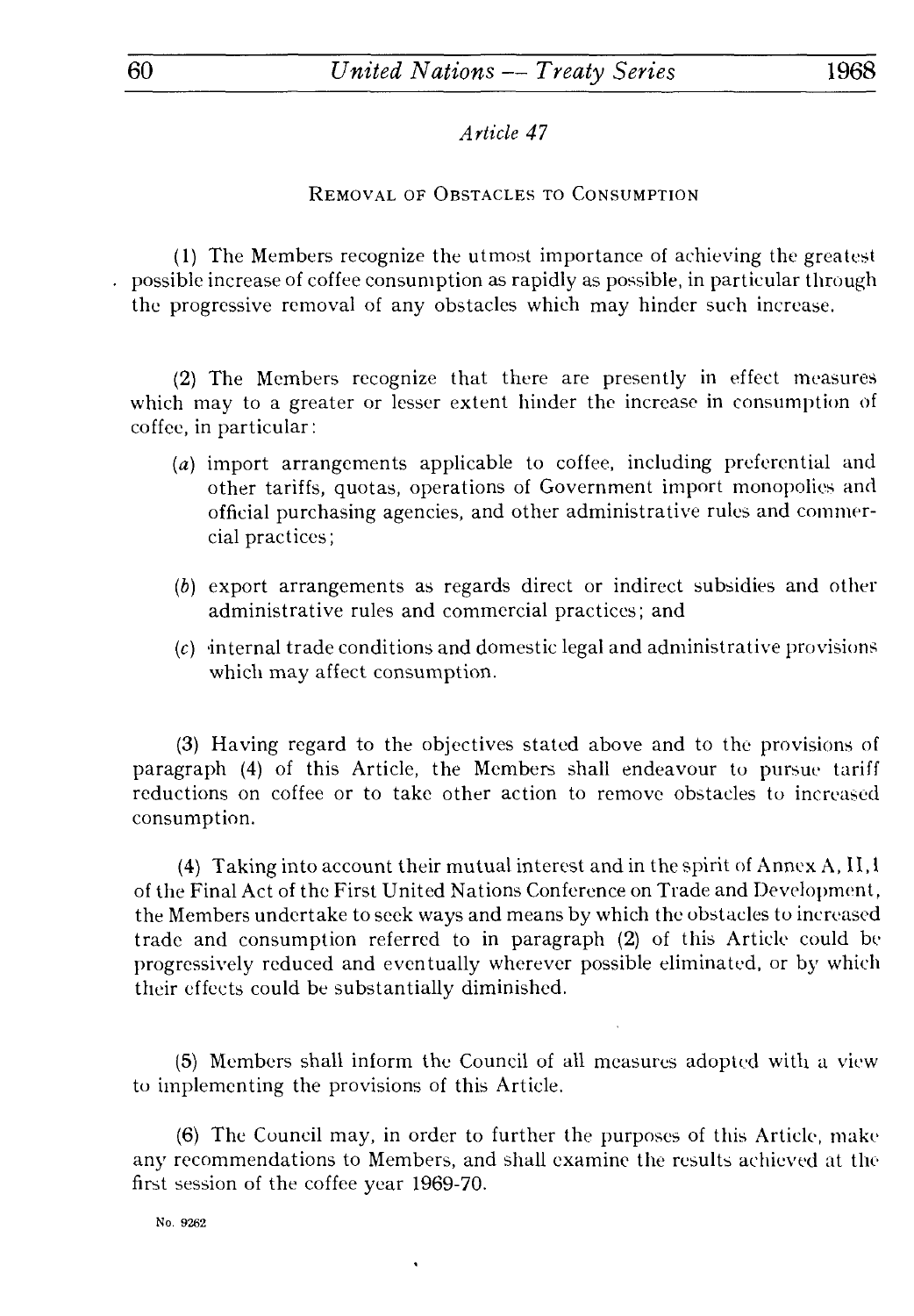## PRODUCTION POLICY AND CONTROLS

## *Article 48*

## PRODUCTION POLICY AND CONTROLS

(1) Each producing Member undertakes to adjust its production of coffee to a level not exceeding that needed for domestic consumption, permitted exports and stocks as referred to in Article 49.

(2) Prior to 31 December 1968 each exporting Member shall submit to the Executive Board its proposed production goal for coffee year 1972-73, based on the elements set forth in paragraph (1) of this Article. Unless rejected by the Executive Board by a distributed simple majority vote prior to the first session of the Council after 31 December 1968 such goal shall be considered as approved. The Executive Board shall inform the Council of the production goals which have been approved in this manner. If the production goal proposed by an exporting Member is rejected by the Executive Board, the Board shall recommend a produc tion goal for that exporting Member. At its first session after 31 December 1968, which shall be not later than 31 March 1969, the Council by a distributed twothirds majority vote and in the light of the Board's recommendations shall establish individual production goals for exporting Members whose own proposed goals have been rejected by the Board or who have not submitted proposed production goals.

(3) Until its production goal has been approved by the Organization or established by the Council, in accordance with paragraph (2) of this Article, no exporting Member shall enjoy any increase in its annual export entitlement above the level of its annual export entitlement in effect on 1 April 1969.

(4) The Council shall establish production goals for exporting Members acceding to the Agreement and may establish production goals for producing Members which are not exporting Members.

(5) The Council shall keep the production goals, established or approved under the terms of this Article, under constant review and shall revise them to the extent necessary to ensure that the aggregate of the individual goals is con sistent with estimated world requirements.

(6) Members undertake to conform with the individual production goals established or approved under the terms of this Article and each producing Member shall apply whatever policies and procedures it deems necessary for this purpose. Individual production goals established or approved under the terms of this Article are not binding minima nor do they confer any entitlement to specific levels of exports.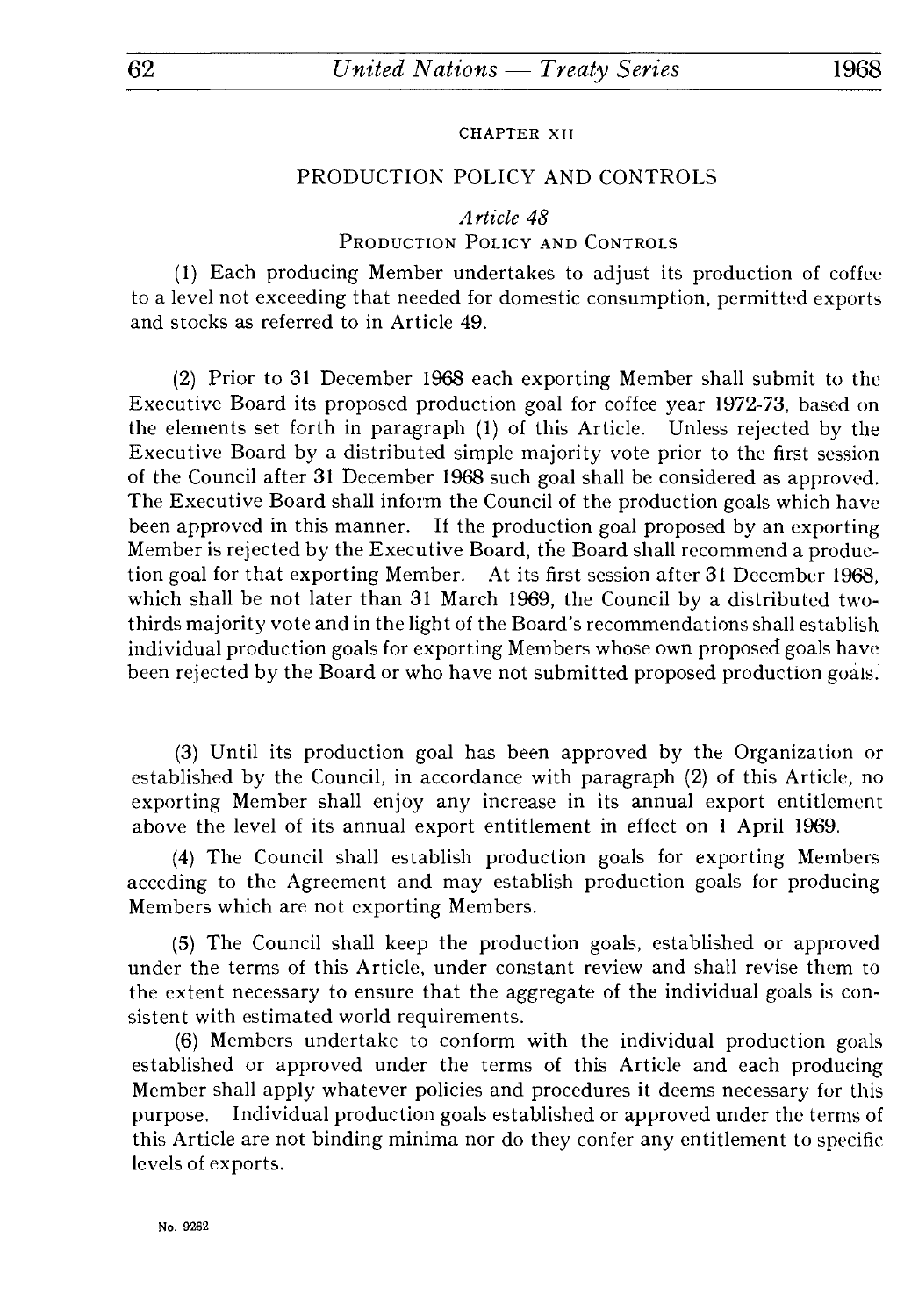(7) Producing Members shall submit to the Organization, in such form and at such times as the Council shall determine, periodic reports on the measures taken to control production and to conform with their individual production goals established or approved under the terms of this Article. In the light of its appraisal of this and other relevant information the Council shall take such action, general or particular, as it deems necessary or appropriate.

(8) If the Council determines that any producing Member is not taking adequate steps to comply with the provisions of this Article such Member shall not enjoy any subsequent increase in its annual export entitlement and may have its voting rights suspended under the terms of paragraph (7) of Article 59 until the Council is satisfied that the Member is fulfilling its obligations in respect of this Article. If, however, after the elapse of such additional period as the Council shall determine it is established that the Member concerned has still not taken the steps necessary to implement a policy to conform with the objectives of this Article, the Council may require the withdrawal of such Member from the Organi zation under the terms of Article 67.

(9) The Organization shall, under such conditions as may be determined by the Council, extend to those Members so requesting it all possible assistance within its powers to further the purposes of this Article.

(10) Importing Members undertake to co-operate with exporting Members in their plans for adjusting the production of coffee in accordance with para graph (1) above. In particular, Members shall refrain from offering directly financial or technical assistance or from supporting proposals for such assistance by any international body to which they belong, for the pursuit of production policies which are contrary to the objectives of this Article, whether the recipient country is a Member of the International Coffee Organization or not. The Organization shall maintain close contact with the international bodies concerned, with a view to securing their maximum co-operation in the implementation of this Article.

(11) Except as specified in paragraph (2) hereof, all decisions provided for in this Article shall be taken by a distributed two-thirds majority vote.

#### **CHAPTER XIII**

## REGULATION OF STOCKS *Article 49*

## POLICY RELATIVE TO COFFEE STOCKS

(1) To complement the provisions of Article 48 the Council by a distributed two-thirds majority may establish a policy relating to coffee stocks in producing Member countries.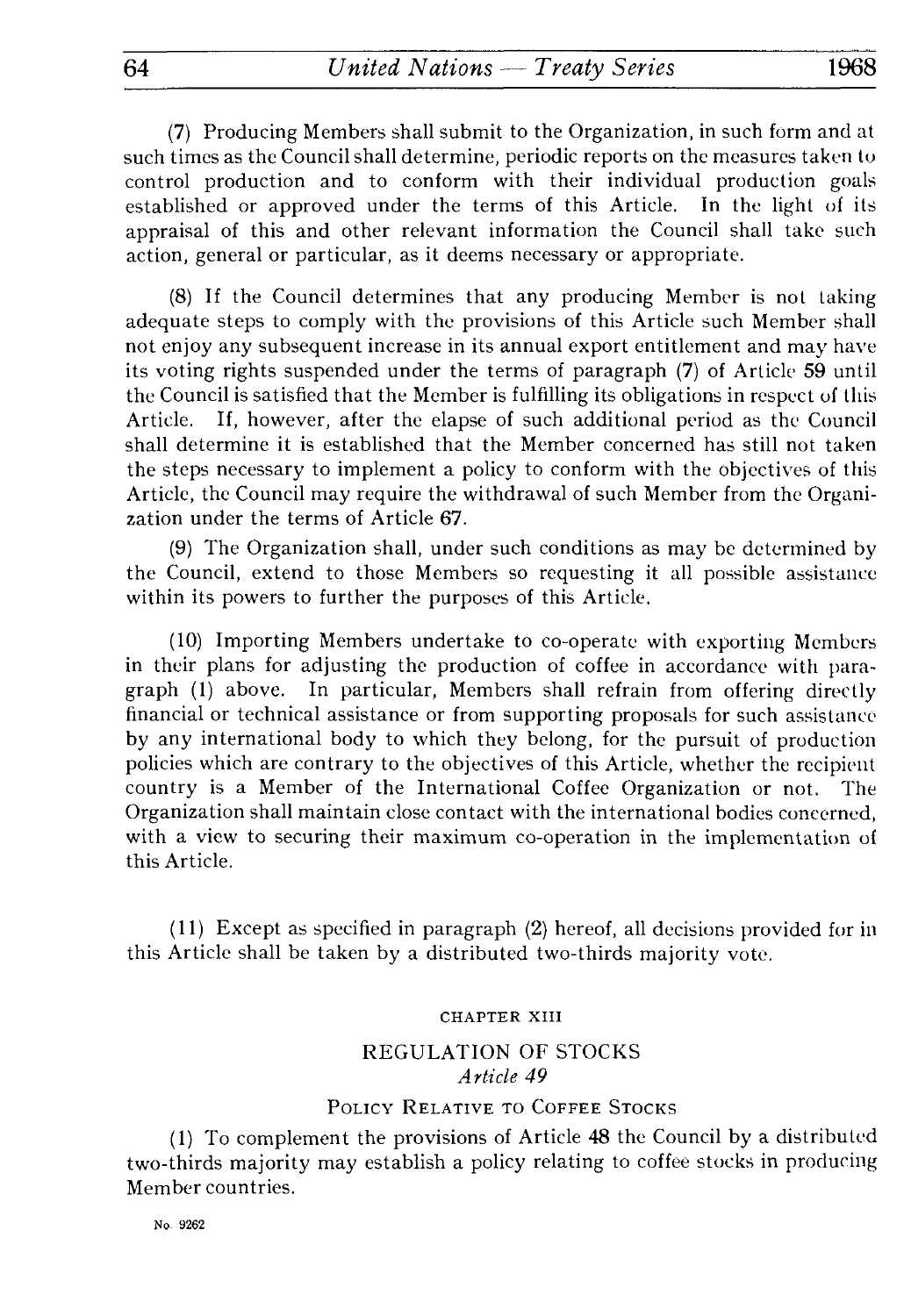(2) The Council shall take measures to ascertain annually the volume of coffee stocks in the hands of individual exporting Members in accordance with procedures which it shall establish. Members concerned shall facilitate this annual survey.

(3) Producing Members shall ensure that adequate facilities exist in their respective countries for the proper storage of coffee stocks.

#### **CHAPTER XIV**

## MISCELLANEOUS OBLIGATIONS OF MEMBERS

## *Article 50*

## CONSULTATION AND CO-OPERATION WITH THE TRADE

(1) The Organization shall maintain close liaison with appropriate non governmental organizations concerned with international commerce in coffee and with experts in coffee matters.

(2) Members shall conduct their activities within the framework of the Agreement in a manner consonant with established trade channels. In carrying out these activities they shall endeavour to take due account of the legitimate interests of the coffee trade.

## *Article 51*

## BARTER

In order to avoid jeopardizing the general price structure, Members shall refrain from engaging in direct and individually linked barter transactions involving the sale of coffee in the traditional markets.

## *Article 52*

#### MIXTURES AND SUBSTITUTES

(1) Members shall not maintain any regulations requiring the mixing, proces sing or using of other products with coffee for commercial resale as coffee. Members shall endeavour to prohibit the sale and advertisement of products under the name of coffee if such products contain less than the equivalent of 90 percent green coffee as the basic raw material.

(2) The Executive Director shall submit to the Council an annual report on compliance with the provisions of this Article.

(3) The Council may recommend to any Member that it take the necessary steps to ensure observance of the provisions of this Article.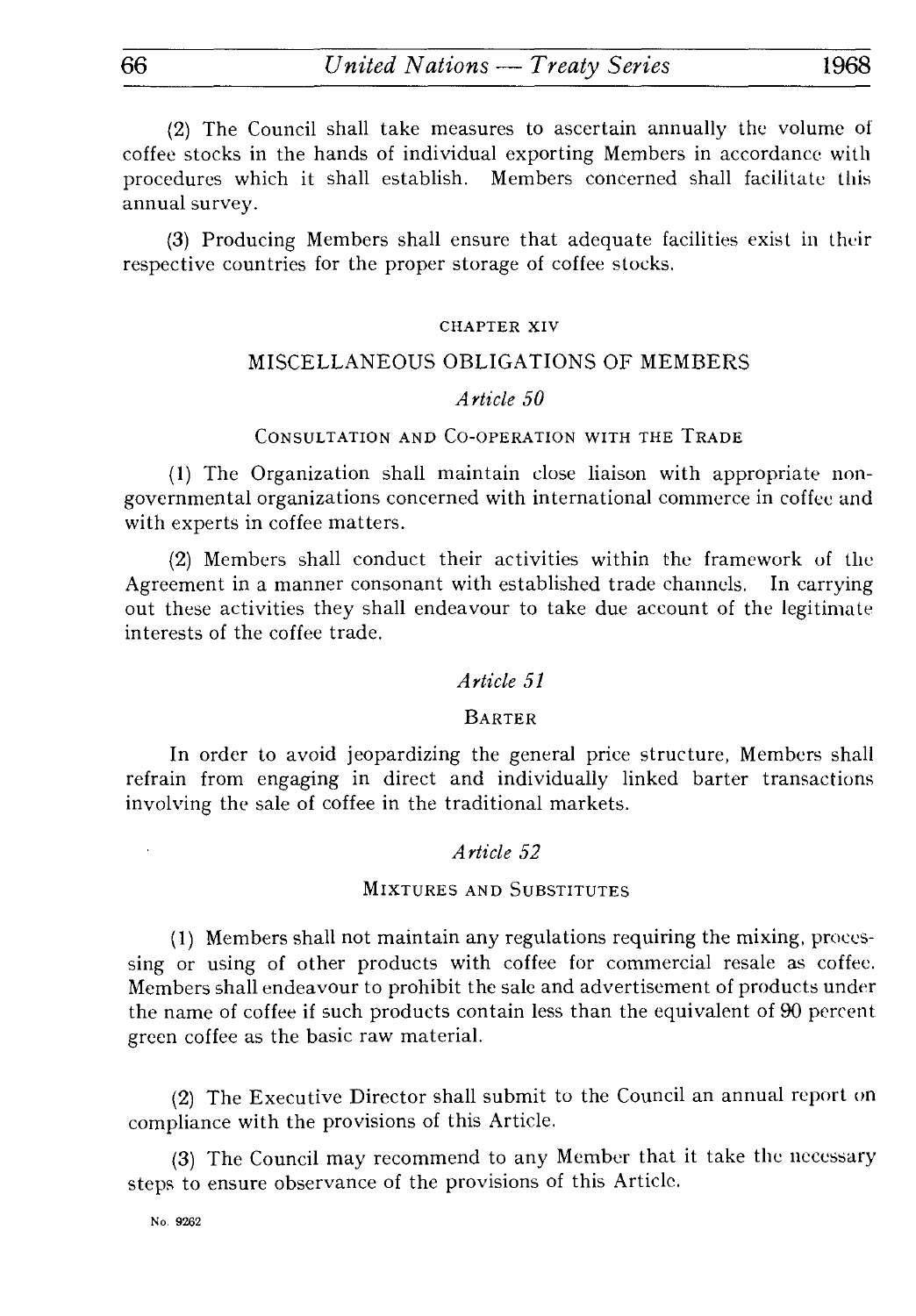#### **CHAPTER XV**

#### SEASONAL FINANCING

#### *Article 53*

## SEASONAL FINANCING

(1) The Council shall, upon the request of any Member who is also a party to any bilateral, multilateral, regional or inter-regional agreement in the field of seasonal financing, examine such agreement with a view to verifying its compat ibility with the obligations of the Agreement.

(2) The Council may make recommendations to Members with a view to resolving any conflict of obligations which might arise.

(3) The Council may, on the basis of information obtained from the Members concerned, and if it deems appropriate and suitable, make general recommen dations with a view to assisting Members which are in need of seasonal financing.

#### **CHAPTER XVI**

#### DIVERSIFICATION FUND

#### *Article 54*

#### DIVERSIFICATION FUND

(1) There is hereby established the Diversification Fund of the International Coffee Organization to further the objectives of limiting the production of coffee in order to bring supply into reasonable balance with world demand. The Fund shall be governed by Statutes to be approved by the Council not later than 31 December 1968.

(2) Participation in the Fund shall be compulsory for each Contracting Party that is not an importing Member and has an export entitlement of over 100,000 bags. Voluntary participation in the Fund by Contracting Parties to which this provision does not apply, and contributions from other sources, shall be under such conditions as may be agreed between the Fund and the Parties concerned.

(3) An exporting Participant liable to compulsory participation shall con tribute to the Fund in quarterly instalments an amount equivalent to US\$0.60 times the number of bags it actually exports in excess of 100,000 bags each coffee year to quota markets. Contributions shall be made for five consecutive years commencing with coffee year 1968-69. The Fund by a two-thirds majority vote may increase the rate of contribution to a level not exceeding US\$1.00 par bag. The annual contribution of each exporting Participant shall be assessed initially on the basis of its export entitlement for the year of assessment as at 1 October. This initial assessment shall be revised on the basis of the actual quantity of coffee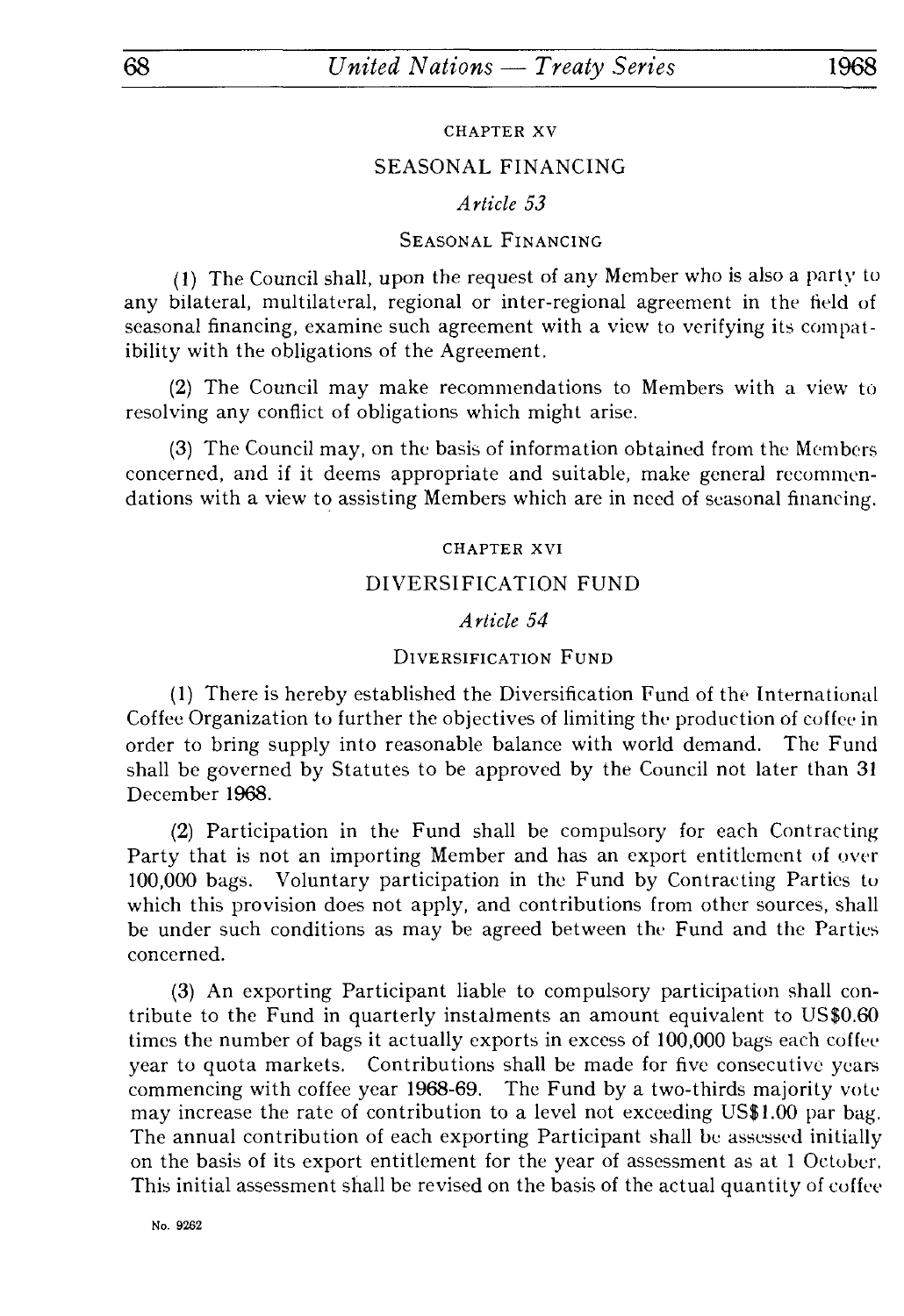exported to quota markets by the Participant during the year if assessment and any necessary adjustment in contribution shall be effected during the ensuing coffee year. The first quarterly instalment of the annual contribution for coffee year 1968-69 becomes due on 1 January 1969 and shall be paid not later than 28 February 1969.

(4) The contribution of each exporting Participant shall be utilized for programmes or projects approved by the Fund carried out inside its territory, but in any case twenty percent of the contribution shall be payable in freely con vertible currency for use in any programmes or projects approved by the Fund. In addition a percentage of the contribution within limits to be established in the Statutes shall be payable in freely convertible currency for the administrative expenses of the Fund.

(5) The percentage of the contribution to be made in freely convertible currency in accordance with paragraph (4) may be increased by mutual agreement between the Fund and the exporting Participant concerned.

(6) At the commencement of the third year of operation of the Fund the Council shall review the results obtained in the first two years and may then revise the provisions of this Article with a view to improving them.

- (7) The Statutes of the Fund shall provide for:
- *(a)* the suspension of contributions in relation to stipulated changes in the level of coffee prices ;
- (6) the payment to the Fund in freely convertible currency of any part of the contribution which has not been utilized by the Participant concerned;
- *(c)* arrangements that would permit the delegation of appropriate functions and activities of the Fund to one or more international financial insti tutions.

(8) Unless the Council decides otherwise, an exporting Participant which fails to meet its obligations under this Article shall have its voting rights in the Council suspended and shall not enjoy any increase in its 'export entitlement. If the exporting Participant fails to meet the obligations for a continuous period of one year, it shall cease to be a Party to the Agreement ninety days thereafter, unless the Council decides otherwise.

(9) Decisions of the Council under the provisions of this Article shall be taken by a distributed two-thirds majority vote.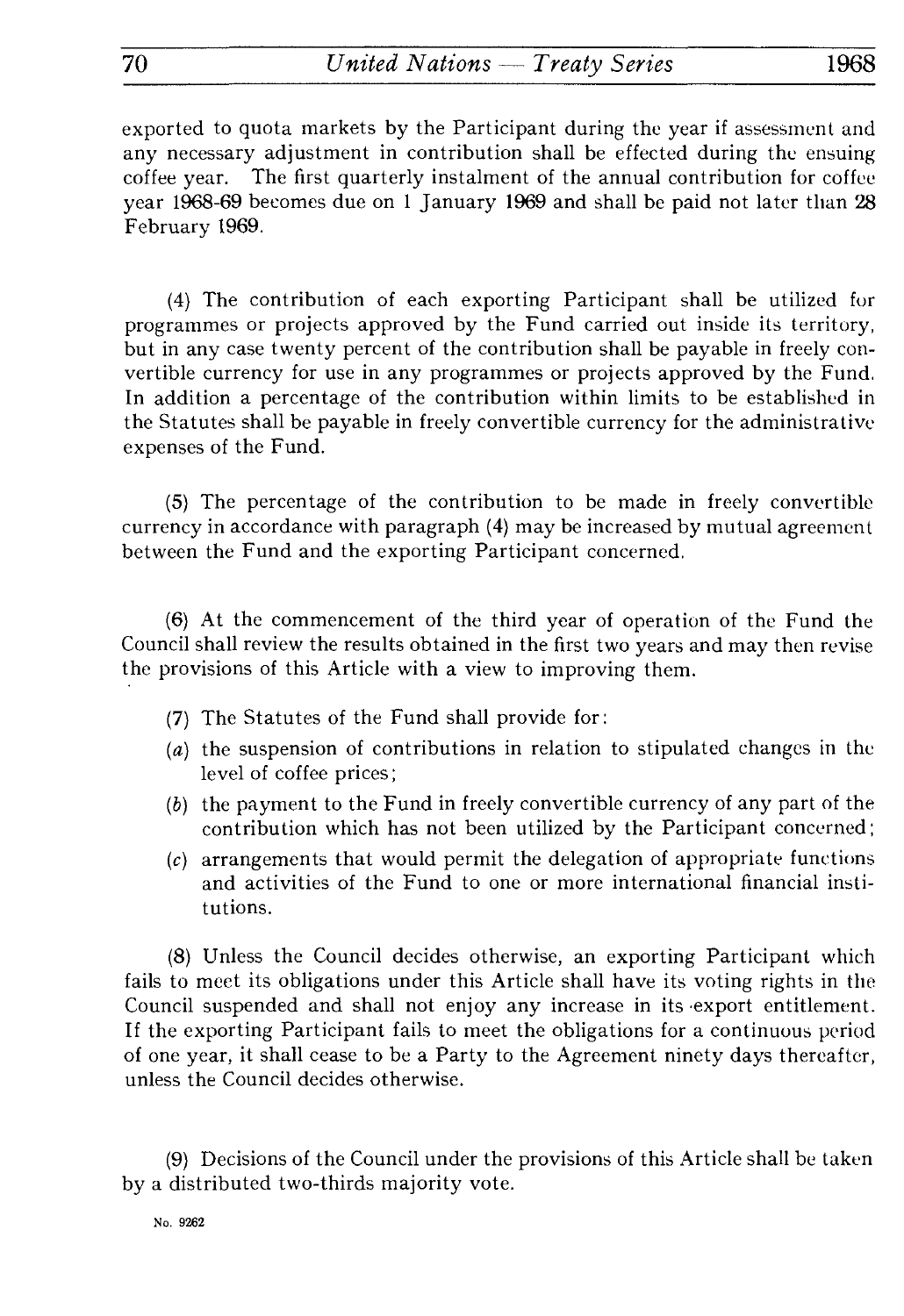#### CHAPTER XVII

## INFORMATION AND STUDIES

## *Article 55*

#### INFORMATION

(1) The Organization shall act as a centre for the collection, exchange and publication of:

- *(a)* statistical information on world production, prices, exports and imports, distribution and consumption of coffee; and
- *(b)* in so far as is considered appropriate, technical information on the cultivation, processing and utilization of coffee.

(2) The Council may require Members to furnish such information as it considers necessary for its operations, including regular statistical reports on coffee production, exports and imports, distribution, consumption, stocks and taxation, but no information shall be published which might serve to identify the operations of persons or companies producing, processing or marketing coffee. The Members shall furnish information requested in as detailed and accurate a manner as is practicable.

(3) If a Member fails to supply, or finds difficulty in supplying, within a reasonable time, statistical and other information required by the Council for the proper functioning of the Organization, the Council may require the Member concerned to explain the reasons for non-compliance. If it is found that technical assistance is needed in the matter, the Council may take any necessary measures.

#### *Article 56*

#### **STUDIES**

(1) The Council may promote studies in the fields of the economics of coffee production and distribution, the impact of governmental measures in producing and consuming countries on the production and consumption of coffee, the opportunities for expansion of coffee consumption for traditional and possible new uses, and the effects of the operation of the Agreement on producers and consumers of coffee, including their terms of trade.

(2) The Organization may study the practicability of establishing minimum standards for exports of coffee from producing Members. Recommendations in this regard may be discussed by the Council.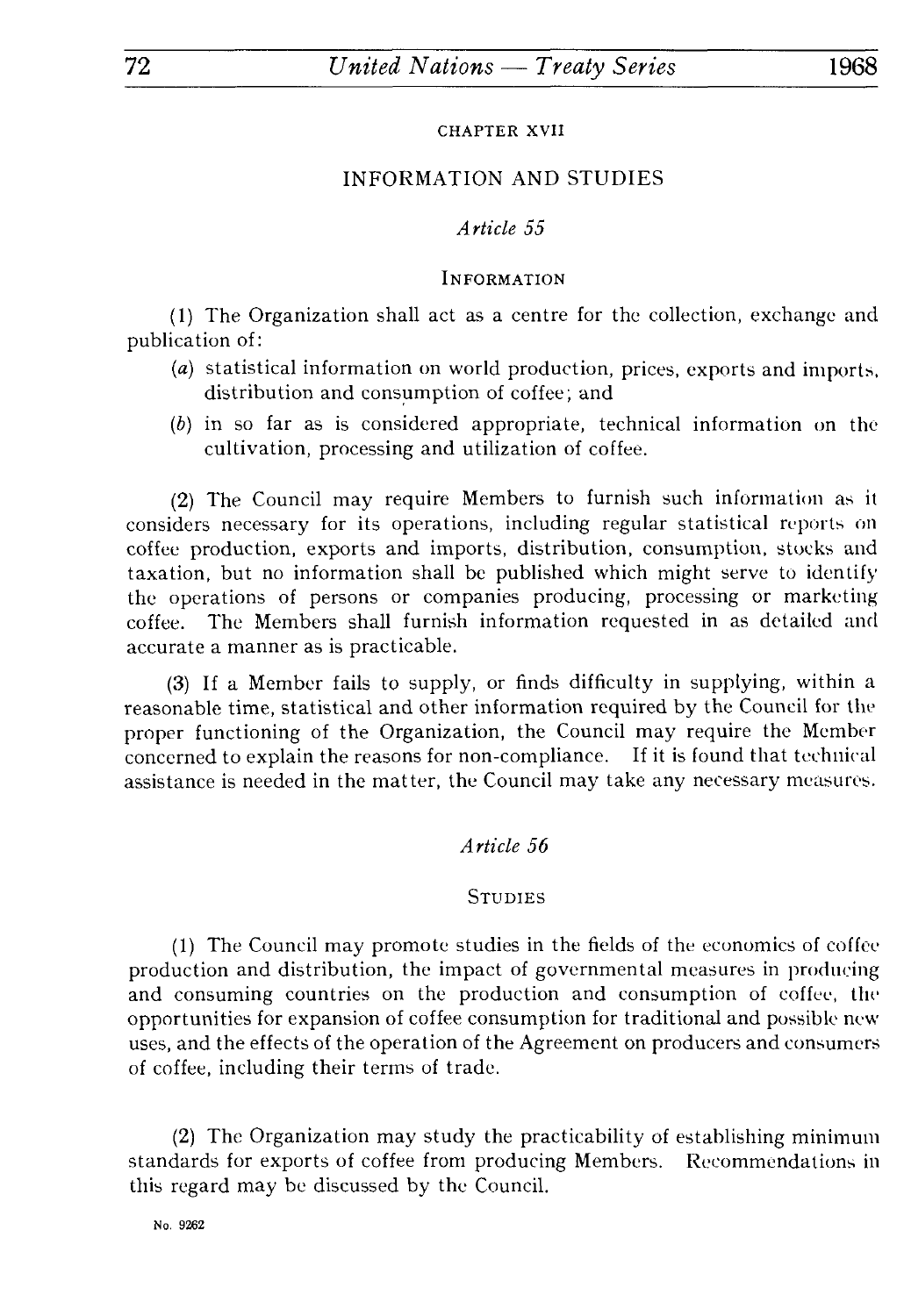CHAPTER XVIII WAIVER *Article 57*  **WAIVER** 

(1) The Council by a distributed two-thirds majority vote may relieve a Member of an obligation, on account of exceptional or emergency circumstances, *force majeure,* constitutional obligations, or international obligations under the United Nations Charter for territories administered under the trusteeship system.

(2) The Council, in granting a waiver to a Member, shall state explicitly the terms and conditions on which and the period for which the Member is relieved of such obligation.

(3) The Council shall not consider a request for a waiver of quota obligations on the basis of the existence in a Member country, in one or more years, of an exportable production in excess of its permitted exports, or which is the con sequence of the Member having failed to comply with the provisions of Articles 48 and 49.

#### CHAPTER XIX

## CONSULTATIONS, DISPUTES AND COMPLAINTS

#### *Article 58*

#### CONSULTATIONS

Each Member shall accord sympathetic consideration to, and shall afford adequate opportunity for, consultation regarding such representations as may be made by another Member with respect to any matter relating to the Agreement. In the course of such consultation, on request by either party and with the consent of the other, the Executive Director shall establish an independent panel which shall use its good offices with a view to conciliating the parties. The costs of the panel shall not be chargeable to the Organization. If a party does not agree to the establishment of a panel by the Executive Director, or if the consultation does not lead to a solution, the matter may be referred to the Council in accordance with Article 59. If the consultation does lead to a solution, it shall be reported to the Executive Director who shall distribute the report to all Members.

#### *Article 59*

#### DISPUTES AND COMPLAINTS

(1) Any dispute concerning the interpretation or application of the Agreement which is not settled by negotiation shall, at the request of any Member party to the dispute, be referred to the Council for decision.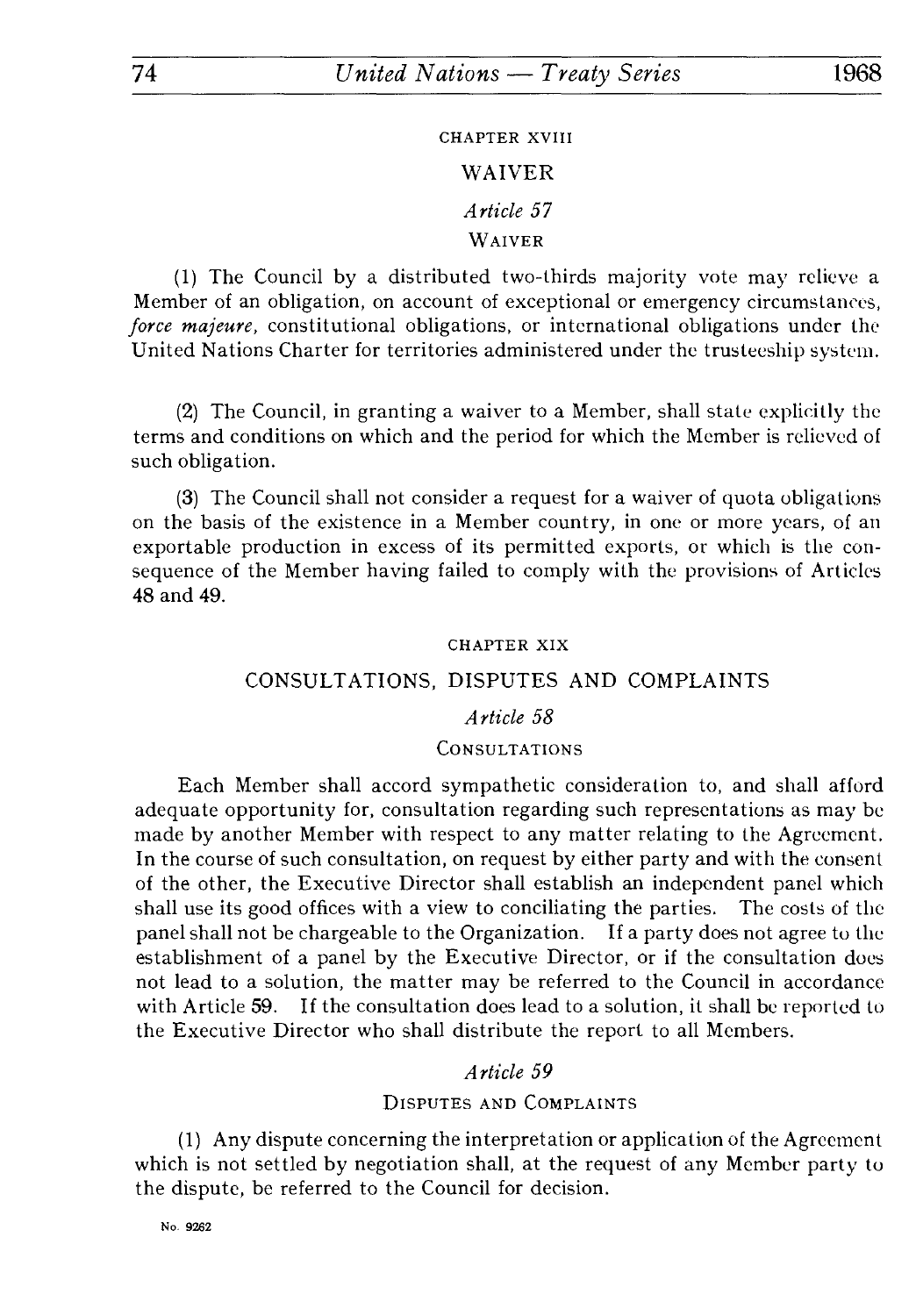(2) In any case where a dispute has been referred to the Council under para graph (1) of this Article, a majority of Members, or Members holding not less than one-third of the total votes, may require the Council, after discussion, to seek the opinion of the advisory panel referred to in paragraph (3) of this Article on the issues in dispute before giving its decision.

(3) *(a)* Unless the Council unanimously agrees otherwise, the panel shall consist of :

- (i) two persons, one having wide experience in matters of the kind in dispute and the other having legal standing and experience, nominated by theexporting Members ;
- (ii) two such persons nominated by the importing Members ; and
- (iii) a chairman selected unanimously by the four persons nominated under (i) and (ii) or, if they fail to agree, by the Chairman of the Council.

*(b)* Persons from countries whose Governments are Contracting Parties to this Agreement shall be eligible to serve on the advisory panel.

*(c)* Persons appointed to the advisory panel shall act in their personal capacities and without instructions from any Government.

*(d)* The expenses of the advisory panel shall be paid by the Organization.

(4) The opinion of the advisory panel and the reasons therefor shall be submitted to the Council which, after considering all the relevant information, shall decide the dispute.

(5) Any complaint that any Member has failed to fulfil its obligations under the Agreement shall, at the request of the Member making the complaint, be referred to the Council, which shall make a decision on the matter.

(6) No Member shall be found to have committed a breach of its obligations under the Agreement except by a distributed simple majority vote. Any finding that a Member is in breach of the Agreement shall specify the nature of the breach.

(7) If the Council finds that a Member has committed a breach of the Agreement, it may, without prejudice to other enforcement measures provided for in other Articles of the Agreement, by a distributed two-thirds majority vote, suspend that Member's voting rights in the Council and its right to have its votes cast in the Board until it fulfils its obligations, or the Council may take action requiring compulsory withdrawal under Article 67.

(8) A Member may seek the prior opinion of the Executive Board in a matter of dispute or complaint before the matter is discussed by the Council.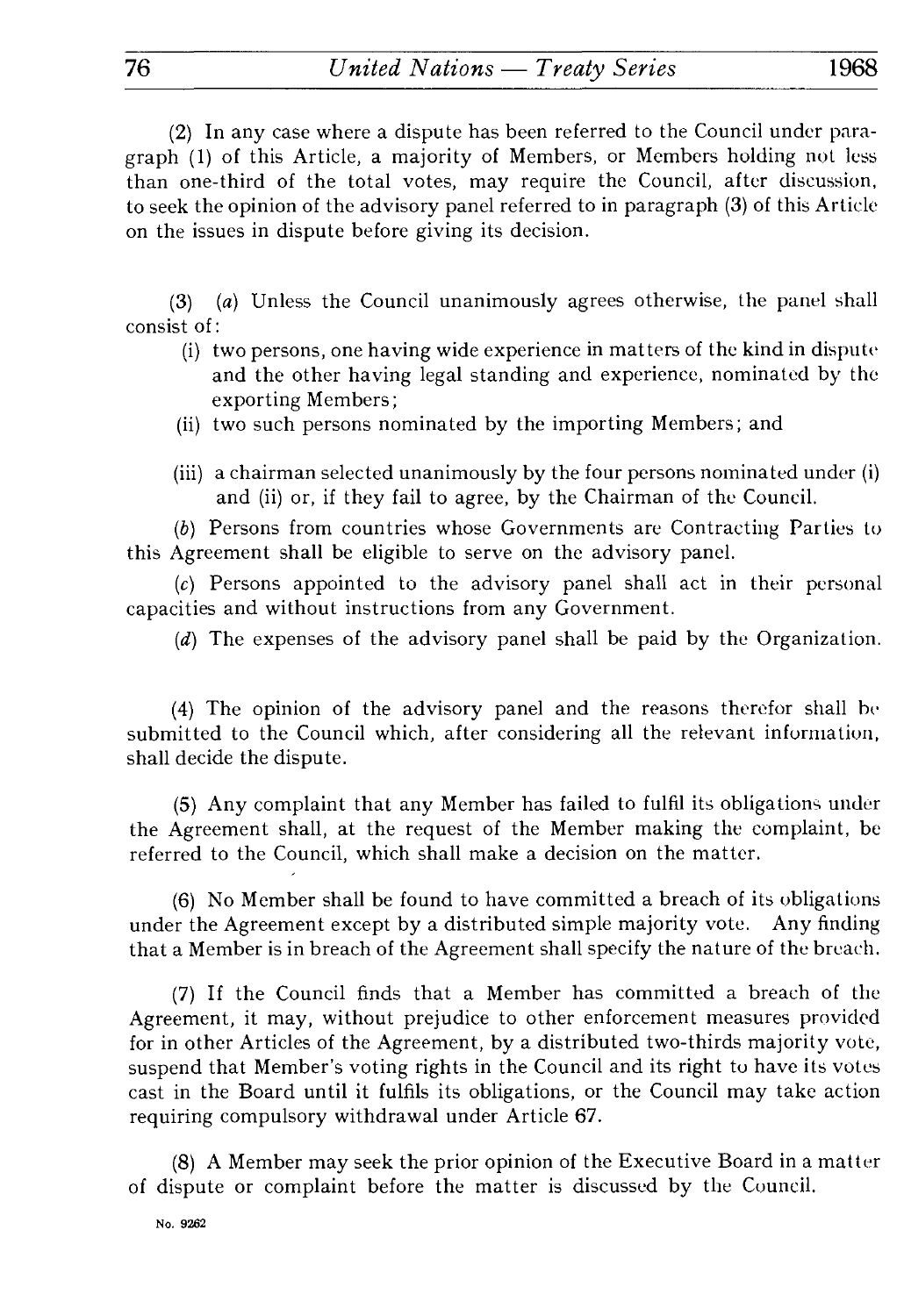#### CHAPTER XX

#### FINAL PROVISIONS

## *Article 60*

#### **SIGNATURE**

The Agreement shall be open for signature at the United Nations Head quarters until and including 31 March 1968 by any Government which is a Contrac ting Party to the International Coffee Agreement, 1962.

#### *Article 61*

#### RATIFICATION

The Agreement shall be subject to approval, ratification or acceptance by the signatory Governments or by any other Contracting Party to the International Coffee Agreement, 1962, in accordance with their respective constitutional procedures. Except as provided in paragraph (2) of Article 62 instruments of approval, ratification or acceptance shall be deposited with the Secretary-General of the United Nations not later than 30 September 1968.

#### *Article 62*

## ENTRY INTO FORCE

(1) The Agreement shall enter into force definitively on 1 October 1968 among those Governments that have deposited instruments of approval, ratific ation or acceptance if, on that date, such Governments represent at least twenty exporting Members holding at least 80 percent of the votes of the exporting Members and at least ten importing Members holding at least 80 percent of the votes of the importing Members. The votes for this purpose shall be as distri buted in Annex  $C<sup>1</sup>$  Alternatively, it shall enter into force definitively at any time after it is provisionally in force and the aforesaid requirements of this paragraph are satisfied. The Agreement shall enter into force definitively for any Government that deposits an instrument of approval, ratification, acceptance or accession subsequent to the definitive entry into force of the Agreement for other Govern ments on the date of such deposit.

(2) The Agreement may enter into force provisionally on 1 October 1968. For this purpose a notification by a signatory Government or by any other Contracting Party to the International Coffee Agreement, 1962, containing an undertaking to apply the Agreement provisionally and to seek approval, ratification or acceptance in accordance with its constitutional procedures, as rapidly as possible, that is received by the Secretary-General of the United Nations

<sup>1</sup> See p. 94 of this volume.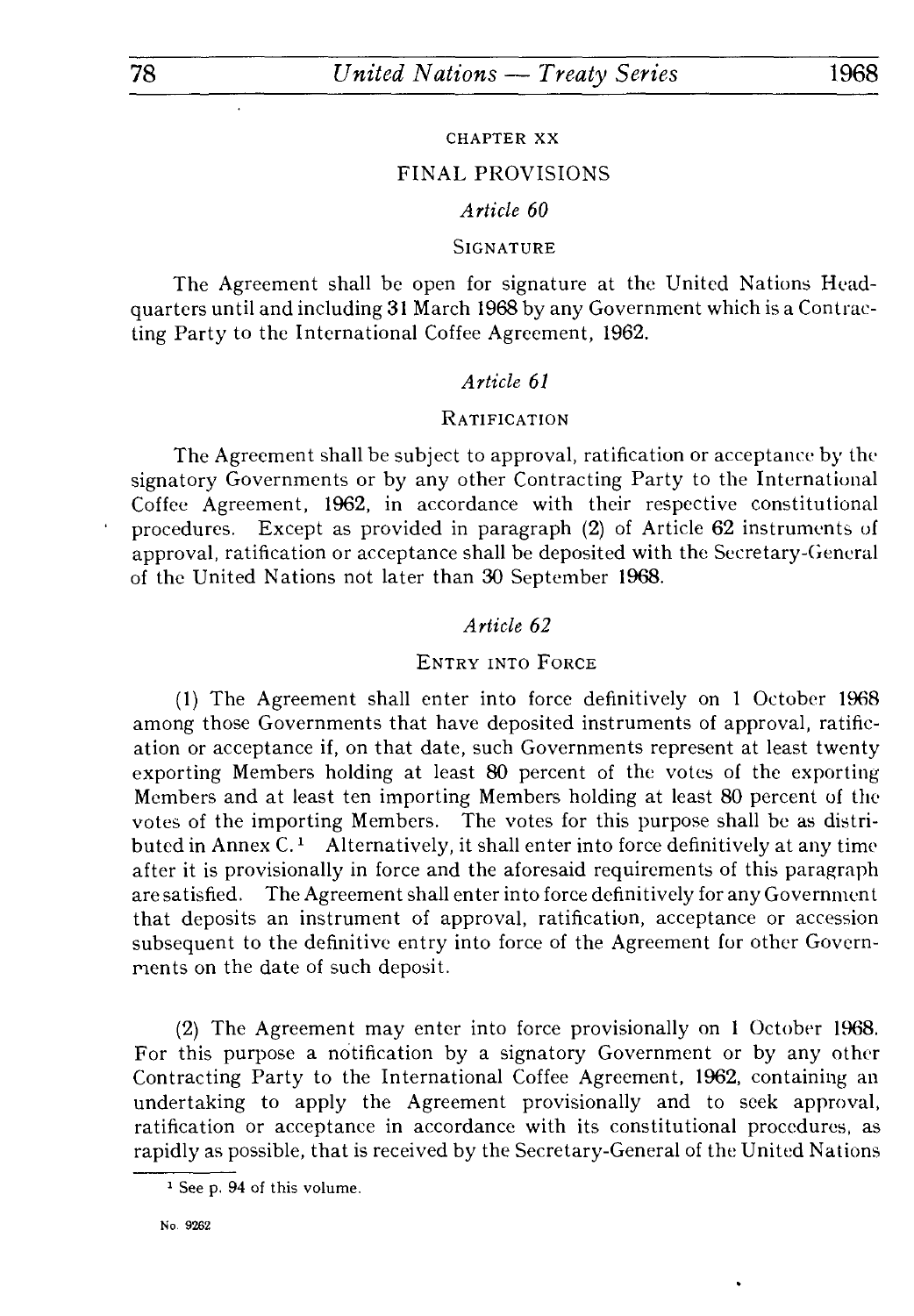not later than 30 September 1968, shall be regarded as equal in effect to an instrument of approval, ratification or acceptance. A Government that under takes to apply the Agreement provisionally will be permitted to deposit an instrument of approval, ratification or acceptance and shall be provisionally regarded as a party thereto until either it deposits its instrument of approval, ratification or acceptance or up to and including 31 December 1968, whichever is the earlier.

(3) If the Agreement has not entered into force definitively or provisionally by 1 October 1968, those Governments that have deposited instruments of approval, ratification or acceptance or notifications containing an undertaking to apply the Agreement provisionally and to seek approval, ratification or accep tance may immediately after that date consult together to consider what action the situation requires and may, by mutual consent, decide that it shall enter into force among themselves. Likewise, if the Agreement has entered into force provisionally but has not entered into force definitively by 31 December 1968, those Governments that have deposited instruments of approval, ratification, acceptance or accession may consult together to consider what action the situation requires and may, by mutual consent, decide that it shall continue in force provisionally or enter into force definitively among themselves.

## *Article 63*

#### **ACCESSION**

(1) The Government of any State Member of the United Nations or of any of its specialized agencies may accede to this Agreement upon conditions that shall be established by the Council. In establishing such conditions the Council shall, if such country is an exporting country and is not named in Annex A, establish quota provisions for it. If such exporting country is named in Annex A, the respective quota provisions specified therein shall be applied to that country unless the Council by a distributed two-thirds majority vote decides otherwise. Not later than 31 March 1969 or such other date as may be determined by the Council, any importing Member of the International Coffee Agreement, 1962, may accede to the Agreement on the same conditions under which it could have approved, ratified or accepted the Agreement and, if it applies the Agreement provisionally, it shall provisionally be regarded as a party thereto until either it deposits its instruments of accession or up to and including the above date, whichever is the earlier.

(2) Each Government depositing an instrument of accession shall, at the time of such deposit, indicate whether it is joining the Organization as an exporting Member or an importing Member, as defined in paragraphs (7) and (8) of Article 2.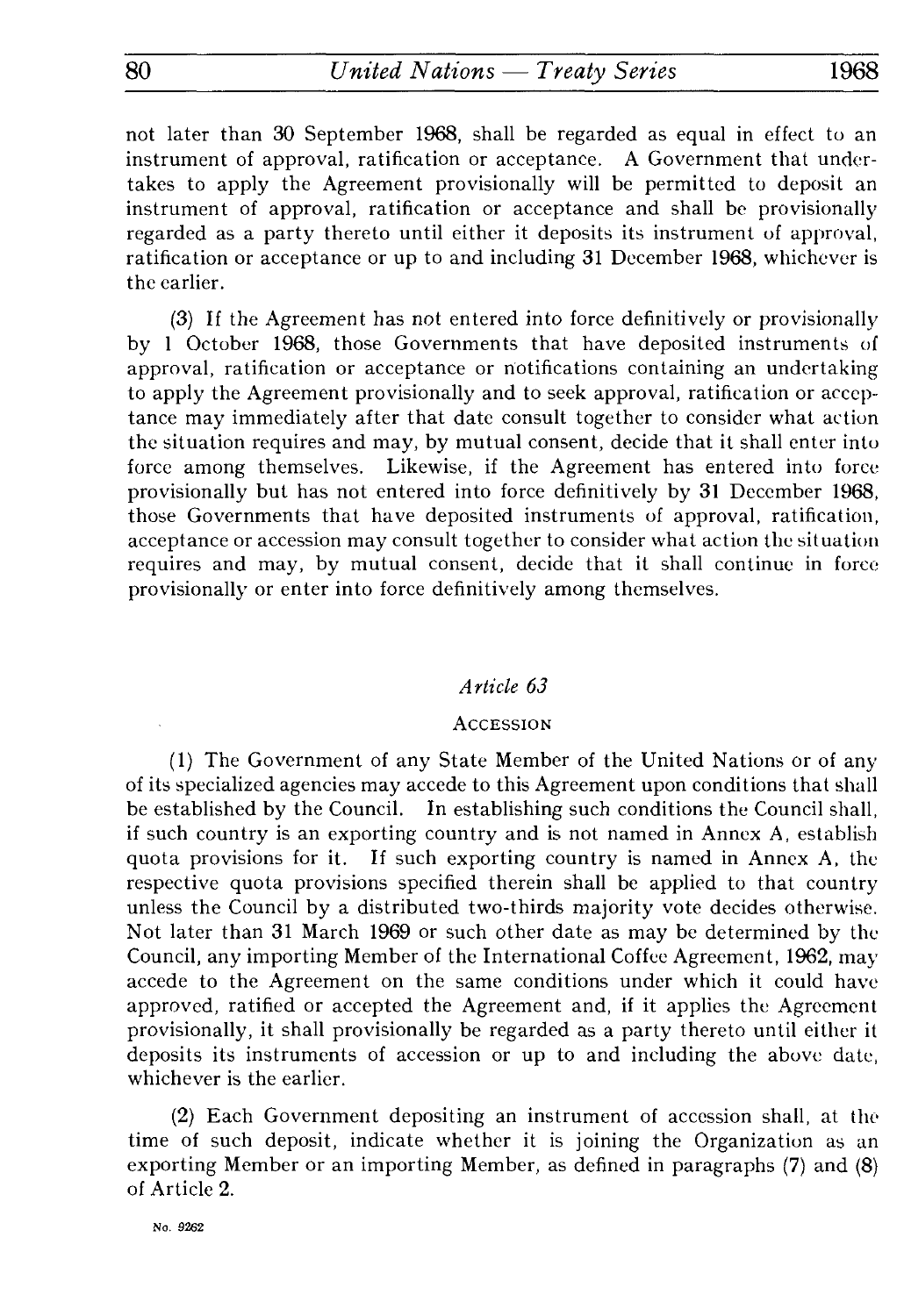## *Article 64*

#### **RESERVATIONS**

Reservations may not be made with respect to any of the provisions of the Agreement.

#### *Article 65*

## NOTIFICATIONS IN RESPECT OF DEPENDENT TERRITORIES

(1) Any Government may, at the time of signature or deposit of an instrument of approval, ratification, acceptance or accession, or at any time thereafter, by notification to the Secretary-General of the United Nations, declare that the Agreement shall extend to any of the territories for whose international relations it is responsible and the Agreement shall extend to the territories named therein from the date of such notification.

(2) Any Contracting Party which desires to exercise its rights under Article 4 in respect of any of its dependent territories, or which desires to authorise one of its dependent territories to become part of a Member group formed under Article 5 or 6, may do so by making a notification to that effect to the Secretary-General of the United Nations, either at the time of the deposit of its instrument of approval, ratification, acceptance or accession, or at any later time.

(3) Any Contracting Party which has made a declaration under paragraph (1) of this Article may at any time thereafter, by notification to the Secretary-General of the United Nations, declare that the Agreement shall cease to extend to the territory named in the notification and the Agreement shall cease to extend to such territory from the date of such notification.

(4) The Government of a territory to which the Agreement has been extended under paragraph (1) of this Article and which has subsequently become independ ent may, within 90 days after the atteinment of independence, declare by notification to the Secretary-General of the United Nations that it has assumed the rights and obligations of a Contracting Party to the Agreement. It shall, as from the date of such notification, become a party to the Agreement.

## *Article 66*

## VOLUNTARY WITHDRAWAL

Any Contracting Party may withdraw from the Agreement at any time by giving a written notice of withdrawal to the Secretary-General of the United Nations. Withdrawal shall become effective 90 days after the notice is received.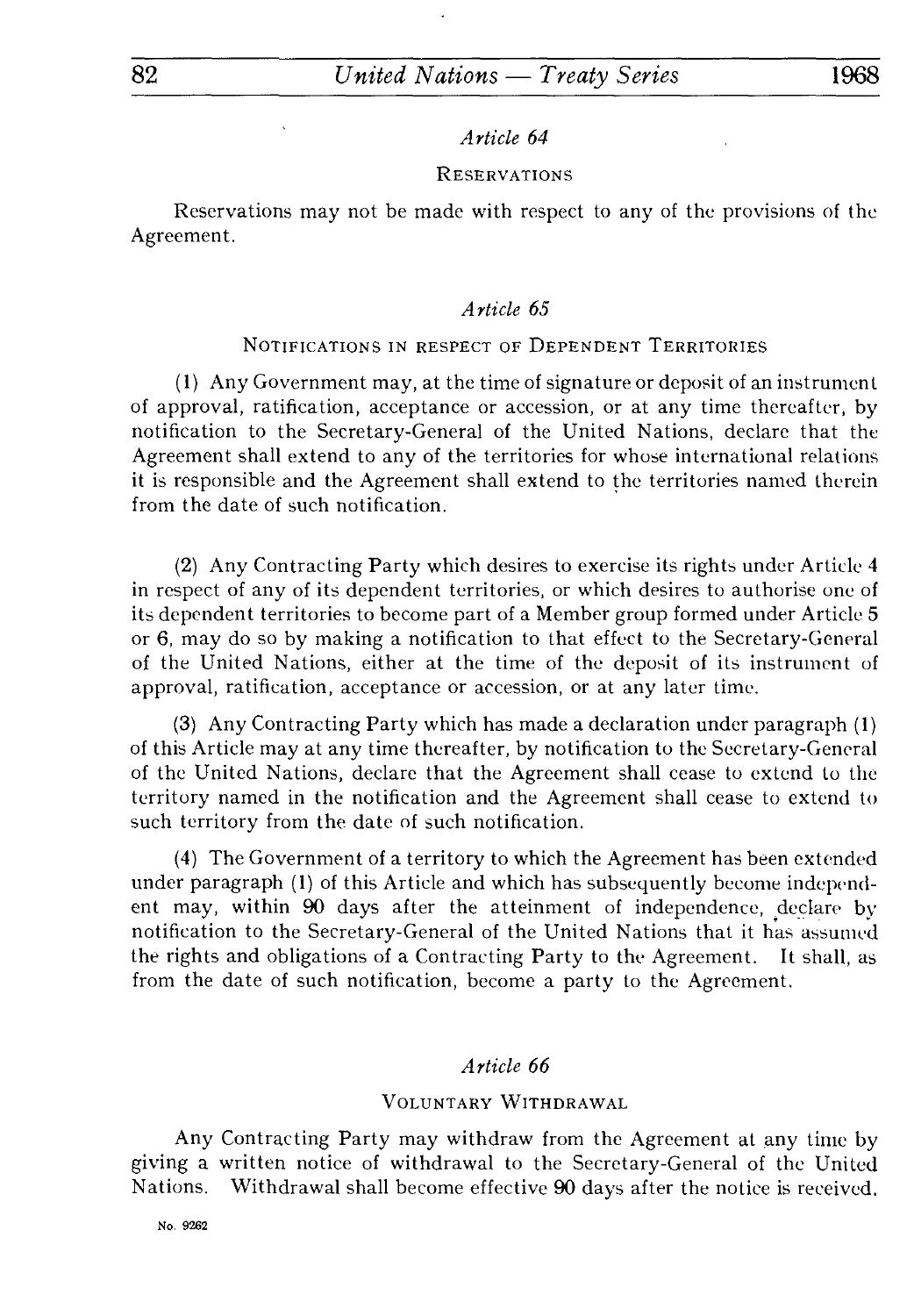#### *Article 67*

#### COMPULSORY WITHDRAWAL

If the Council determines that any Member has failed to carry out its obligations under the Agreement and that such failure significantly impairs the operations of the Agreement, it may by a distributed two-thirds majority vote require the withdrawal of such Member from the Organization. The Council shall immediately notify the Secretary-General of the United Nations of any such decision. Ninety days after the date of the Council's decision that Member shall cease to be a Member of the Organization and, if such Member is a Contracting Party, a party to the Agreement.

#### *Article 68*

## SETTLEMENT OF ACCOUNTS WITH WITHDRAWING MEMBERS

(1) The Council shall determine any settlement of accounts with a with drawing Member. The Organization shall retain any amounts already paid by a withdrawing Member and such Member shall remain bound to pay any amounts due from it to the Organization at the time the withdrawal becomes effective; provided, however, that in the case of a Contracting Party which is unable to accept an amendment and consequently either withdraws or ceases to participate in the Agreement under the provisions of paragraph (2) of Article 70, the Council may determine any settlement of accounts which it finds equitable.

(2) A Member which has withdrawn or which has ceased to participate in the Agreement shall not be entitled to any share of the proceeds of liquidation or the other assets of the Organization upon termination of the Agreement under Article 69.

## *Article 69*

#### DURATION AND TERMINATION

(1) The Agreement shall remain in force until 30 September 1973 unless extended under paragraph (2) of this Article, or terminated earlier under para graph (3).

(2) The Council after 30 September 1972 may, by a vote of a majority of the Members having not less than a distributed two-thirds majority of the total votes, either renegotiate the Agreement or extend it, with or without modification, for such period as the Council shall determine. Any Contracting Party, or any dependent territory which is either a Member or a party to a Member group, on behalf of which notification of acceptance of such a renegotiated or extended Agreement has not been made by the date on which such renegotiated or extended Agreement becomes effective, shall as of that date cease to participate in the Agreement.

No. 9262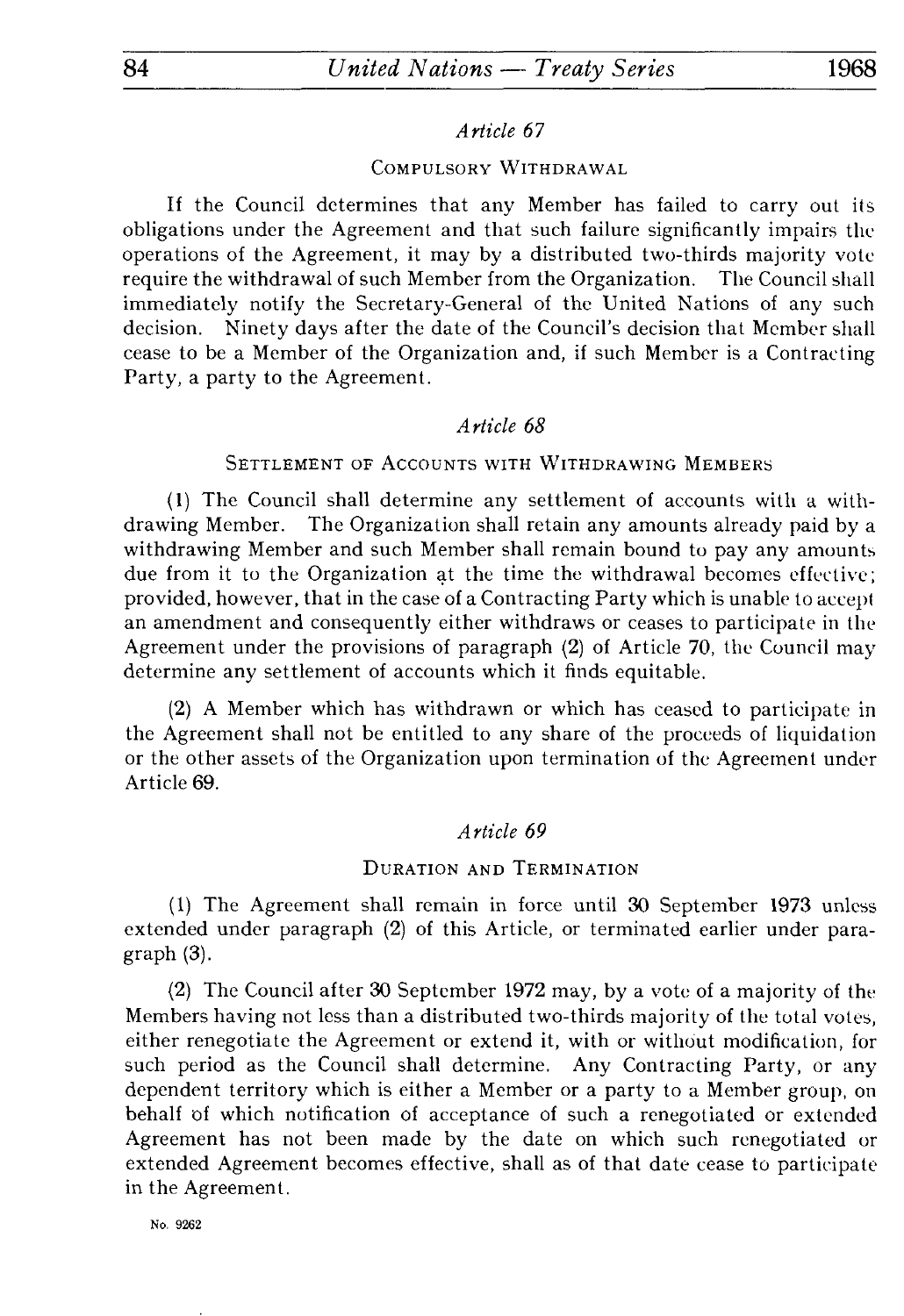(3) The Council may at any time, by vote of a majority of the Members having not less than a distributed two-thirds majority of the total votes, decide<br>to terminate the Agreement. Such termination shall take effect on such date Such termination shall take effect on such date as the Council shall decide.

(4) Notwithstanding termination of the Agreement, the Council shall remain in being for as long as necessary to carry out the liquidation of the Organization, settlement of its accounts and disposal of its assets, and shall have during that period such powers and functions as may be necessary for those purposes.

## *Article 70*

#### AMENDMENT

(1) The Council by a distributed two-thirds majority vote may recommend an amendment of the Agreement to the Contracting Parties. The amendment shall become effective 100 days after the Secretary-General of the United Nations has received notifications of acceptance from Contracting Parties representing at least 75 percent of the exporting countries holding at least 85 percent of the votes of the exporting Members, and from Contracting Parties representing at least 75 percent of the importing countries holding at least 80 percent of the votes of the importing Members. The Council may fix a time within which each Contrac ting Party shall notify the Secretary-General of the United Nations of its acceptance of the amendment and if the amendment has not become effective by such time, it shall be considered withdrawn. The Council shall provide the Secretary-General with the information necessary to determine whether the amendment has become effective.

(2) Any Contracting Party, or any dependent territory which is either a Member or a party to a Member group, on behalf of which notification of accep tance of an amendment has not been made by the date on which such amendment becomes effective, shall as of that date cease to participate in the Agreement.

#### *Article 71*

## NOTIFICATIONS BY THE SECRETARY-GENERAL

The Secretary-General of the United Nations shall notify all Contracting Parties to the International Coffee Agreement, 1962, and all other Governments of States Members of the United Nations or of any of its specialized agencies, of each deposit of an instrument of approval, ratification, acceptance or accession and of the dates on which the Agreement comes provisionally and definitively into force. The Secretary-General of the United Nations shall also notify all Contracting Parties of each notification under Articles 5, 62 paragraph (2), 65, 66 or 67 ; of the date to which the Agreement is extended or on which it is terminated under Article 69; and of the date on which an amendment becomes effective under Article 70.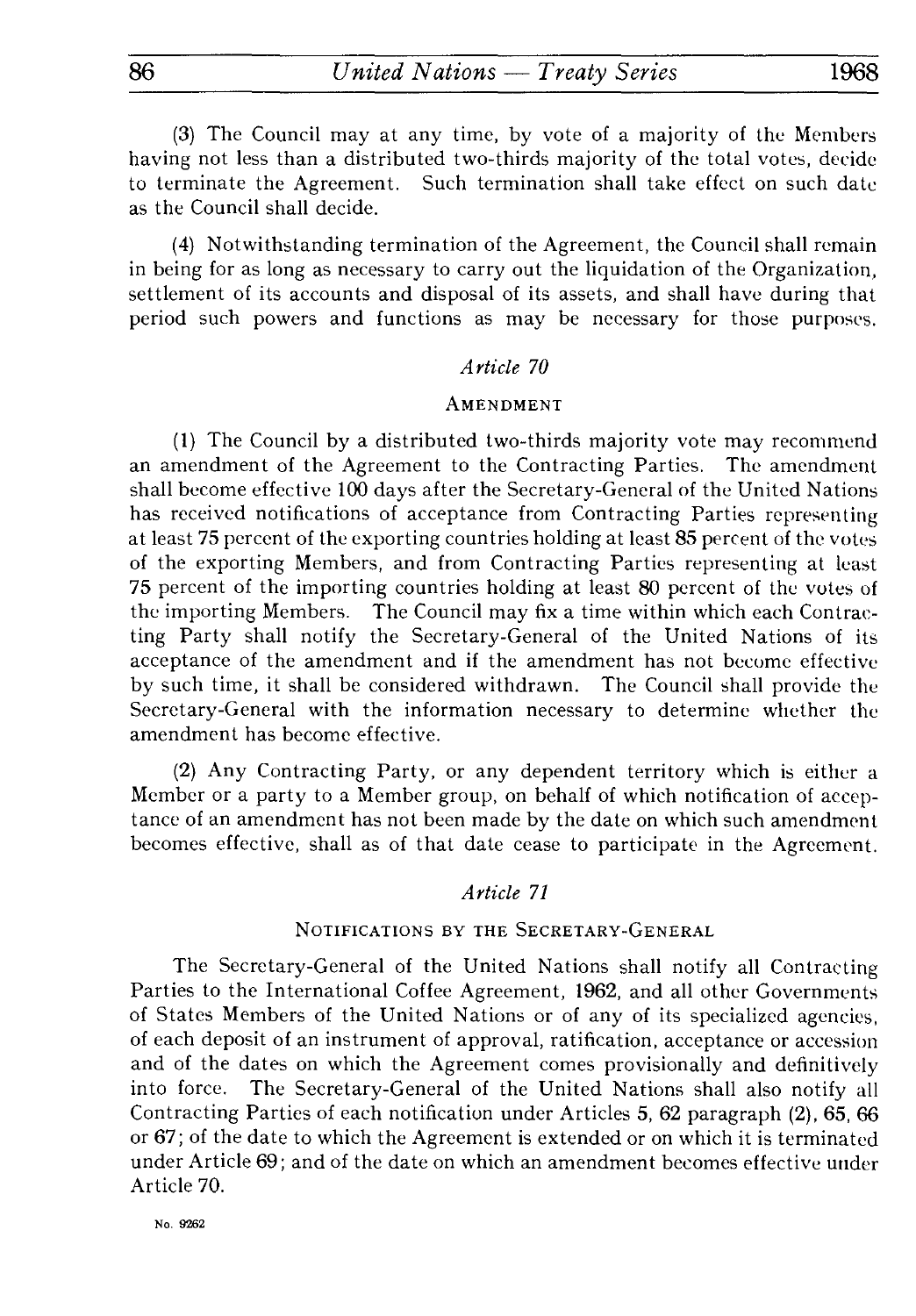## *Article 72*

## SUPPLEMENTARY AND TRANSITIONAL PROVISIONS

(1) The present Agreement shall be considered as a continuation of the International Coffee Agreement, 1962.

(2) In order to facilitate the uninterrupted continuation of the 1962 Agreement :

- *(a)* All acts by or on behalf of the Organization or any of its organs under the 1962 Agreement, in effect on 30 September 1968 and whose terms do not provide for expiry on that date, shall remain in effect unless changed under the provisions of the present Agreement.
- *(b)* All decisions required to be taken by the Council during coffee year 1967-68 for application in coffee year 1968-69 shall be taken during the last regular session of the Council in coffee year 1967-68 and applied on a provisional basis as if the present Agreement had already entered into force.

IN WITNESS WHEREOF the undersigned, having been duly authorized to this effect by their respective Governments, have signed this Agreement on the dates appearing opposite their signatures.

The texts of this Agreement in the English, French, Portuguese, Russian and Spanish languages shall all be equally authentic. The originals shall be deposited in the archives of the United Nations and the Secretary-General of the-United Nations shall transmit certified copies thereof to each signatory and acceding Government.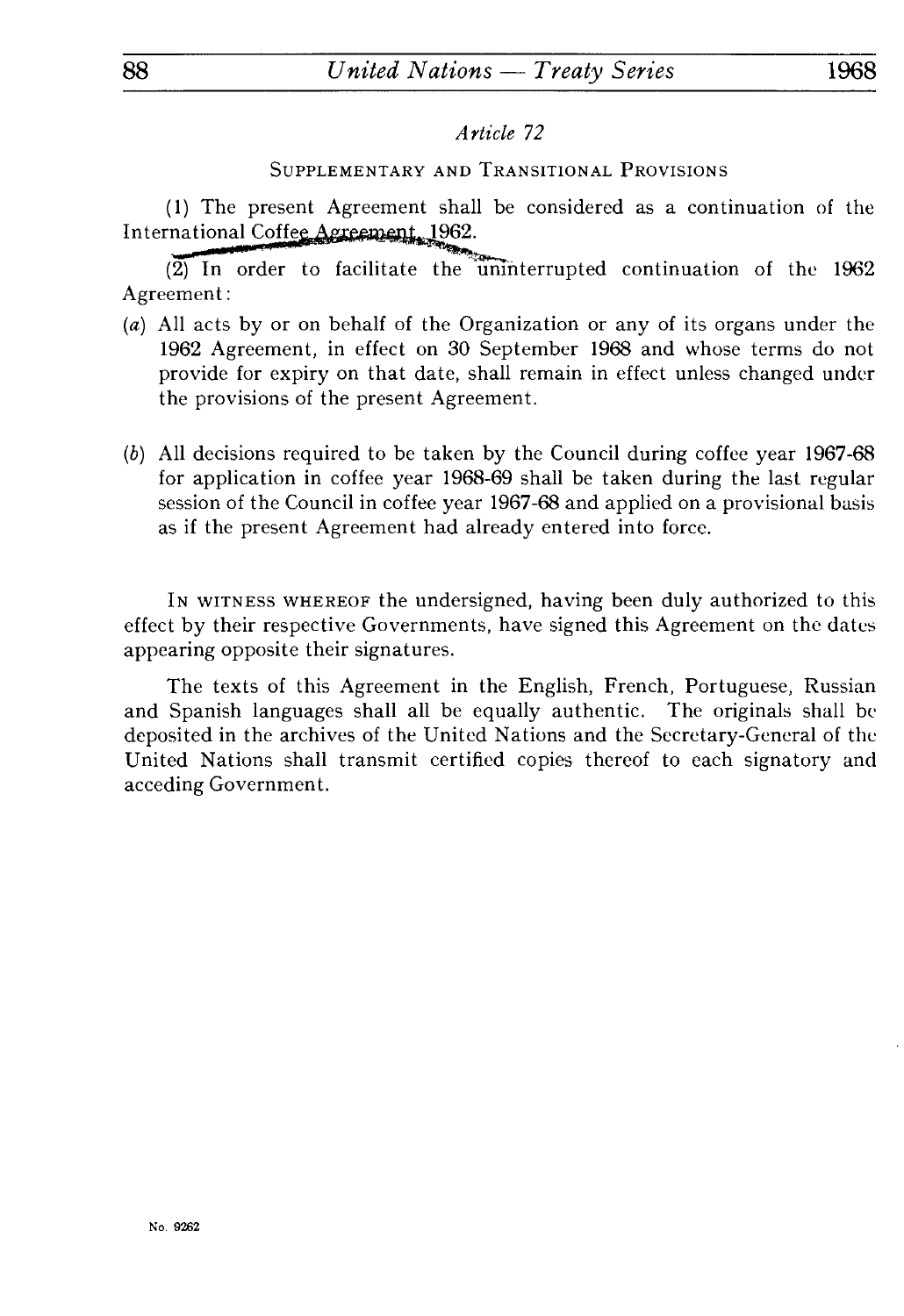#### ANNEX A

#### BASIC EXPORT QUOTAS<sup>1</sup> *(thousands of 60-kilo bags)*

| (thousands of 60-kilo bags)                |                                                            |  |  |
|--------------------------------------------|------------------------------------------------------------|--|--|
| 20,926                                     | 423                                                        |  |  |
| Brazil                                     | India $\ldots$ , $\ldots$ , $\ldots$ , $\ldots$ , $\ldots$ |  |  |
| 233                                        | 1,357                                                      |  |  |
| Burundi <sup>2</sup> .                     | Indonesia                                                  |  |  |
| 1.000                                      | 3.073                                                      |  |  |
| $C$ ameroon                                | Ivory Coast                                                |  |  |
| 200                                        | -860                                                       |  |  |
| Central African Republic                   | Kenya                                                      |  |  |
| 7.000                                      | 910                                                        |  |  |
| Colombia.                                  | Malagasy Republic                                          |  |  |
| Congo (Democratic Republic) <sup>2</sup>   | 1.760                                                      |  |  |
| 1.000                                      | Mexico.                                                    |  |  |
| 1.100                                      | 550                                                        |  |  |
| Costa Rica $\cdots$ $\cdots$ $\cdots$      | Nicaragua                                                  |  |  |
| 520                                        | 740                                                        |  |  |
| Dominican Republic.                        | Peru.                                                      |  |  |
| 750                                        | 2.776                                                      |  |  |
| Ecuador                                    | Portugal $\ldots$ , $\ldots$ , $\ldots$ , $\ldots$         |  |  |
| El Salvador $\ldots$ , $\ldots$ , $\ldots$ | 150                                                        |  |  |
| 1.900                                      | Rwanda <sup>2</sup> .                                      |  |  |
| 1,494                                      | 700                                                        |  |  |
| Ethiopia                                   | Tanzania                                                   |  |  |
| 1,800                                      | 200                                                        |  |  |
| Guatemala                                  | $Togo$                                                     |  |  |
| Guinea (basic export quota to be           | Uganda<br>2,379                                            |  |  |
| established by the Council)                | 325<br>Venezuela <sup>2</sup>                              |  |  |
| Haiti<br>490                               |                                                            |  |  |
| 425                                        | GRAND TOTAL                                                |  |  |
| Honduras                                   | 55,041                                                     |  |  |

<sup>&</sup>lt;sup>1</sup> According to the provisions of Article 31 (1), the following exporting countries do not have a basic export quota and shall receive in coffee year 1968-69 export quotas of: Bolivia 50,000 bags; Congo (Brazzaville) 25,0

<sup>\*</sup> Burundi, Congo (Democratic Republic), Cuba, Rwanda and Venezuela, after presentation to the Executive Board of acceptable evidence of an exportable production larger than 233,000 ; 1,000,000 ;' 50,000; 150,000 and 325,000 bags respectively shall each be granted an annual export entitlement not exceeding the annual export entitlement it would receive with a basic quota of 350,000; 1,300,000;<br>200,000; 260,000 and 475,000 bags respectively. In no event, however, shall the increases allowed to these countries be taken into account for the purpose of calculating the distribution of votes.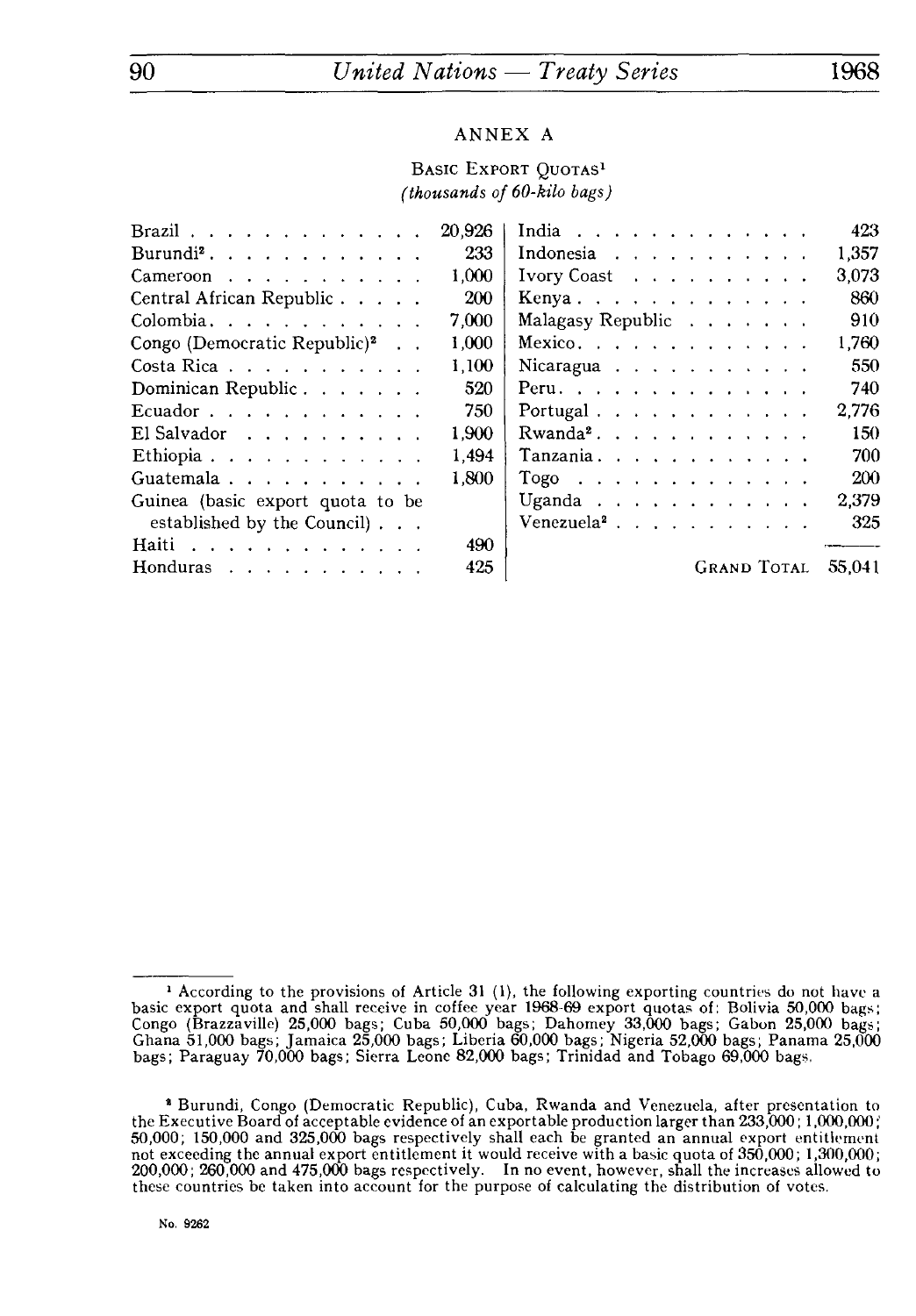## ANNEX B

#### NON-QUOTA COUNTRIES OF DESTINATION REFERRED TO IN ARTICLE 40, CHAPTER VII

The geographical areas which are non-quota countries for the purposes of this Agreement are:

| Bahrain            | Poland                              |
|--------------------|-------------------------------------|
| Botswana           | Qatar                               |
| Ceylon             | Romania                             |
| China (Taiwan)     | Saudi Arabia                        |
| China (mainland)   | Somalia                             |
| Hungary            | South-Africa, Republic of           |
| Iran               | Southern Rhodesia                   |
| Iraq               | South-West Africa                   |
| Japan              | Sudan                               |
| Korea, Republic of | Swaziland                           |
| Kuwait             | Thailand                            |
| Lesotho            | Trucial Oman                        |
| Malawi             | Union of Soviet Socialist Republics |
| Muscat and Oman    | Zambia                              |
| North Korea        |                                     |

NOTE:

The abbreviated names above are intended to be of purely geographical significance and to convey no political implications whatsoever.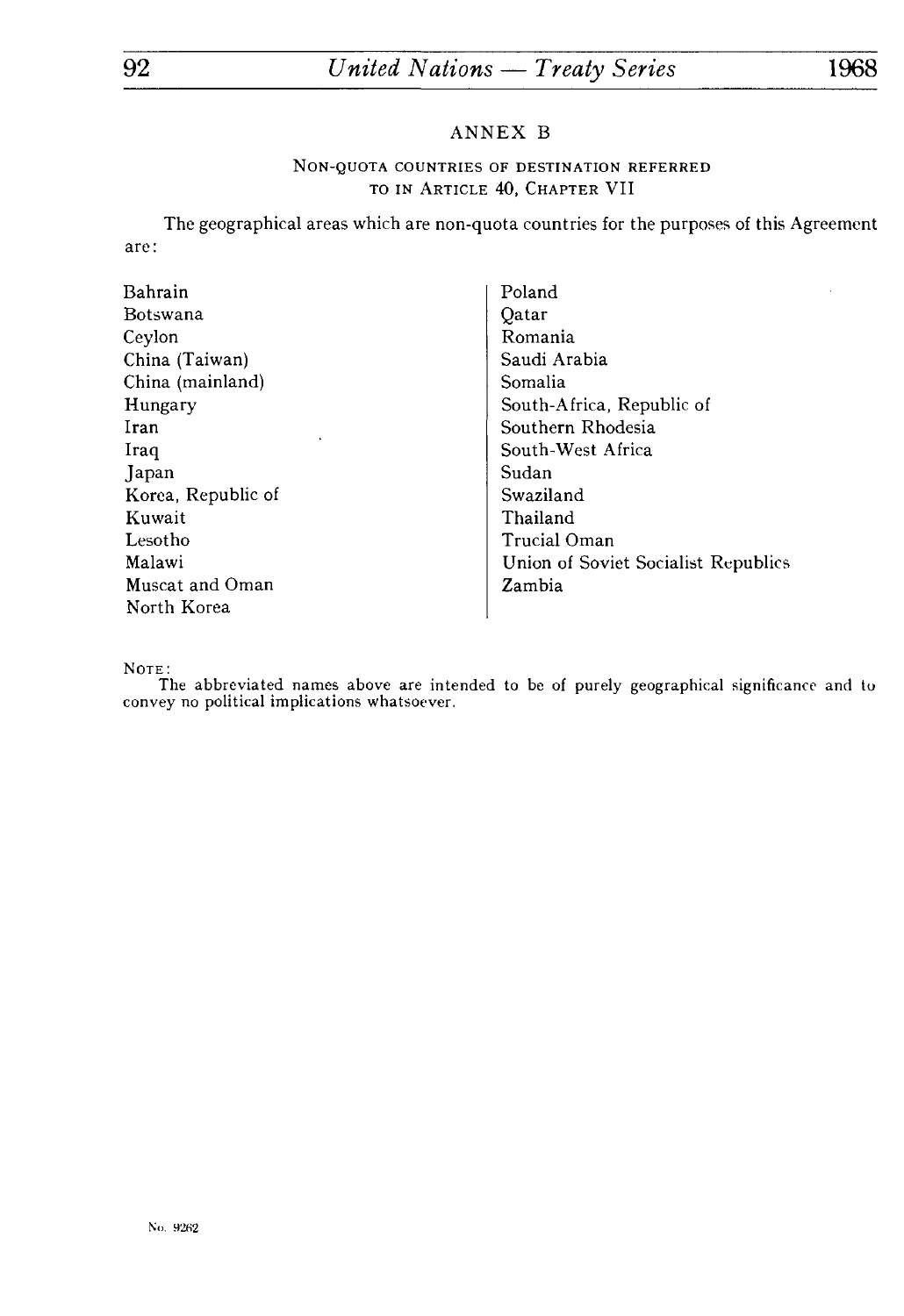## ANNEX C

## DISTRIBUTION OF VOTES

| Country                                                        | Exporting                | Importing                | Country                    | Exporting                | Importing                |
|----------------------------------------------------------------|--------------------------|--------------------------|----------------------------|--------------------------|--------------------------|
| Argentina $\cdots$                                             |                          | 16                       | Liberia                    | 4                        |                          |
| Australia                                                      |                          | 9                        | Mexico                     | 32                       |                          |
| Austria                                                        |                          | 11                       | Netherlands                | $\overline{\phantom{0}}$ | 35                       |
| Belgium*<br>$\mathbf{1}$ , and $\mathbf{1}$ , and $\mathbf{1}$ | <b>-</b>                 | 28                       | New Zealand                | -                        | 6                        |
| Bolivia                                                        | 4                        | $\overline{\phantom{0}}$ | Nicaragua                  | 13                       |                          |
| Brazil                                                         | 332                      |                          | Nigeria                    | 4                        |                          |
| Burundi                                                        | 8                        | -                        | Norway                     | $\overline{\phantom{0}}$ | 16                       |
| Canada $\ldots$ $\ldots$                                       | L.                       | 32                       | $OAMCAF$ $\ldots$ $\ldots$ | (88)                     | u.                       |
| Colombia                                                       | 114                      |                          | OAMCAF                     | $(4)^1$                  |                          |
| Congo (Democratic                                              |                          |                          | Cameroon                   | 15                       |                          |
| Republic of)                                                   | 20                       |                          | Central African            |                          |                          |
| Costa Rica.                                                    | 21                       |                          | Republic                   | 3                        |                          |
| Cuba                                                           | 4                        | --                       | Congo                      |                          |                          |
| $Cvprus \dots \dots$                                           | $\overline{\phantom{0}}$ | 5                        | (Brazzaville)              | 1                        |                          |
| Czechoslovakia                                                 | Ļ.                       | 9                        | Dalomey $\ldots$ .         | 1                        |                          |
| Denmark                                                        | ∽                        | 23                       | Gabon.                     | 1                        |                          |
| Dominican Republic                                             | 12                       | $\overline{\phantom{0}}$ | Ivory Coast                | 47                       |                          |
| $Ecuador \ldots$ ,                                             | 16                       | $\overline{\phantom{a}}$ | Malagasy Republic          | 13                       |                          |
| El Salvador                                                    | 34                       |                          | $Togo \dots \dots$         | 3                        |                          |
| Ethiopia. $\ldots$ .                                           | 27                       |                          | Panama, , , , , ,          | $\overline{\bf{4}}$      |                          |
| Federal Republic of                                            |                          |                          | Peru                       | 16                       |                          |
| Germany                                                        | -                        | 101                      | Portugal. $\ldots$ .       | 48                       |                          |
| Finland $\ldots$ $\ldots$                                      | ----                     | 21                       | Rwanda                     | 6                        |                          |
| France                                                         | $\equiv$                 | 84                       | Sierra Leone               | 4                        | $\rightarrow$            |
| Ghana.                                                         | 4                        | -                        | Spain                      |                          | 21                       |
| Guatemala                                                      | 32                       |                          | Sweden                     |                          | 38                       |
| Guinea $\cdots$                                                | 4                        |                          | Switzerland                |                          | 19                       |
| Haiti                                                          | 12                       |                          | Tanzania                   | 15                       | $\overline{a}$           |
| Honduras                                                       | 11                       | $\overline{a}$           | Trinidad & Tobago.         | 4                        | -                        |
| India                                                          | 11                       |                          | Tunisia                    |                          |                          |
| Indonesia                                                      | 25                       | -                        | Uganda                     | 41                       | in.                      |
| Israel                                                         | -                        | 7                        | U.S.S.R.                   | L.                       | 16                       |
| Italy $\cdots$ $\cdots$                                        | ī.                       | 47                       | United Kingdom             |                          | 32                       |
| Jamaica                                                        | 4                        | ÷,                       | United States of           |                          |                          |
| Japan.                                                         | ÷,                       | 18                       | America                    |                          | 400                      |
| Kenya                                                          | 17                       | —                        | Venezuela                  | 9                        | $\overline{\phantom{m}}$ |
|                                                                |                          |                          |                            |                          |                          |
|                                                                |                          |                          | Total                      | 996                      | 1,000                    |
|                                                                |                          |                          |                            |                          |                          |

\* Includes Luxembourg 1 Basic votes not attributable to individual contracting parties under Article 5 (4) *(b).*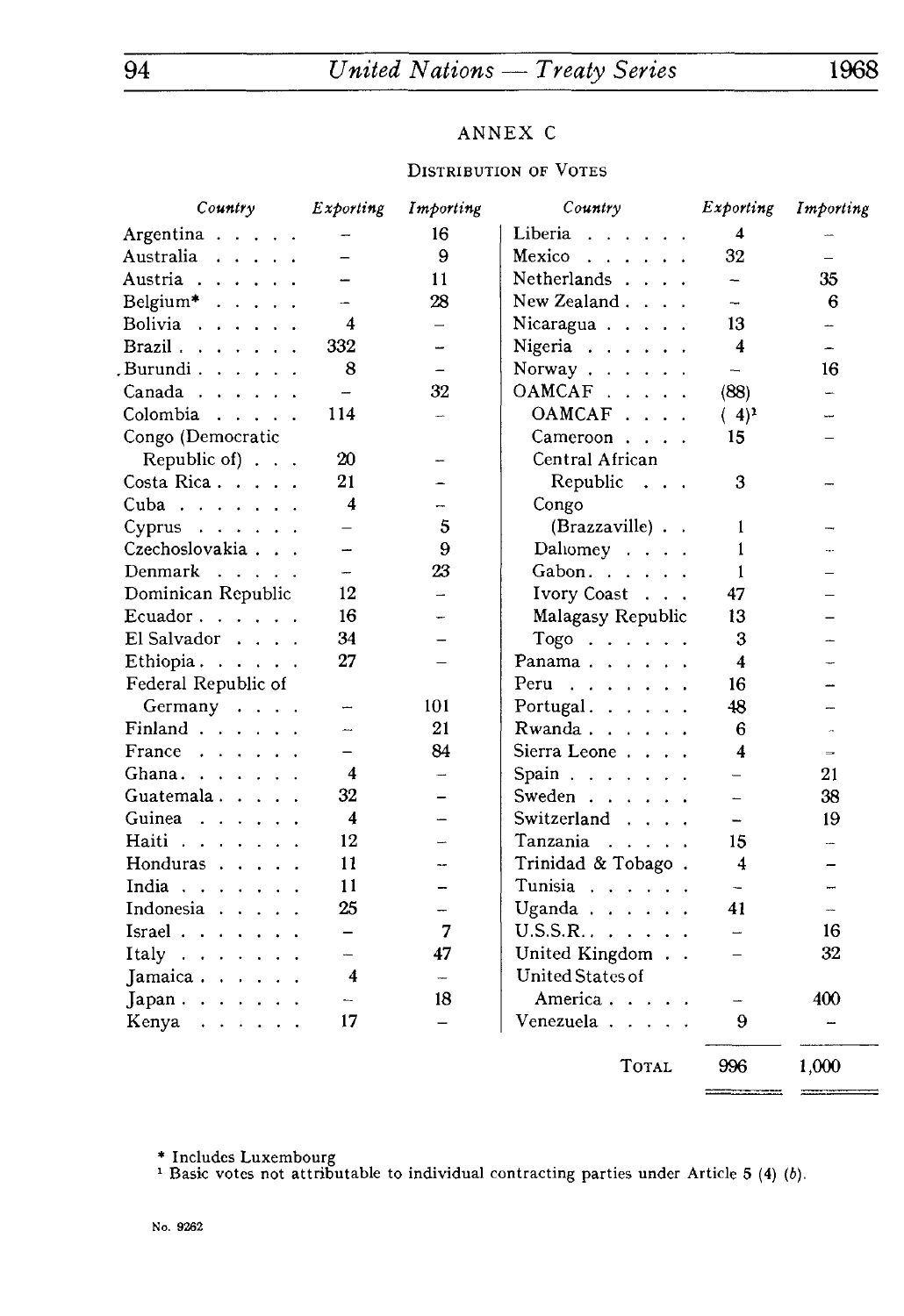For Argentina: Pour l'Argentine: За Аргентину: For la Argentina: Pela Argentina:

## J. M. RUDA

For Australia: Pour l'Australie: За Австралию: Por Australia: Pela Austrália:

For Austria: Pour l'Autriche: 3a ABcrpmo: Por Austria: Pela Austria :

For Belgium : Pour la Belgique: За Бельгию: Por Bélgica: Pela Bélgica:

For Bolivia: Pour la Bolivie : За Боливию: Por Bolivia: Pela Bolivia: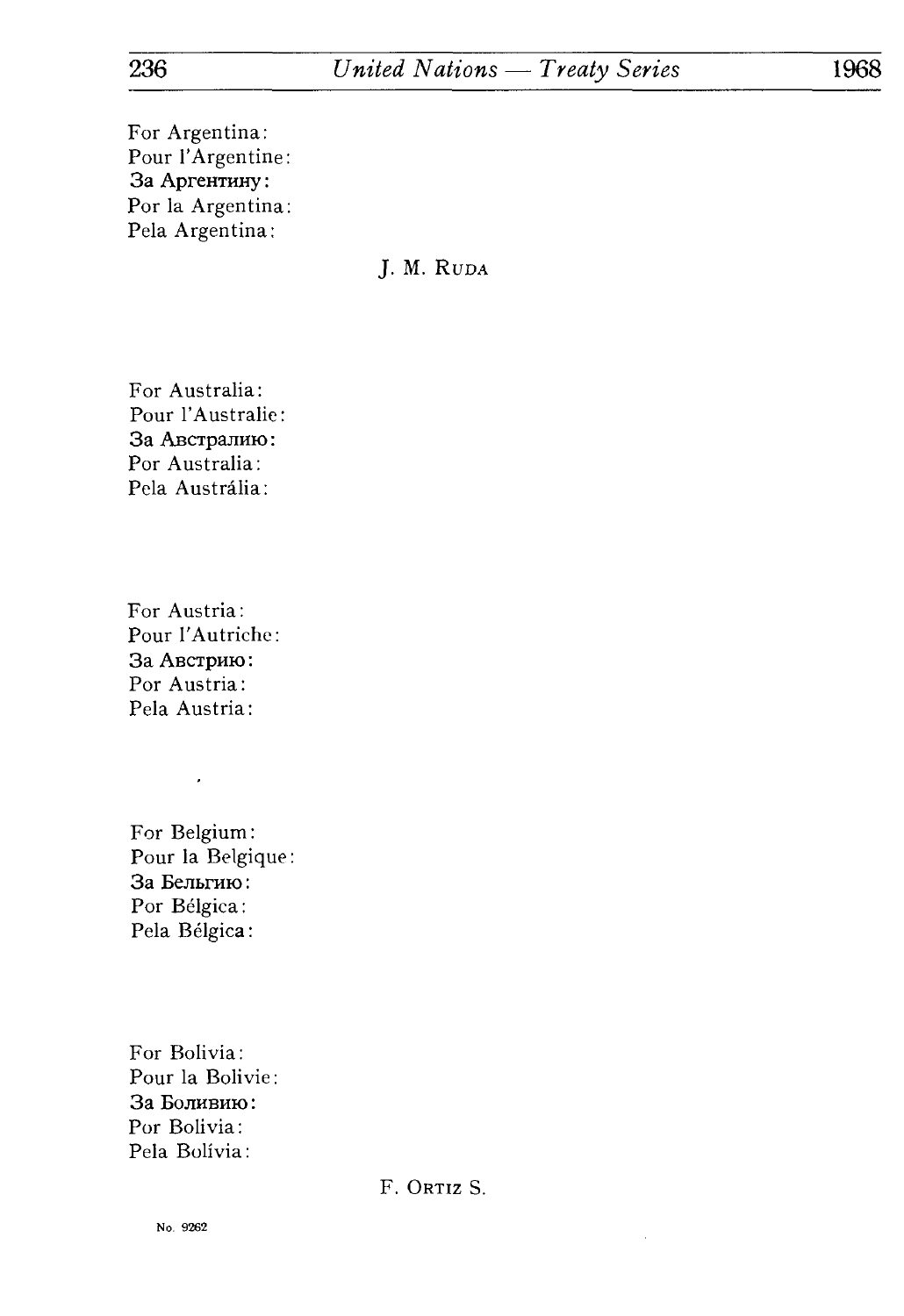| 1968                                                                                    |                                                                                                                 | Nations Unies — Recueil des Traités | 237 |
|-----------------------------------------------------------------------------------------|-----------------------------------------------------------------------------------------------------------------|-------------------------------------|-----|
| For Brazil:<br>Pour le Brésil:<br>За Бразилию:<br>Por el Brasil:<br>Pelo Brasil:        | José SETTE CAMARA<br>March 28th, 1968                                                                           |                                     |     |
| For Burundi:<br>Pour le Burundi:<br>За Бурунди:<br>Por Burundi:<br>Por Burúndi:         | J. BAHIMANGA<br>30 March 1968                                                                                   |                                     |     |
| For Cameroon:<br>Pour le Cameroun:<br>За Камерун:<br>Por el Camerún:<br>Pelos Camarões: | M. NJINE<br>29 mars 1968                                                                                        |                                     |     |
| For Canada:<br>Pour le Canada:<br>За Канаду:<br>Por el Canadá:<br>Pelo Canadá:          | George IGNATIEFF<br>29 March 1968                                                                               |                                     |     |
| Por la República Centroafricana:<br>Pela República Centro-Africana:                     | For the Central African Republic:<br>Pour la République centrafricaine:<br>За Центральноафриканскую Республику: |                                     |     |

**M. G.-DOUATHE** 20 mars 1968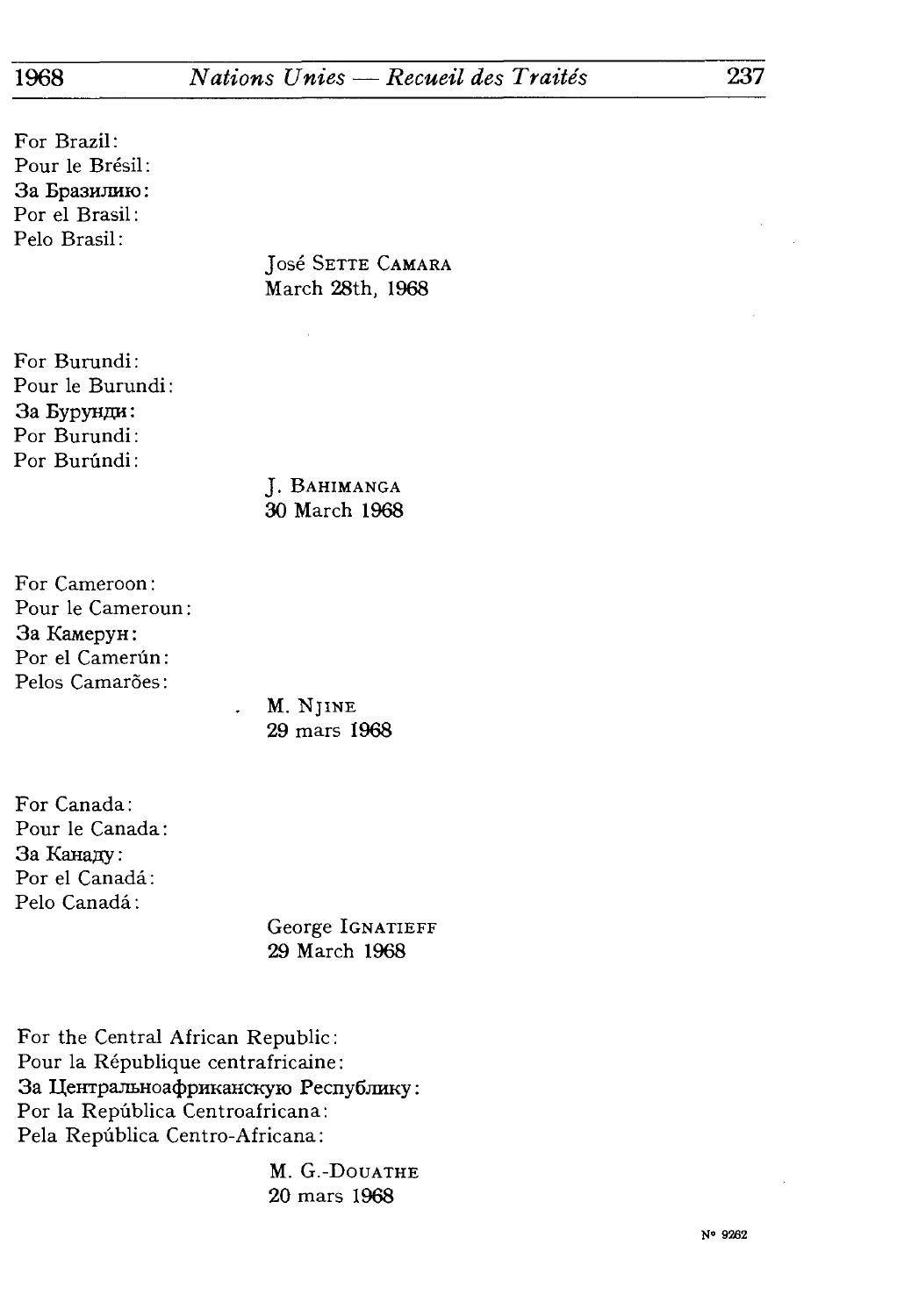For Colombia: Pour la Colombie: За Колумбию: For Colombia: Pela Colômbia:

Julio Cesar TURBAY

For the Congo (Brazzaville) : Pour le Congo (Brazzaville) : За Конго (Браззавиль): Por el Congo (Brazzaville) : Pelo Congo (Brazzaville) :

## A. ONGAGOU 28 mars 1968

For the Congo (Democratic Republic of) : Pour le Congo (République démocratique du) : За Демократическую Республику Конго: Por el Congo (Repûblica Democrâtica de) : Pelo Congo (Repûblica Democrâtica do) :

For Costa Rica : Pour le Costa Rica: За Коста-Рику: Por Costa Rica : Pela Costa Rica:

> Luis D. TINOCO March 30th, 1968

For Cuba : Pour Cuba: 3aKy6y: Por Cuba : Por Cuba:

No. 9262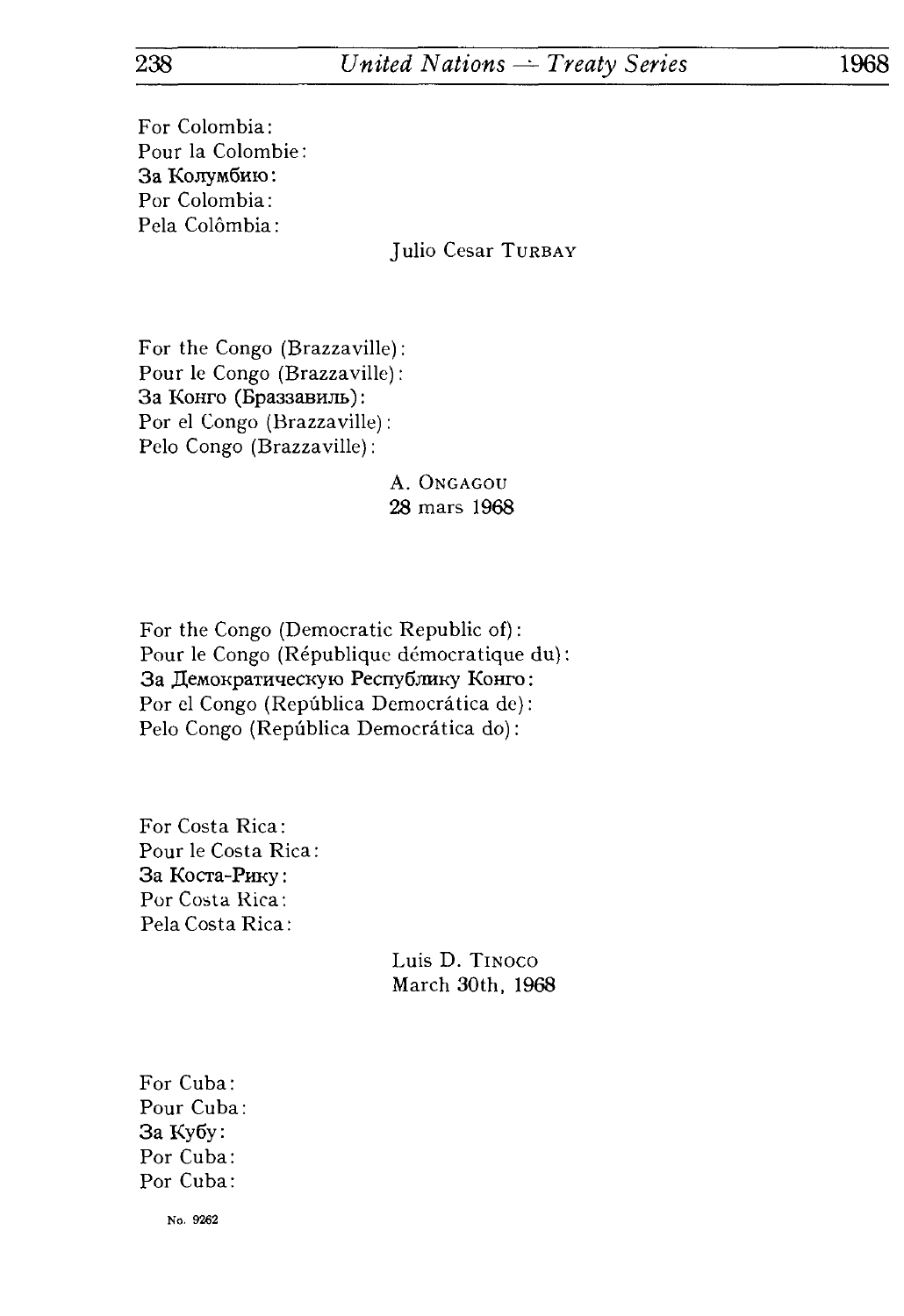For Cyprus: Pour Chypre : 3a Kunp: Por Chipre : Por Chipre:

## D. HADJIMILTIS March 28, 1968

For Czechoslovakia: Pour la Tchécoslovaquie: За Чехословакию: Por Checoeslovaquia : Pela Tcheco-Eslovâquia :

Dr. Milan KLUSÂK March 29, 1968

For Dahomey: Pour le Dahomey : За Лагомею: Por el Dahomey : Pelo Daomé:

For Denmark: Pour le Danemark: За Данию: Por Dinamarca: Pela Dinamarca :

> Otto Rose BORCH March 29, 1968

For the Dominican Republic : Pour la République Dominicaine : За Доминиканскую Республику: Por la Repûblica Dominicana : Pela Repûblica Dominicana : J. R. MOLINA-UREÑA

marzo 26, 1968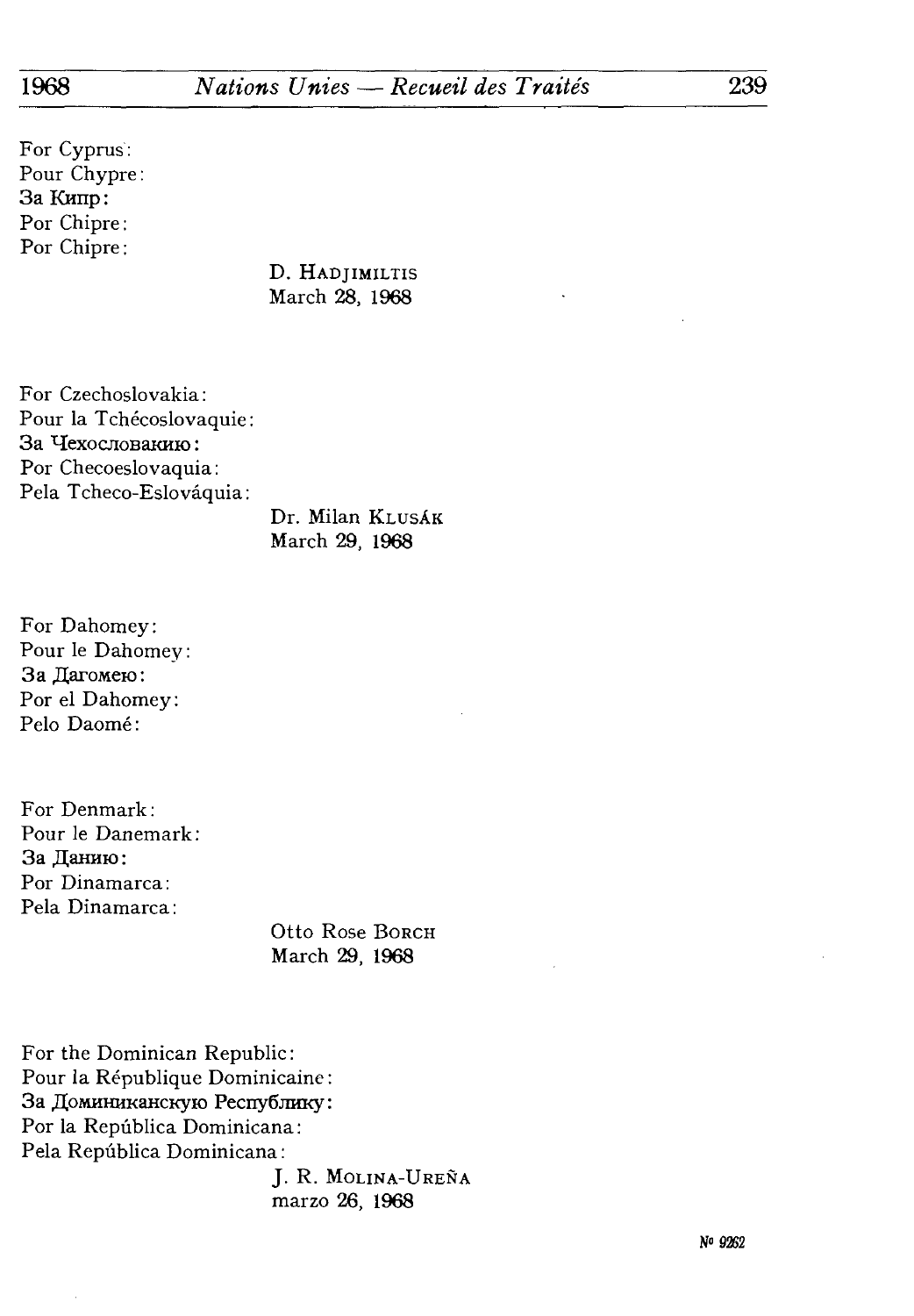# 240 *United Nations — Treaty Series* 1968

For Ecuador: Pour l'Equateur: За Эквадор: Por el Ecuador: Pelo Equador:

> Marcos USCOCOVICH 28 March 1968

For El Salvador : Pour le Salvador : За Сальвадор: Por El Salvador : Por El Salvador :

> Reynaldo GALINDO POHL 28 de marzo de 1968

For Ethiopia: Pour l'Ethiopie : За Эфиопию: Por Etiopia: Pela Etiôpia:

> Lij Endalkachew MAKONNEN 28 March 1968

For the Federal Republic of Germany : Pour la République fédérale d'Allemagne : За Федеративную Республику Германии: Por la Repûblica Federal de Alemania: Pela Repûblica Federal da Alemanha :

> Edgar VON SCHMIDT-PAULI 28 March 1968

For Finland: Pour la Finlande : За Финляндию: Por Finlandia: Pela Finlândia:

> Max JAKOBSON 29 March 1968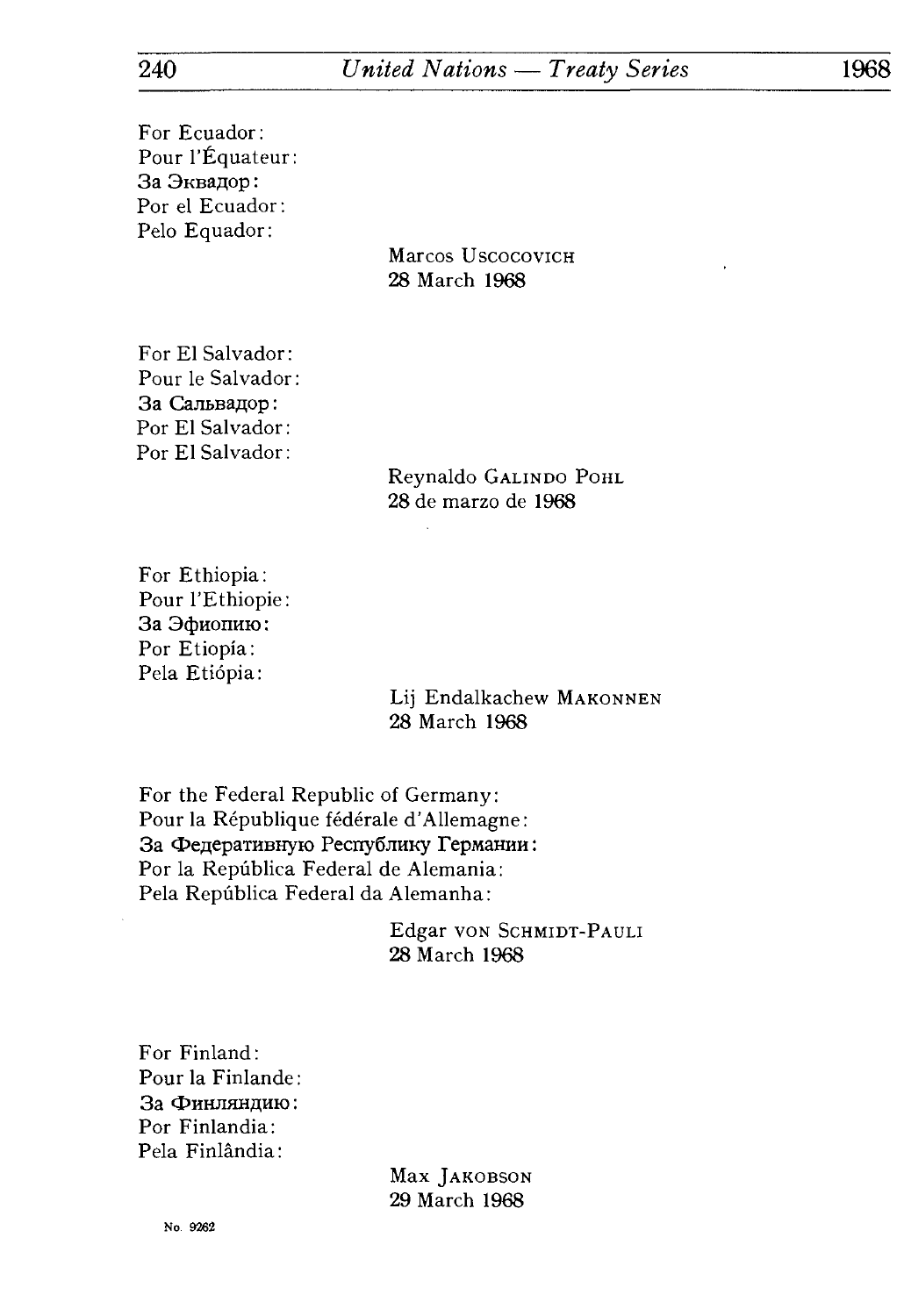For France : Pour la France : За Францию: Por Francia: Pela França:

Armand BÉRARD 28 mars 1968

For Gabon: Pour le Gabon : За Габон: Por el Gabón: Pelo Gabâo:

M.SANDOUNGOUT

For Ghana: Pour le Ghana : SaTany: Por Ghana: Por Gana:

For Guatemala: Pour le Guatemala: За Гватемалу: Por Guatemala: Pela Guatemala:

> R. MONTES CÔBAR March 28, 1968

For Guinea: Pour la Guinée : 3a FBHHeio : Por Guinea: Pela Guiné:

Marof ACHKAR 28 mars 1968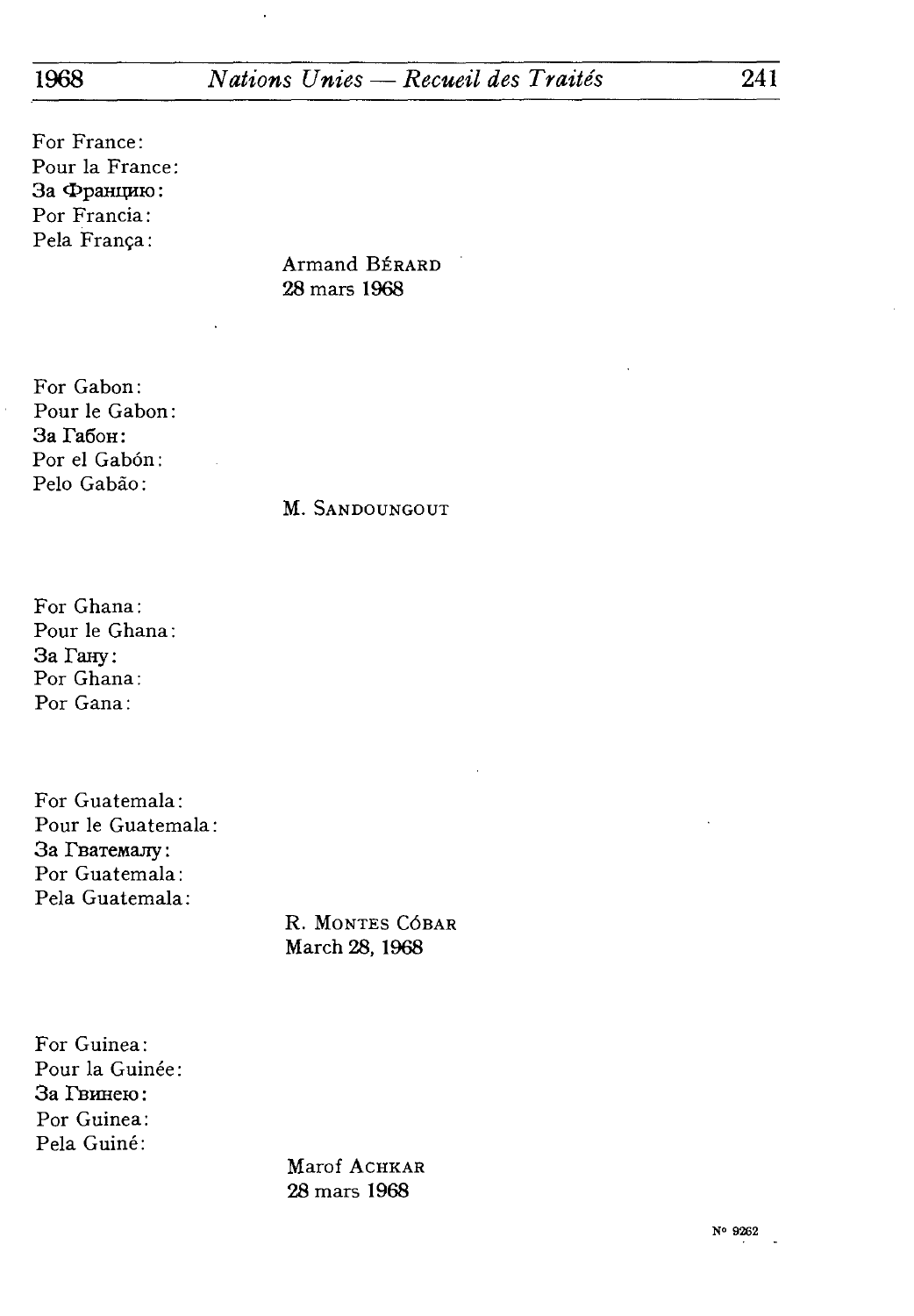For Haiti: Pour Haïti : За Гаити: Por Haití: Pelo Haiti:

M. Ch. ANTOINE

For Honduras: Pour le Honduras: За Гондурас: Por Honduras: Por Honduras:

H. LÔPEZ VILLAMIL

For India: Pour l'Inde: За Индию: Por la India: Pela India:

## G. PARTHASARATHI 30th March, 1968

For Indonesia: Pour l'Indonésie: За Индонезию: Por Indonesia: Pela Indonésia:

## Roeslan ABDULGANI 28 March 1968

For Israel: Pour Israël: За Израиль: Por Israel: Por Israel:

> S. ROSENNE 31 March 1968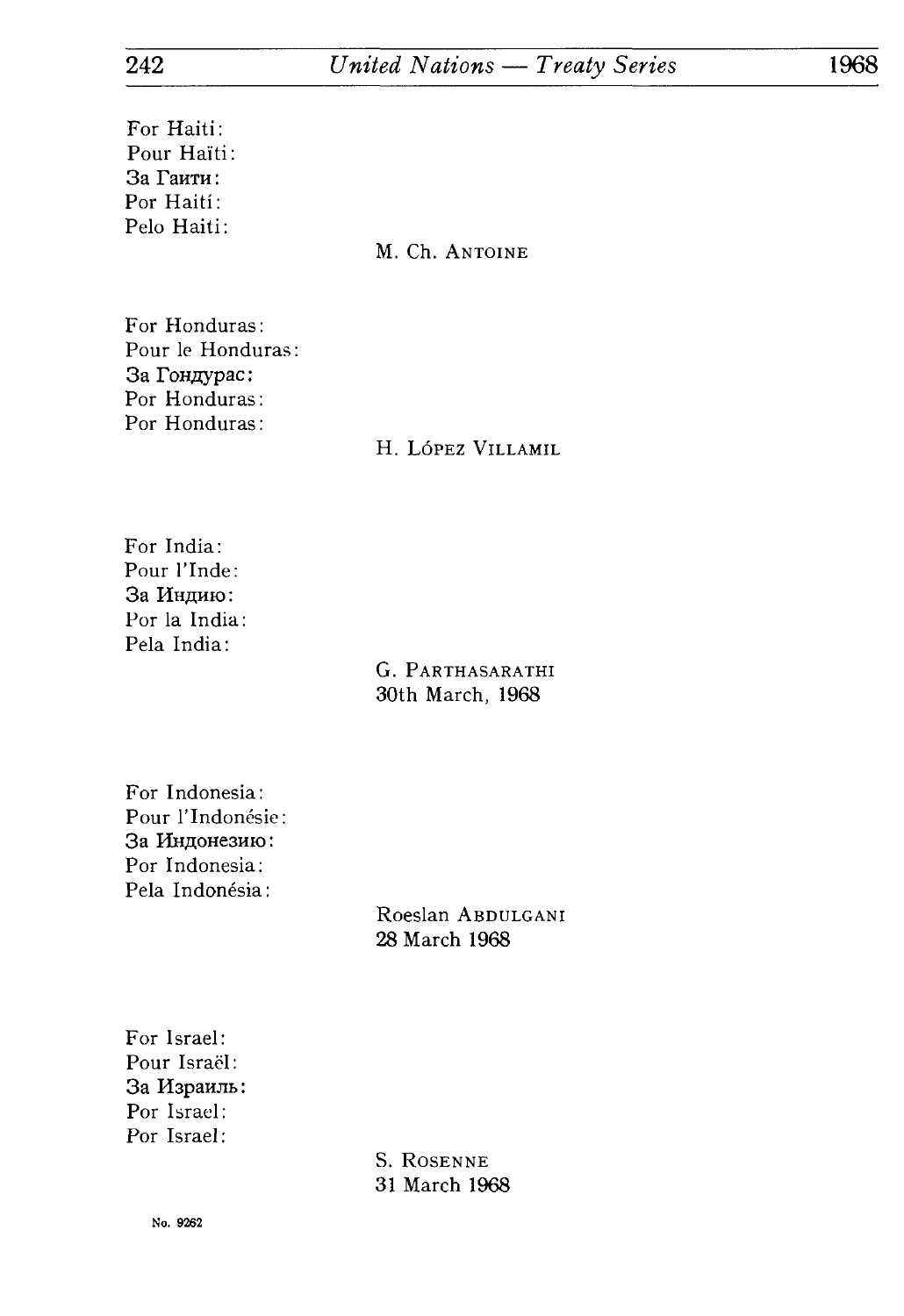# 1968 *Nations Unies — Recueil des Traités* 243

For Italy: Pour l'Italie : За Италию: Por Italia: Pela Italia:

> Piero VINCI 28 March 1968

For the Ivory Coast : Pour la Côte-d'Ivoire : **3a** Beper CJIOHOBOH KOCTH : Por la Costa de Marfil : Pela Costa do Marfim :

S. AKE 26 mars 1968

For Jamaica : Pour la Jamaïque : За Ямайку: Por Jamaica: Pela Jamáica:

> Keith JOHNSON 28th March 1968

For Japan: Pour le Japon : За Японию: Por el Japón: Pelo Japâo :

> T. UOMOTO 26 March, 1968

For Kenya: Pour le Kenya : За Кению: Por Kenia: Pelo Quénia:

> Burudi NABWERA March 22, 1968

Nº 9262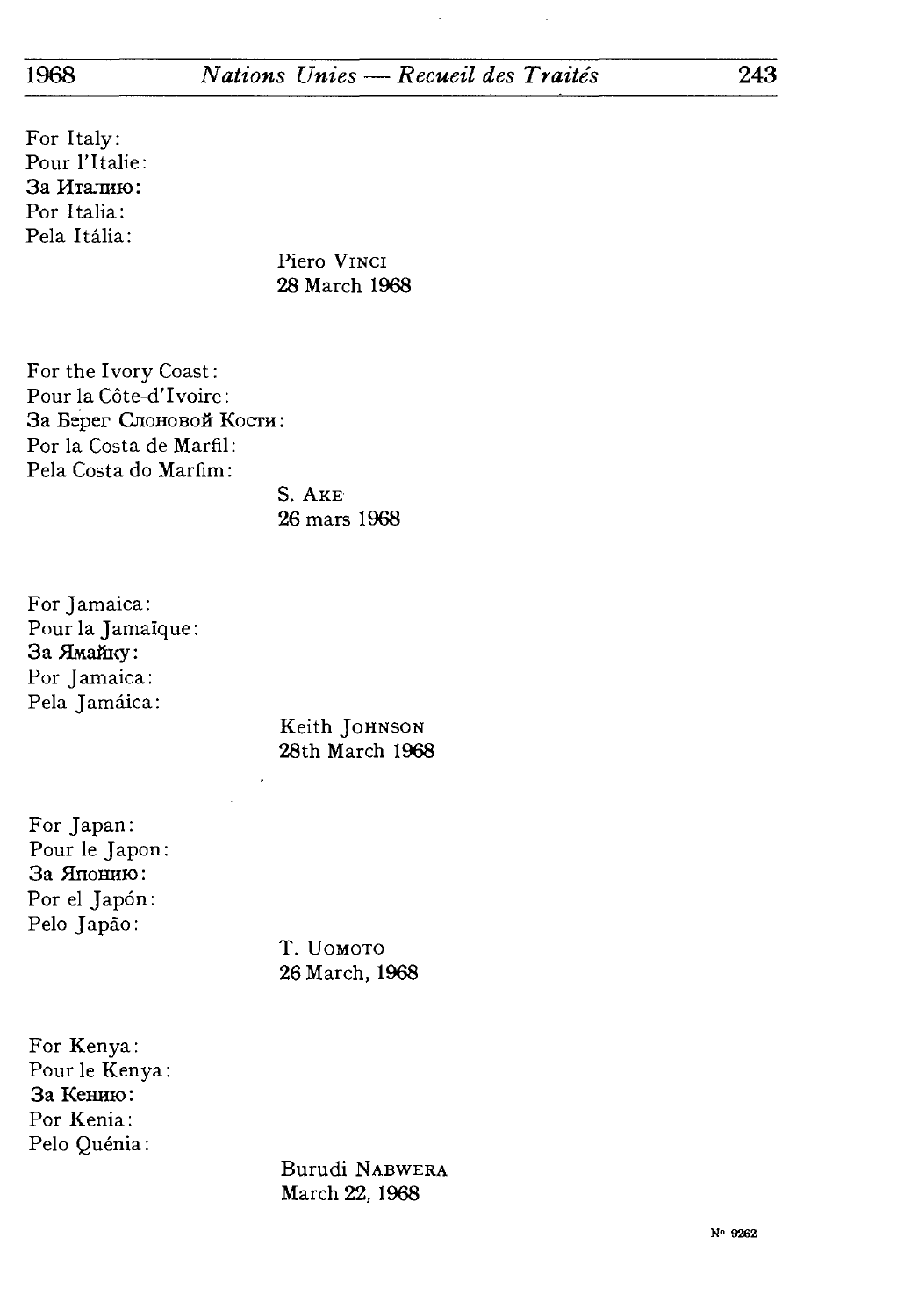For Liberia: Pour le Libéria : За Либерию: Por Liberia: Pela Libéria:

For Luxembourg: Pour le Luxembourg: За Люксембург: Por Luxemburgo : Pelo Luxemburgo :

For Madagascar: Pour Madagascar: За Мадагаскар: Por Madagascar: Por Madagascar:

## L. RAKOTOMALALA 25 March 1968

For Mexico: Pour le Mexique : За Мексику: Por México: Pelo México:

> M. A. CORDERA, Jr. 20 March 1968

For the Netherlands : Pour les Pays-Bas : За Нидерланды: Por los Paises Bajos : Pelos Paises-Baixos :

> **DUCO MlDDELBURG** Subject to ratification<sup>1</sup> 28 March 1968

<sup>1</sup> Sous réserve de ratification.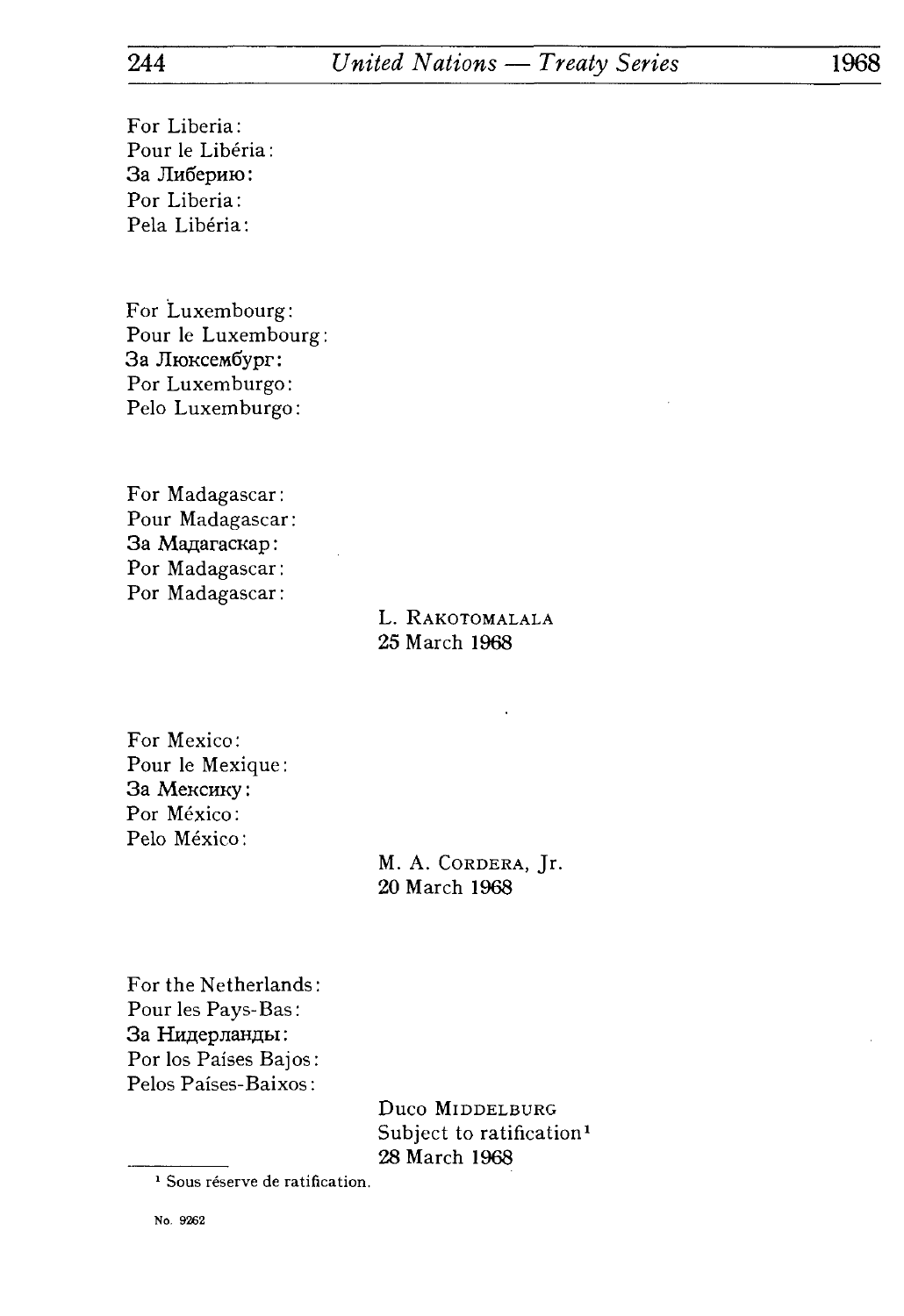×

For New Zealand : Pour la Nouvelle-Zélande : За Новую Зеландию: Por Nueva Zelandia : Pela Nova Zelândia:

N. V. FARRELL 27 March, 1968

For Nicaragua: Pour le Nicaragua : За Никарагуа: Por Nicaragua: Por Nicarágua:

G. LANG 29 March, 1968

For Nigeria: Pour la Nigéria: За Нигерию: Por Nigeria: Pela Nigéria:

B. Akporode CLARK

For Norway: Pour la Norvège : За Норвегию: Por Noruega: Pela Noruega:

> E. HAMBRO 3-29-68

For Panama : Pour le Panama: За Панаму: Por Panamá: Pelo Panamá: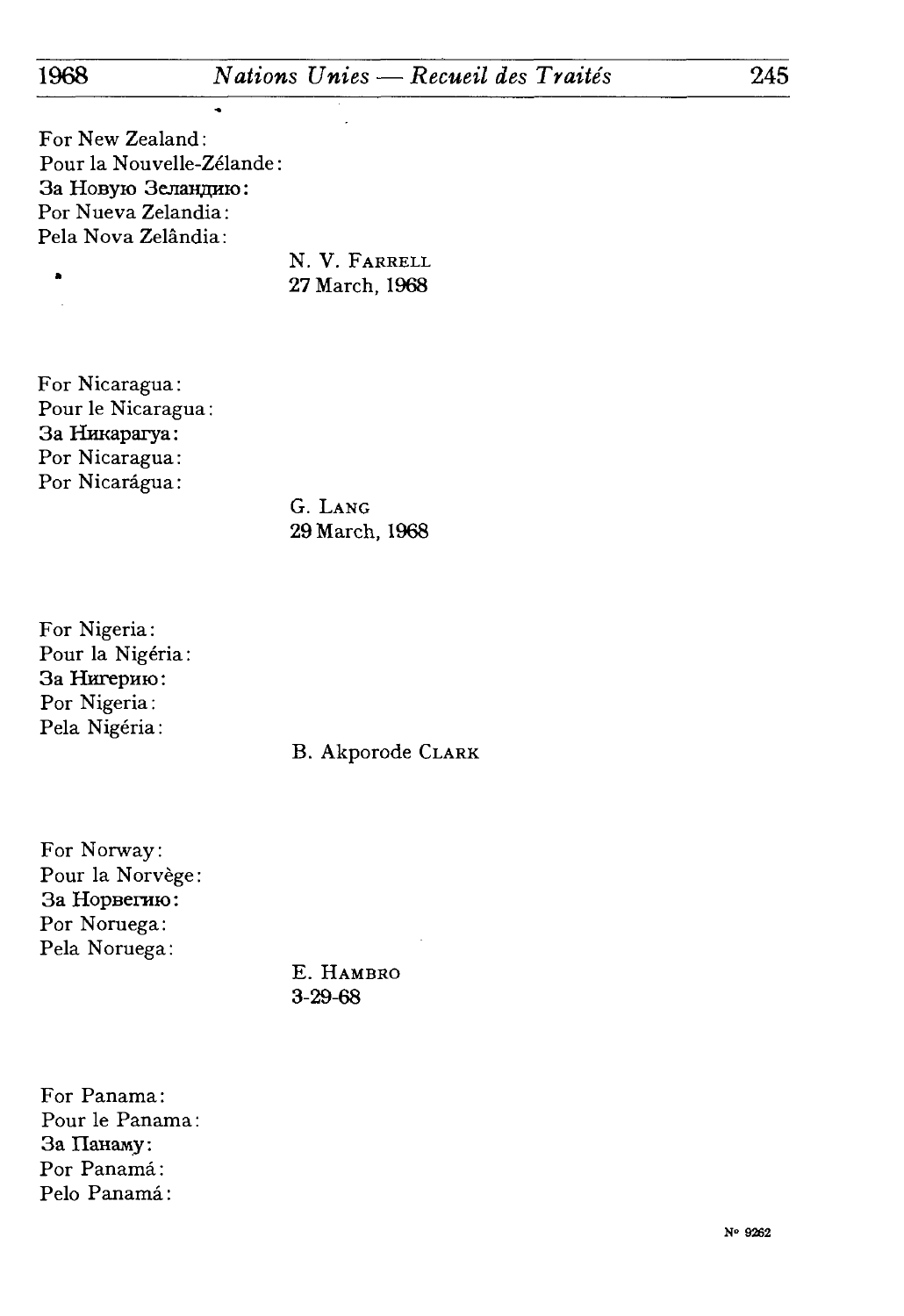For Peru: Pour le Pérou: За Перу: Por el Perú: Pelo Peru :

> Carlos MACKEHENIE 30 March 1968

For Portugal: Pour le Portugal: За Португалию: Por Portugal: Por Portugal:

## Duarte VAZ PINTO

For Rwanda: Pour le Rwanda : За Руанду: Por Rwanda: Por Ruanda:

> KABANDA Le 21 mars 1968

For Sierra Leone: Pour le Sierra Leone : 3a Cteppa-JIeoHe : Por Sierra Leona: Por Serra Leoa :

For Spain : Pour l'Espagne: За Испанию: Por España: Pela Espanha:

No. 9262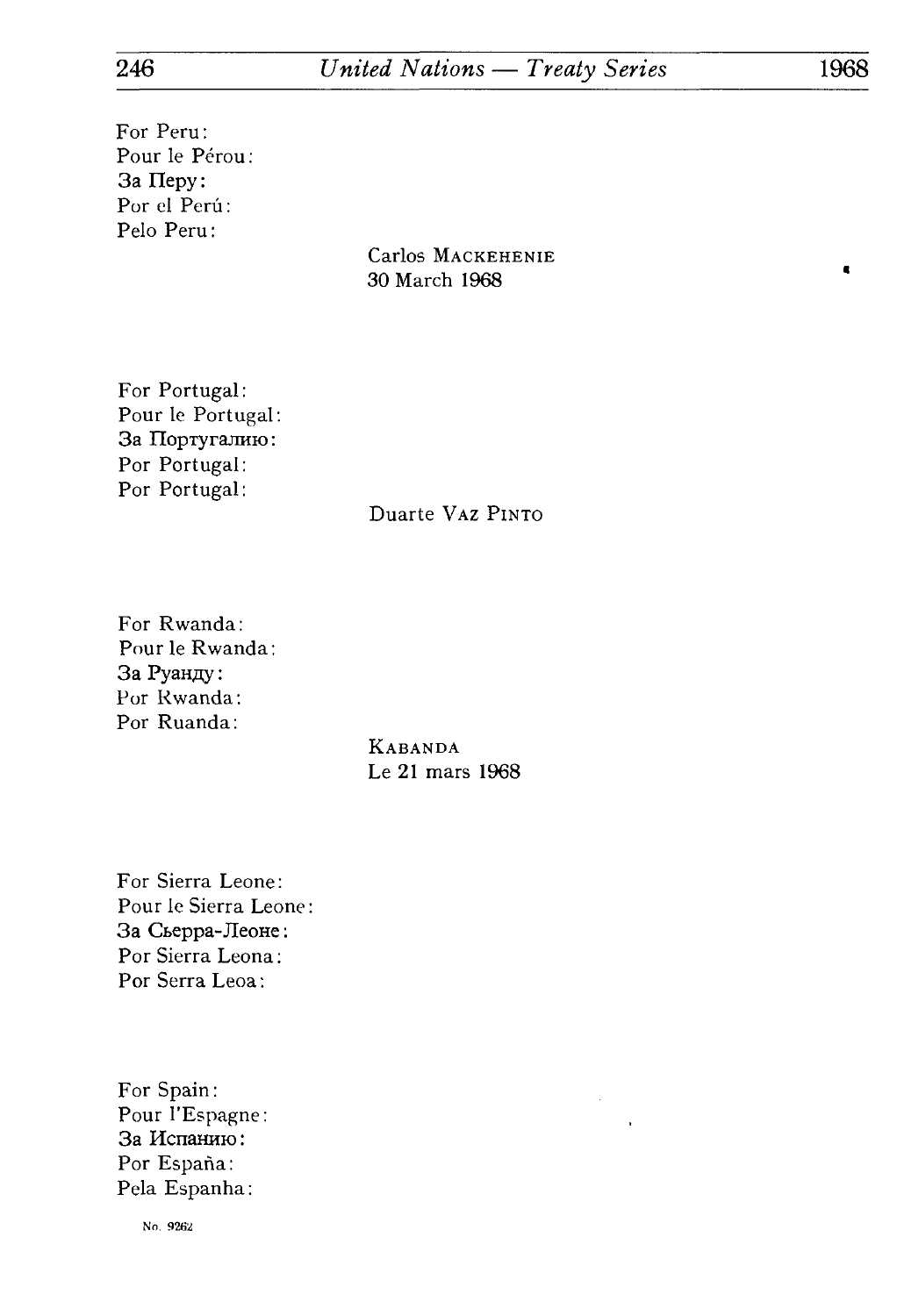# 1968 *Nations Unies — Recueil des Traités* 247

For Sweden: Pour la Suède : За Швению: Por Suecia: Pela Suécia:

> B. F. BILLNER March 29th, 1968

For Switzerland : Pour la Suisse : 3a Por Suiza: Pela Suiça:

> B. TURRETTINI March 29th 1968

For Togo : Pour le Togo: 3aToro: Por el Togo : Pelo Togo:

> A. J. OHIN 27 mars 1968

For Trinidad and Tobago : Pour la Trinité et Tobago : За Тринидад и Тобаго: Por Trinidad y Tobago : Por Trinidad e Tobago:

> P. V. J. SOLOMON 29th March 1968

For Tunisia : Pour la Tunisie : За Тунис: Por Tûnez : Pela Tunisia :

> Mahmoud MESTIRI 29 mars 1968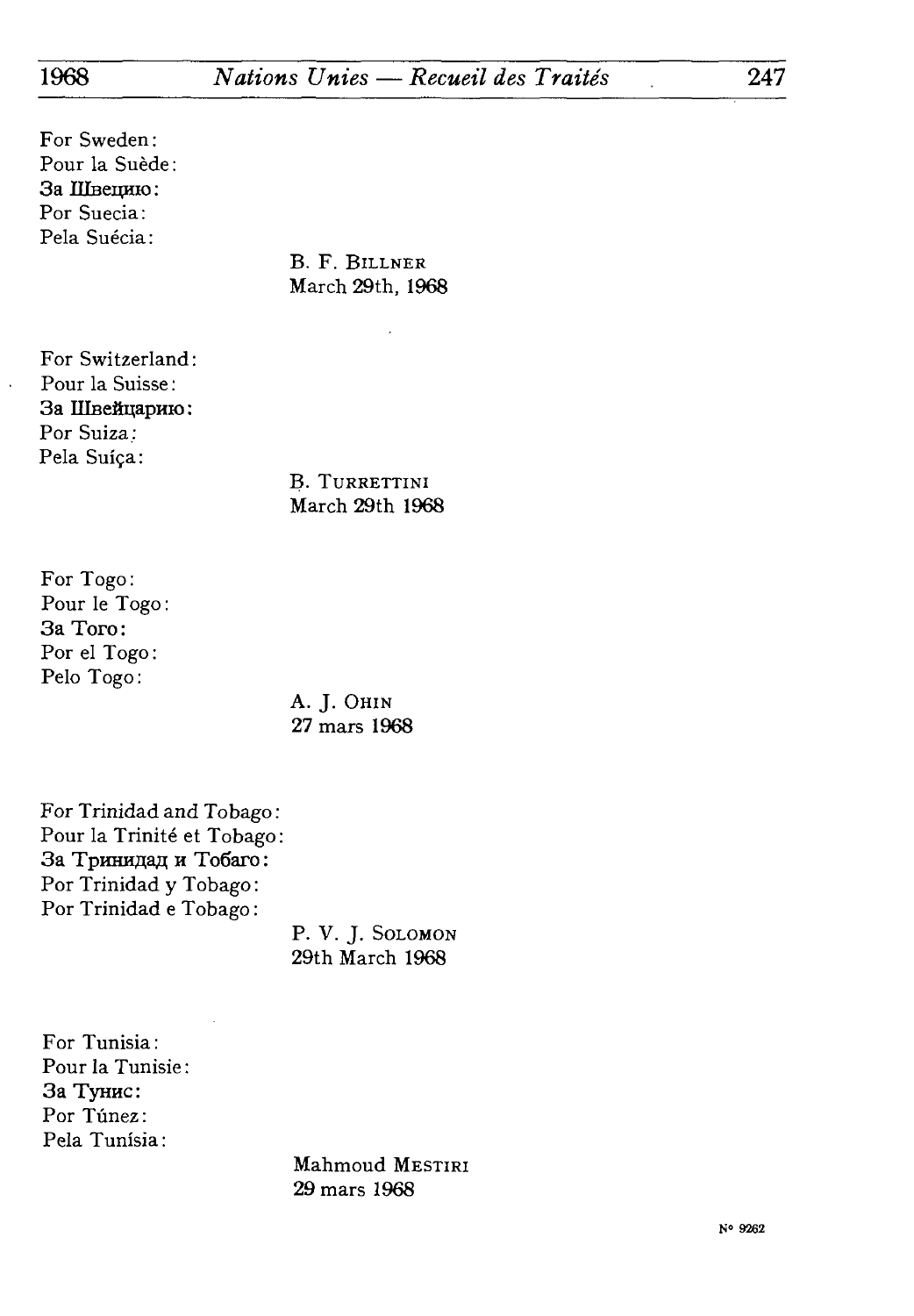For Uganda: Pour l'Ouganda: За Уганду: For Uganda: Por Uganda:

## E. OTEMA ALLIMADI 28th March 1968

For the Union of Soviet Socialist Republics: Pour l'Union des Républiques socialistes soviétiques : За Союз Советских Социалистических Республик: For la Union de Repûblicas Socialistas Soviéticas : Pelo União das Républicas Socialistas Soviéticas:

For the United Kingdom of Great Britain and Northern Ireland: Pour le Royaume-Uni de Grande-Bretagne et d'Irlande du Nord За Соединенное Королевство Великобритании и Северной Ирландии: Por el Reino Unido de Gran Bretana e Irlanda del Norte: Pelo Reino Unido da Grâ-Bretanha e Irlanda do Norte :

> CARADON 29th March 1968

For thé United Republic of Tanzania : Pour la République-Unie de Tanzanie : За Объединенную Республику Танзания: Por la Repûblica Unida de Tanzania: Pela República Unida da Tanzânia:

> A. B. C. DANIELI 28th March, 1968

For thé United States of America: Pour les États-Unis d'Amérique: За Соединенные Штаты Америки Por los Estados Unidos de America. Pelos Estados Unidos da America:

> William B. BUFFUM March 21, 1968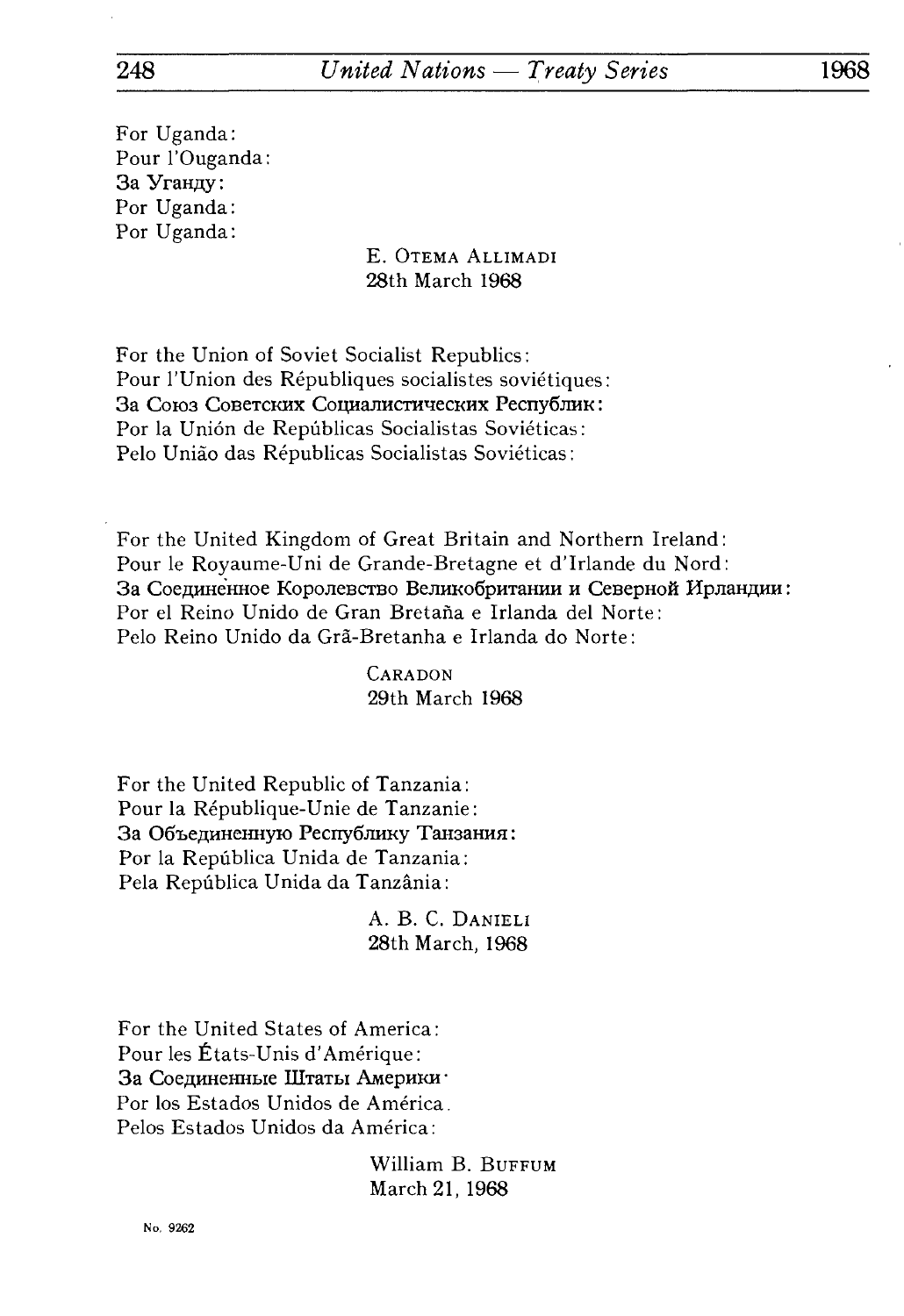# 1968 *Nations Unies* — *Recueil des Traités* 249

For Venezuela : Pour le Venezuela : За Венесуэлу: Por Venezuela : Pela Venezuela :

> Pedro ZULOAGA 28 de marzo, 1968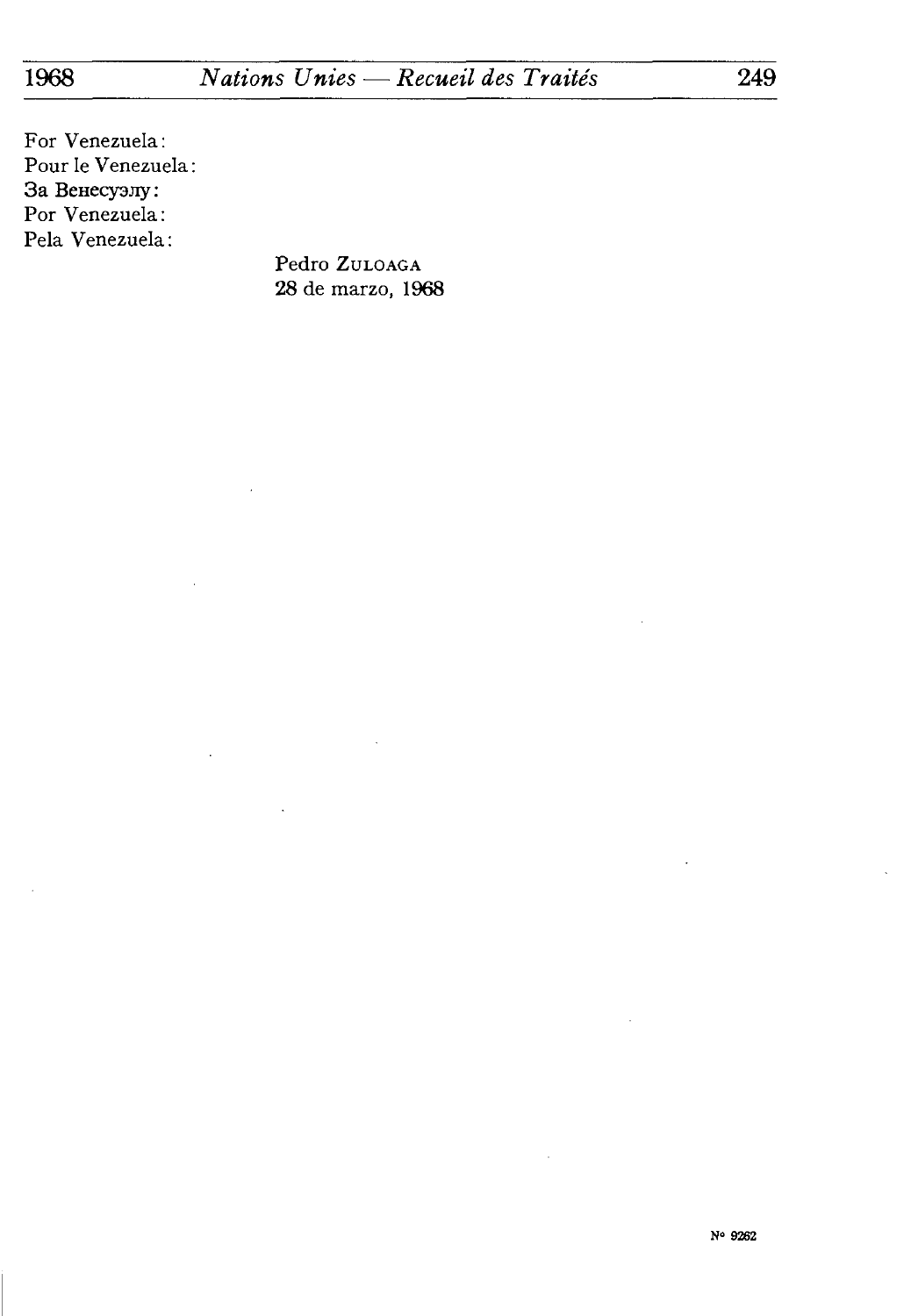LIST OF STATES WHICH BY 1 OCTOBER 1968 HAD DEPOSITED INSTRUMENTS OF RATIFICATION, APPROVAL OR ACCEPTANCE, OR NOTIFICATIONS UNDER AR TICLE 62 (2), INDICATING IN RESPECT OF EACH STATE THE DATE OF DEPOSIT OF THE INSTRUMENT OR THE RECEIPT OF NOTIFICATION, AND THE NUMBER OF VOTES AS DISTRIBUTED IN ANNEX C OF THE AGREEMENT

## *EXPORTING STATES*

| <b>State</b>                                                                                        | Ratification, approval (a)<br>acceptance (A), notification<br>under article $62$ (2) (n) | Number<br>of votes |
|-----------------------------------------------------------------------------------------------------|------------------------------------------------------------------------------------------|--------------------|
| BOLIVIA<br><b><i>Charles Committee</i></b>                                                          | 27 September 1968 $(n)$                                                                  | 4                  |
| BRAZIL.<br>$\mathcal{L}^{\text{max}}$<br>$\ddot{\phantom{a}}$<br><b>Contract Contract Contract</b>  | 24 September 1968 $(n)$                                                                  | 332                |
| BURUNDI                                                                                             | 17 September 1968                                                                        | 8                  |
| $CAMEROON1$ , , , , , , , , ,                                                                       | 30 September 1968 (n)                                                                    | 15                 |
| CENTRAL AFRICAN REPUBLIC <sup>1</sup> .                                                             | 30 September 1968 (n)                                                                    | 3                  |
| COLOMBIA                                                                                            | 26 September 1968                                                                        | 114                |
| CONGO $(REPUBLLC OF)^1$ .                                                                           | 23 September 1968 $(n)$                                                                  | 1                  |
| CONGO (DEMOCRATIC REPUBLIC OF)                                                                      | 30 September 1968 $(n)$                                                                  | 20                 |
| $CostARICA$                                                                                         | 27 September 1968 $(n)$                                                                  | 21                 |
| $DAHOMEY1$                                                                                          | 12 September 1968 ( $a$ )                                                                | 1                  |
| DOMINICAN REPUBLIC                                                                                  | 30 September 1968                                                                        | 12                 |
| ECUADOR.                                                                                            | 11 September 1968 $(n)$                                                                  | 16                 |
| EL SALVADOR,<br>$\mathbf{A}$                                                                        | 27 September 1968 $(n)$                                                                  | 34                 |
| ETHIOPIA.                                                                                           | 24 September 1968                                                                        | 27                 |
| $GABON1$<br>$\cdot$                                                                                 | 30 September 1968                                                                        | 1                  |
| GHANA.<br>$\ddot{\phantom{0}}$                                                                      | 30 September 1968 $(n)$                                                                  | 4                  |
| GUATEMALA                                                                                           | 27 September 1968 $(n)$                                                                  |                    |
|                                                                                                     | 30 September 1968                                                                        | 32                 |
| GUINEA                                                                                              | 30 September 1968 (n)                                                                    | 4                  |
| HAITI<br>$\ddot{\phantom{a}}$                                                                       | 25 September 1968                                                                        | 12                 |
| HONDURAS<br>$\ddot{\phantom{a}}$<br>$\ddot{\phantom{a}}$                                            | 27 September 1968 (n)                                                                    | 11                 |
| $INDIA$                                                                                             | 27 September 1968 $(n)$                                                                  | 11                 |
| INDONESIA $\ldots$<br>$\sim$<br>$\ddot{\phantom{a}}$                                                | 26 September 1968 (A)                                                                    | 25                 |
| IVORY $\text{Coas}^{-1}$ .<br>$\ddot{\phantom{0}}$                                                  | 27 September 1968                                                                        | 47                 |
| JAMAICA.<br>$\sim 10^{-1}$ and $\sim 10^{-1}$<br>$\ddot{\phantom{1}}$<br>and the state of the state | 17 September 1968                                                                        | 4                  |
| <b>KENYA</b><br><b><i>Charles Committee Street</i></b>                                              | 6 September 1968 $(n)$                                                                   | 17                 |
| $LIBERIA$<br>$\cdot$<br>$\ddot{\phantom{0}}$                                                        | 18 June<br>1968                                                                          | 4                  |
| MADAGASCAR <sup>1</sup> .                                                                           | 8 August<br>1968                                                                         | 13                 |

<sup>&</sup>lt;sup>1</sup> The Governments of Cameroon, the Central African Republic, the Republic of Congo, Dahomey, Gabon, Ivory Coast, Madagascar and Togo have informed the Secretary-General, in accordance with article 5, paragraph (1), of th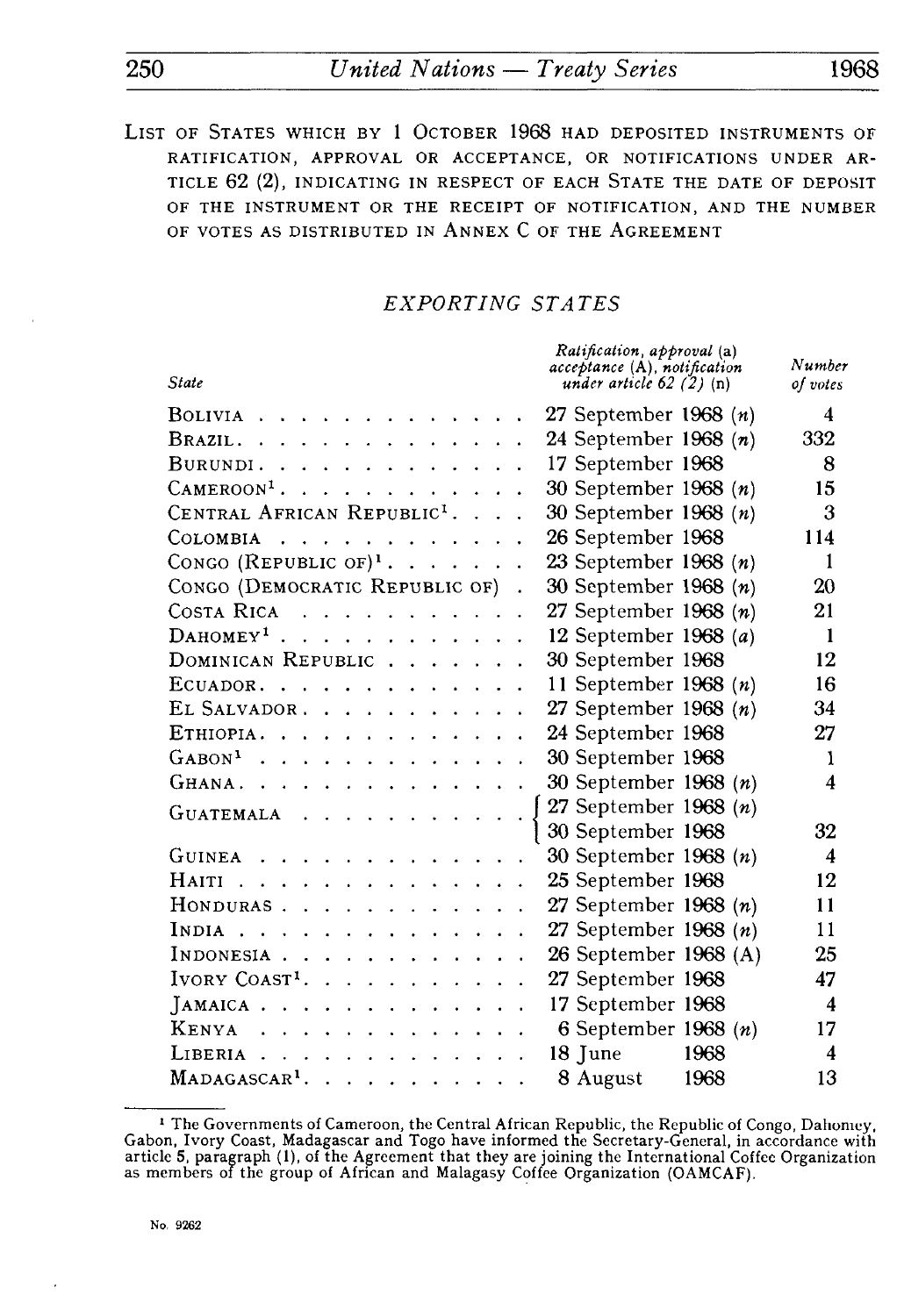| State                                                              | Ratification, approval (a)<br>acceptance (A), notification<br>under article $62$ (2) (n) | Number<br>of votes  |
|--------------------------------------------------------------------|------------------------------------------------------------------------------------------|---------------------|
| MEXICO                                                             | 21 August 1968 ( <i>n</i> )                                                              | 32                  |
| NICARAGUA.                                                         | 30 September 1968                                                                        | 13                  |
| NIGERIA                                                            | 18 June<br>1968                                                                          | 4                   |
| PARAGUAY                                                           | 13 September 1968 $(n)$                                                                  |                     |
| $PERU$                                                             | 30 September 1968 ( <i>n</i> )                                                           | 16                  |
| PORTUGAL                                                           | 23 August<br>1968 $(n)$                                                                  | 48                  |
| $R$ WANDA                                                          | 30 September 1968 $(n)$                                                                  | 6                   |
| SIERRA LEONE                                                       | 17 September 1968 $(n)$                                                                  | 4                   |
| $\text{ToGo1} \cdot \ldots \cdot \ldots \cdot \ldots \cdot \ldots$ | 30 September 1968 $(n)$                                                                  | 3                   |
| TRINIDAD & TOBAGO                                                  | $10$ July<br>1968                                                                        | $\overline{\bf{4}}$ |
| $UGANDA$                                                           | 30 September 1968 $(n)$                                                                  | 41                  |
| UNITED REPUBLIC OF TANZANIA                                        | 30 September 1968 $(n)$                                                                  |                     |
|                                                                    | 1 October 1968                                                                           | 15                  |
| VENEZUELA.                                                         | 30 September 1968 $(n)$                                                                  | 9                   |
|                                                                    | TOTAL                                                                                    | 988                 |

(99.19 percent of the votes of the exporting Members as distributed in Annex C)

<sup>1</sup> The Governments of Cameroon, the Central African Republic, the Republic of Congo, Dahomey, Gabon, Ivory Coast, Madagascar and Togo have informed the Secretary-General, in accordance with article 5, paragraph (1), of the Agreement that they are joining the International Coffee Organization as members of the group of African and Malagasy Coffee Organization (OAMCAF).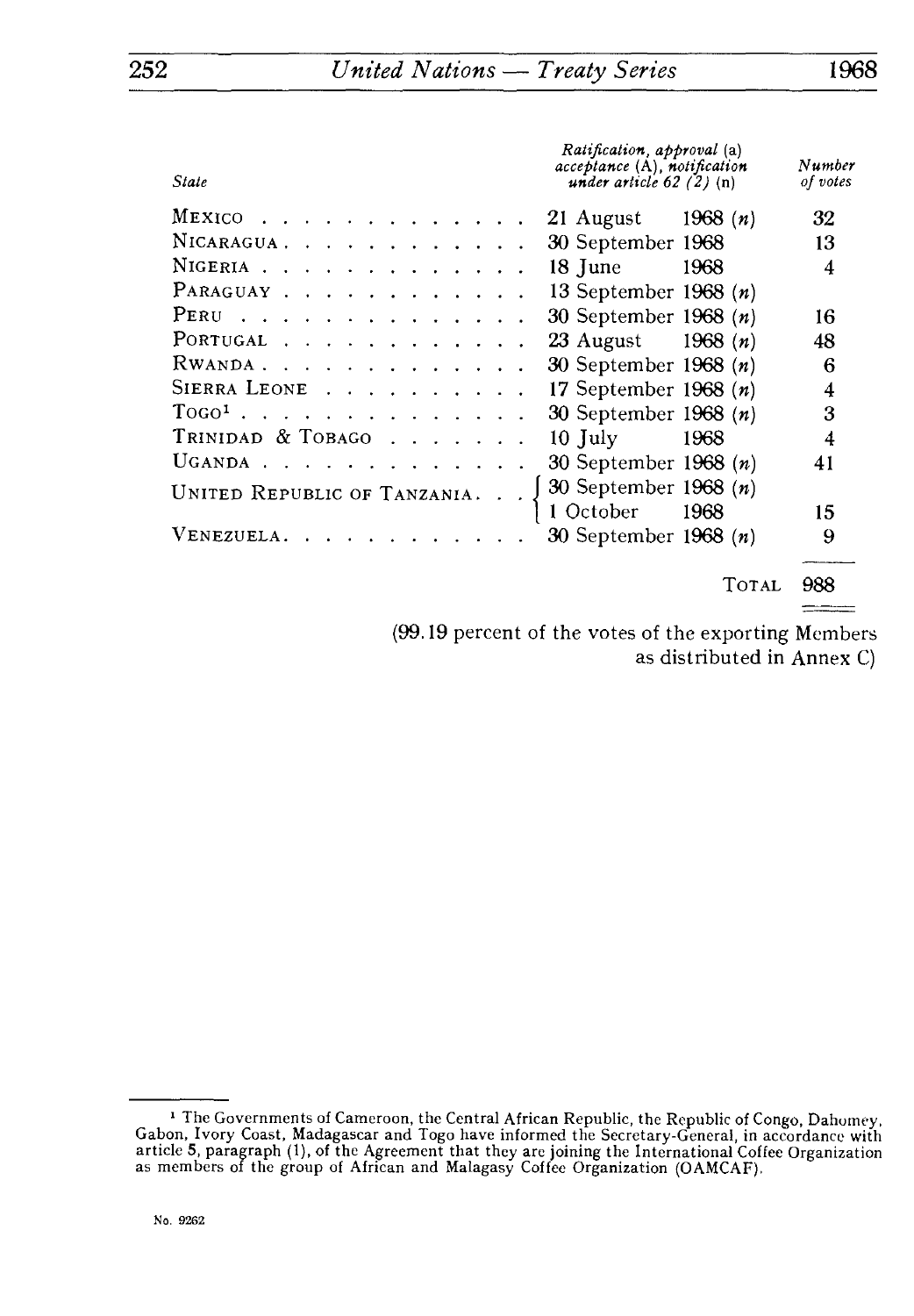#### *IMPORTING STATES*

| State                                                                                                                                         | Ratification, approval (a)<br>acceptance (A), notification<br>under article $62(2)$ (n) | Number<br>of votes |
|-----------------------------------------------------------------------------------------------------------------------------------------------|-----------------------------------------------------------------------------------------|--------------------|
|                                                                                                                                               |                                                                                         |                    |
| $A$ ustralia $^1$                                                                                                                             | 26 September 1968                                                                       | 9                  |
| $B$ ELGIUM $\cdots$ $\cdots$ $\cdots$                                                                                                         | 26 September 1968 $(n)$                                                                 | 28*                |
| CANADA                                                                                                                                        | 21 August<br>1968                                                                       | 32                 |
| $CyPRUS$<br>and the contract of the contract of                                                                                               | 26 September 1968                                                                       | 5                  |
| Czechoslovakia                                                                                                                                | 4 September 1968 ( $a$ )                                                                | 9                  |
|                                                                                                                                               | 29 March<br>1968 $(n)$                                                                  |                    |
| DENMARK <sup>2</sup>                                                                                                                          | 27 September 1968                                                                       | 23                 |
| FEDERAL REPUBLIC OF GERMANY <sup>3</sup> .                                                                                                    | 11 September 1968                                                                       | 101                |
| FINLAND <sup>2</sup><br>$\mathbf{r}$ , $\mathbf{r}$ , $\mathbf{r}$ , $\mathbf{r}$ , $\mathbf{r}$ , $\mathbf{r}$ , $\mathbf{r}$ , $\mathbf{r}$ | 30 September 1968 (n)                                                                   | 21                 |
| FRANCE                                                                                                                                        | 19 August 1968 ( <i>a</i> )                                                             | 84                 |
| ISRAEL.                                                                                                                                       | 26 September 1968                                                                       | 7                  |
| ITALY                                                                                                                                         | 22 August<br>1968 $(n)$                                                                 | 47                 |
| $JAPAN$                                                                                                                                       | 6 September 1968 $(n)$                                                                  | 18                 |
| LUXEMBOURG.                                                                                                                                   | 26 September 1968 (n)                                                                   | in a               |
| NETHERLANDS                                                                                                                                   | 16 September 1968 $(n)$                                                                 | 35                 |
| $N$ ew Zealand <sup>4</sup>                                                                                                                   | 7 August<br>1968                                                                        | 6                  |
| NORWAY <sup>2</sup><br>and a strain and a strain and                                                                                          | 26 September 1968 $(n)$                                                                 | 16                 |
| $SPAIN5$ .                                                                                                                                    | 15 August<br>1968 $(n)$                                                                 | 21                 |
| $\text{SwEDEN}^2$ .                                                                                                                           | 30 September 1968                                                                       | 38                 |
| $SWITZERLAND2$                                                                                                                                | 30 September 1968                                                                       | 19                 |
| UNITED KINGDOM OF GREAT BRITAIN                                                                                                               |                                                                                         |                    |
| AND NORTHERN IRELAND <sup>6</sup>                                                                                                             | 27 September 1968                                                                       | 32                 |
| UNITED STATES OF AMERICA                                                                                                                      | 30 September 1968 (n)                                                                   | 400                |
|                                                                                                                                               |                                                                                         |                    |

TOTAL 951

(95.10 percent of the votes of the importing Members as distributed in Annex C)

\* Includes Luxembourg.

<sup>1</sup> The instrument of ratification by the Government of Australia contains a declaration that the Agreement, in accordance with paragraph 1 of article 65, shall extend to the Territory of Papua and the Trust Territory of New Guinea. z The instruments of ratification or the notifications under article 62 (1) of the Agreement by the

Governments of Denmark, Finland, Norway, Sweden and Switzerland were accompanied by the following identical statements :

<sup>&</sup>quot;At the llth Meeting of the Council of the International Coffee Organization the Group of Im porting countries jointly expressed the view that Member Countries take the greatest possible rare not to interfere with freedom of choice in the carriage of coffee while respecting their obligations under the International Coffee Agreement.

<sup>&</sup>quot;The declared shipping [the word 'shipping' is omitted in the statement of the Swedish Govern ment] policy of the Danish [Finnish] [Norwegian] [Swedish] [Swiss] Government is based on the